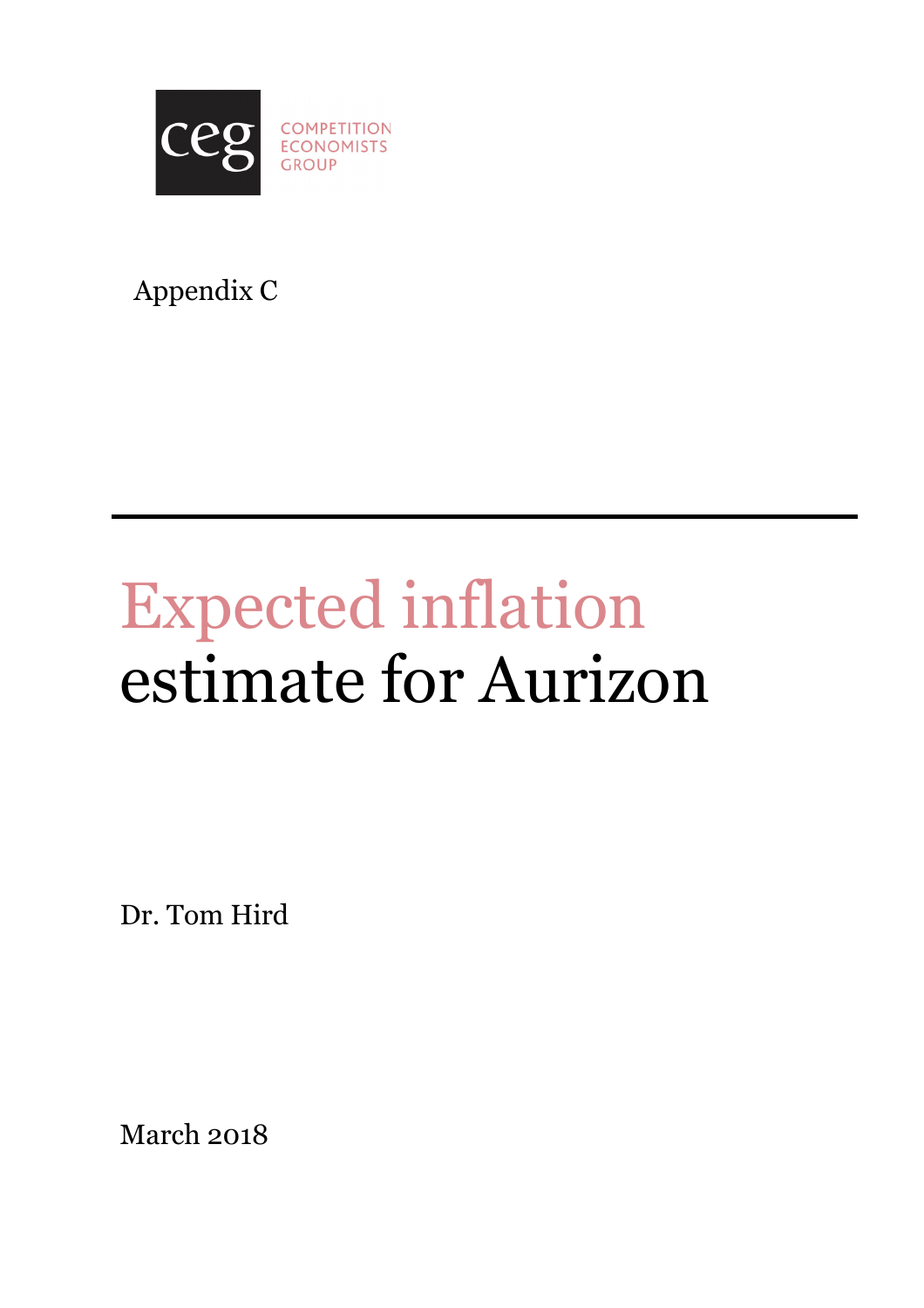

# Table of Contents

| $\mathbf{1}$ | <b>Executive summary</b>                                           | 1  |
|--------------|--------------------------------------------------------------------|----|
|              | 1.1 QCA draft decision to target nominal returns                   | 1  |
|              | 1.2 Implications for the estimate of expected inflation            | 1  |
|              | 1.3 Promoting efficient outcomes                                   | 1  |
|              | 1.4 Selecting a point estimate from a reasonable range             | 2  |
| $\bf{2}$     | Introduction                                                       | 4  |
| 3            | <b>Implications of targeting a nominal WACC</b>                    | 5  |
|              | 3.1 Changes to the QCA inflation compensation regime               | 5  |
|              | 3.2 Implications for my advice                                     | 6  |
| 4            | Potential estimates of expected inflation                          | 8  |
|              | 4.1 Conclusion                                                     | 9  |
| 5            | Choosing from within a reasonable range                            | 10 |
|              | 5.1 Imperfect capital markets and credit metrics                   | 11 |
|              | 5.2 Asset stranding                                                | 14 |
|              | 5.3 Ramsey efficient intertemporal pricing                         | 17 |
|              | 5.4 Conclusion                                                     | 18 |
| 6            | Narrowing the reasonable range                                     | 19 |
|              | 6.1 Most likely (median) and actuarially expected (mean) forecasts | 19 |
|              | 6.2 RBA forecasts                                                  | 22 |
|              | 6.3 Breakeven inflation                                            | 24 |
|              | 6.4 Inflation swap rates                                           | 28 |
|              | 6.5 Negative real risk free rates                                  | 30 |
| 7            | Conclusion                                                         | 36 |
|              | 7.1 RBA estimates – best estimate 2.06% to 2.19%                   | 36 |
|              | 7.2 Inflation swaps- best estimate 1.91% to 2.10%                  | 36 |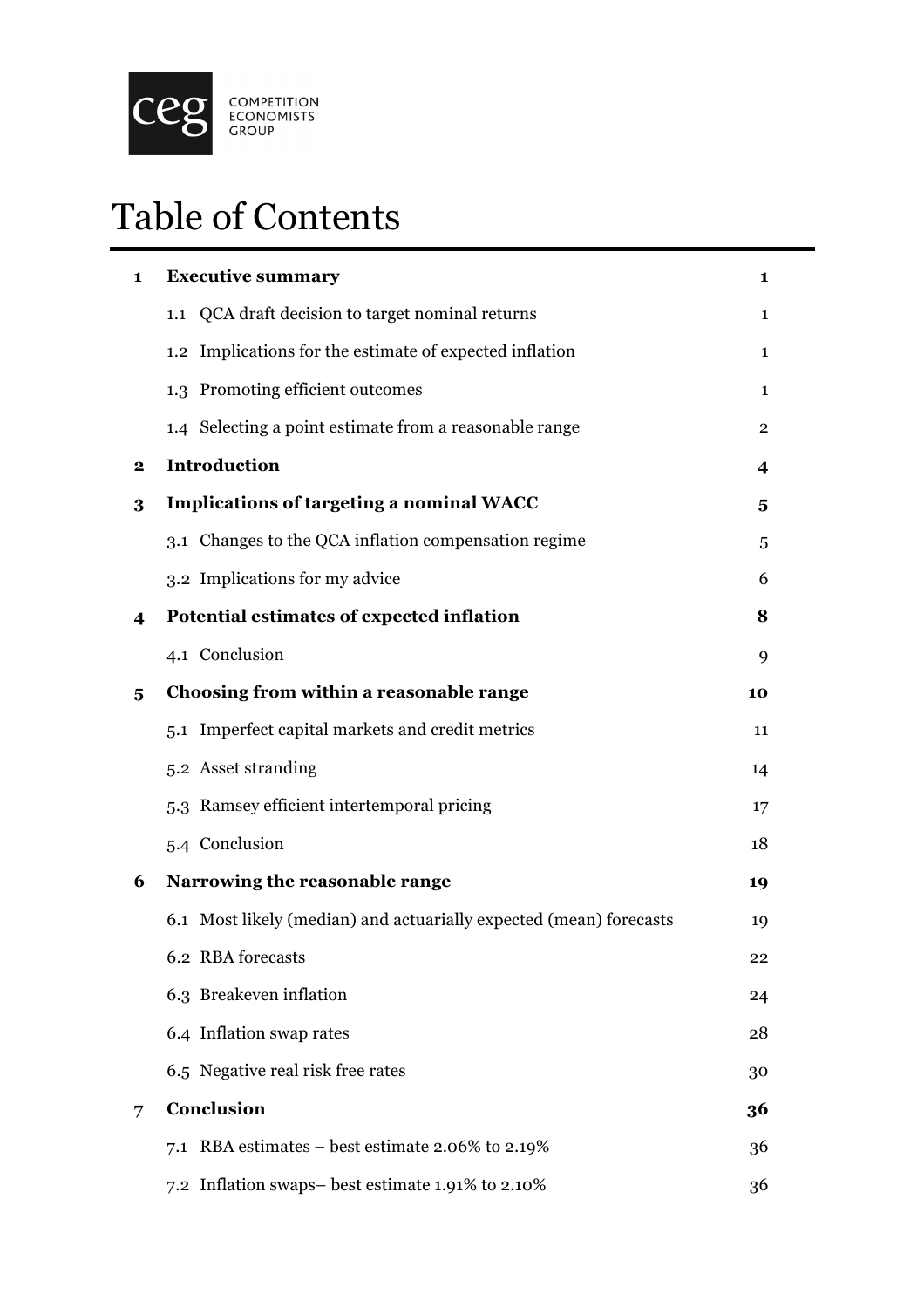

| 7.3 Break-even inflation – best estimate $1.62\%$ to $1.80\%$                                                  | 36 |
|----------------------------------------------------------------------------------------------------------------|----|
| 7.4 Overall best estimate                                                                                      | 36 |
| Appendix A Defining liquidity                                                                                  | 38 |
| A.1 What is liquidity?                                                                                         | 38 |
| A.2 Liquidity in asset markets is achieved by traders altering their portfolio in<br>response to price changes | 38 |
| A.3 Do not confuse the correlation between infra-marginal trading and<br>liquidity with causation              | 39 |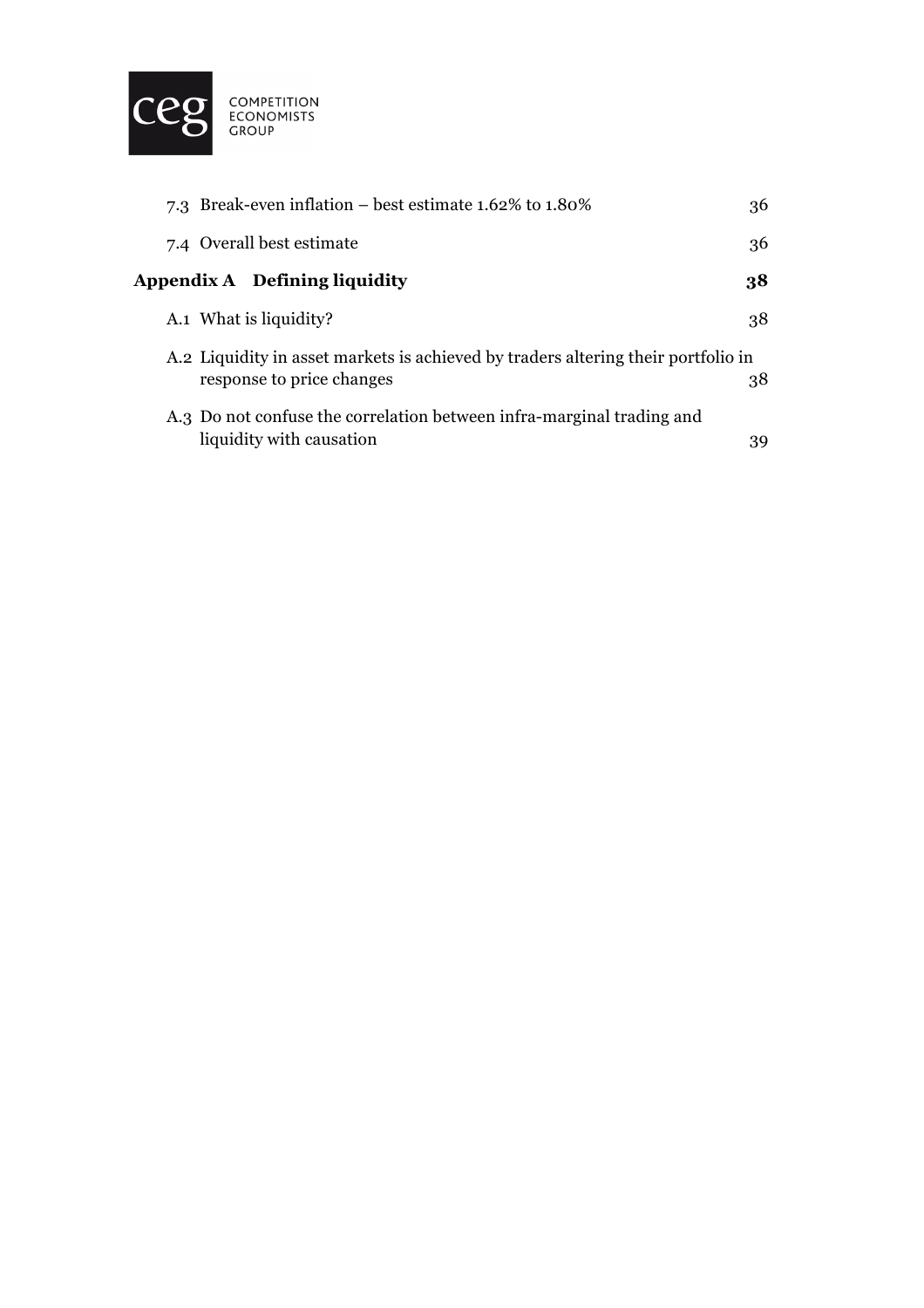

# List of Figures

| Figure 6-3: Four year CGS yields versus subsequent four year inflation31           |
|------------------------------------------------------------------------------------|
| Figure 6-4: IMF estimates of correlation between bond and stock returns33          |
| Figure 6-5: Weekly rolling 5-year betas for 10-year maturity – nominal and indexed |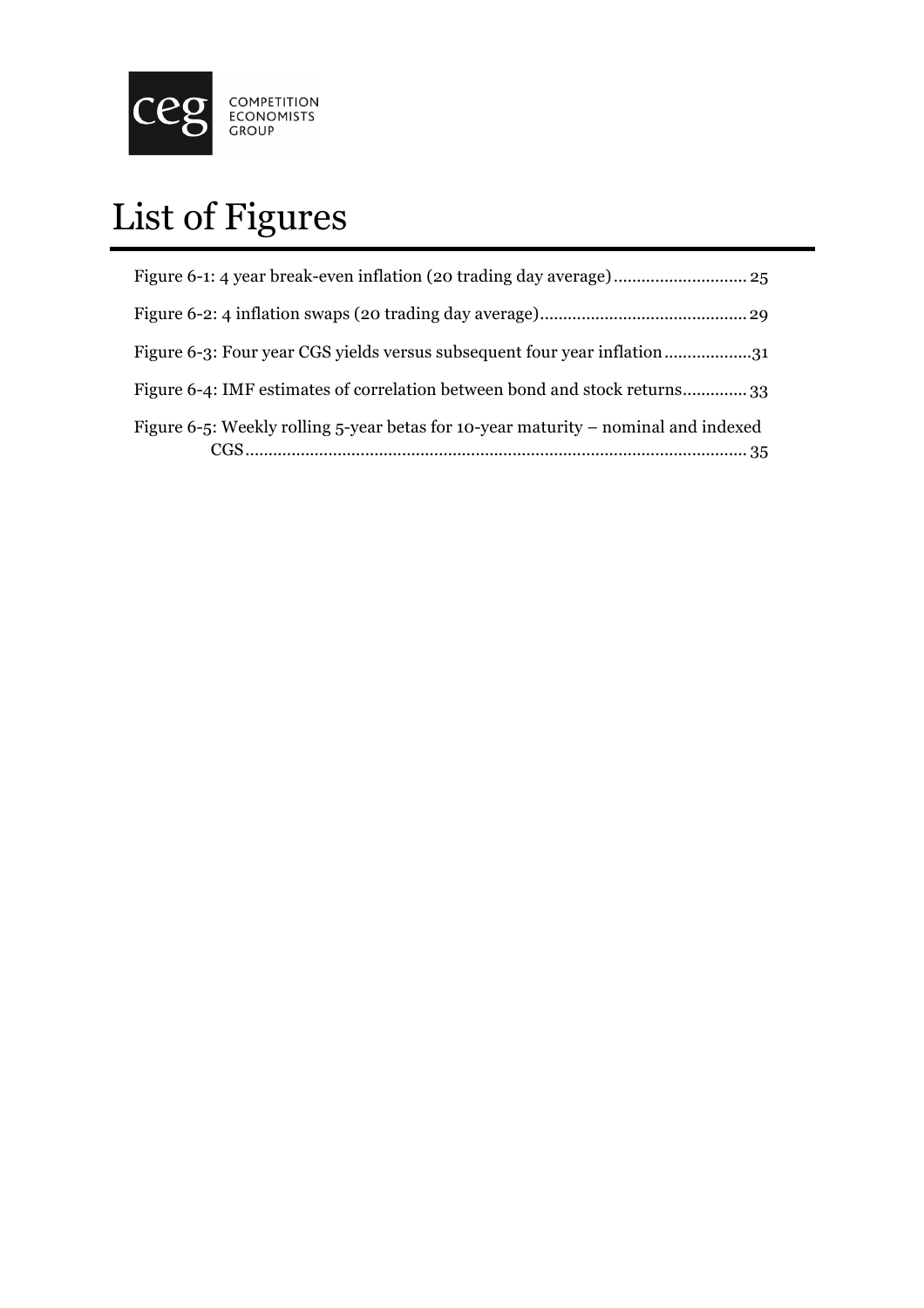

# List of Tables

Table 6-1: February 2018 SoMP inflation forecasts 23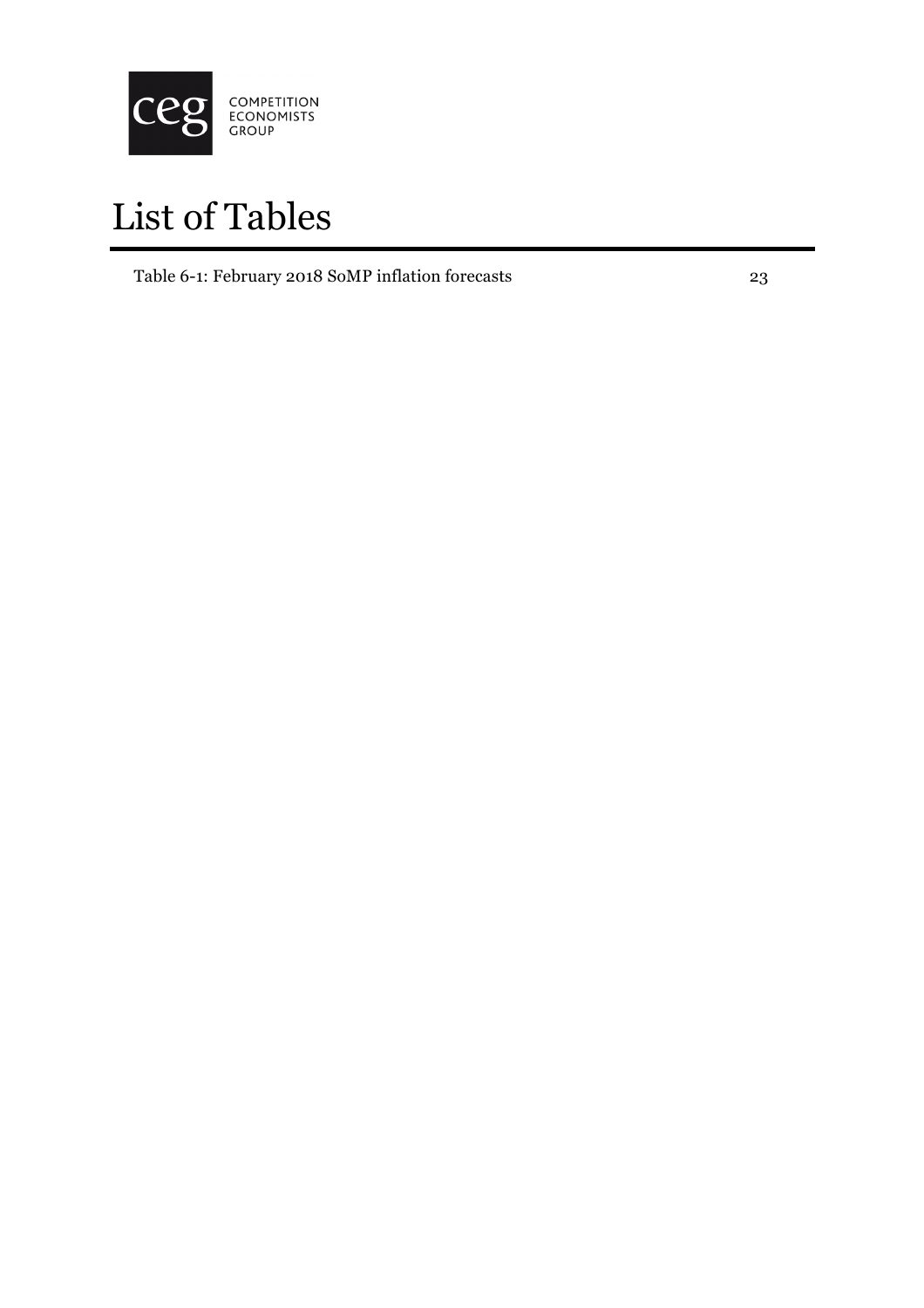

# 1 Executive summary

### **1.1 QCA draft decision to target nominal returns**

1. The QCA draft decision has altered the treatment of inflation such that it now proposes the target a nominal return and not a real return. The new regime effectively uses the same value to remove inflation compensation from revenues as it uses to add inflation compensation to the RAB. The effect of this is that the two terms cancel out and Aurizon receives the nominal WACC irrespective of the level of actual inflation.

### **1.2 Implications for the estimate of expected inflation**

- 2. This is a critical change to the way inflation compensation is provided and it has far reaching implications, including for the best estimate of expected inflation. The estimate of expected inflation no longer plays any role in determining the present value of compensation received by Aurizon (real or nominal). The only role that expected inflation the estimate of expected inflation the more back-loaded is compensation – with more being removed from current period revenues and more being added to future period RAB values.
- 3. Given that the estimate of expected inflation plays no role in determining the teh present value of compensation, the best estimate of expected inflation is one that:
	- Is within a reasonable range; and
	- Promotes economically efficient outcomes.

#### **1.3 Promoting efficient outcomes**

- 4. The draft decision leaves the sole role of expected inflation to determine the profile of cost recovery across regulatory periods. Therefore, the most efficient outcome is to choose a value for expected inflation within a reasonable range that results in the most efficient profile of cost recovery across regulatory periods.
- 5. In the context of UT5 this is an estimate that is at the lower end of the reasonable range because:
	- § Benchmark credit rating metrics are at the bottom or below the level required to achieve the benchmark credit rating. A lower estimate of expected inflation will alter the profile of compensation to raise near-term credit metrics to be within the BBB+ range;
	- § A back-loaded compensation profile raises asset stranding risks for the benchmark entity. The QCA currently provides no compensation for asset stranding and, consequently, it should have bias against back-loaded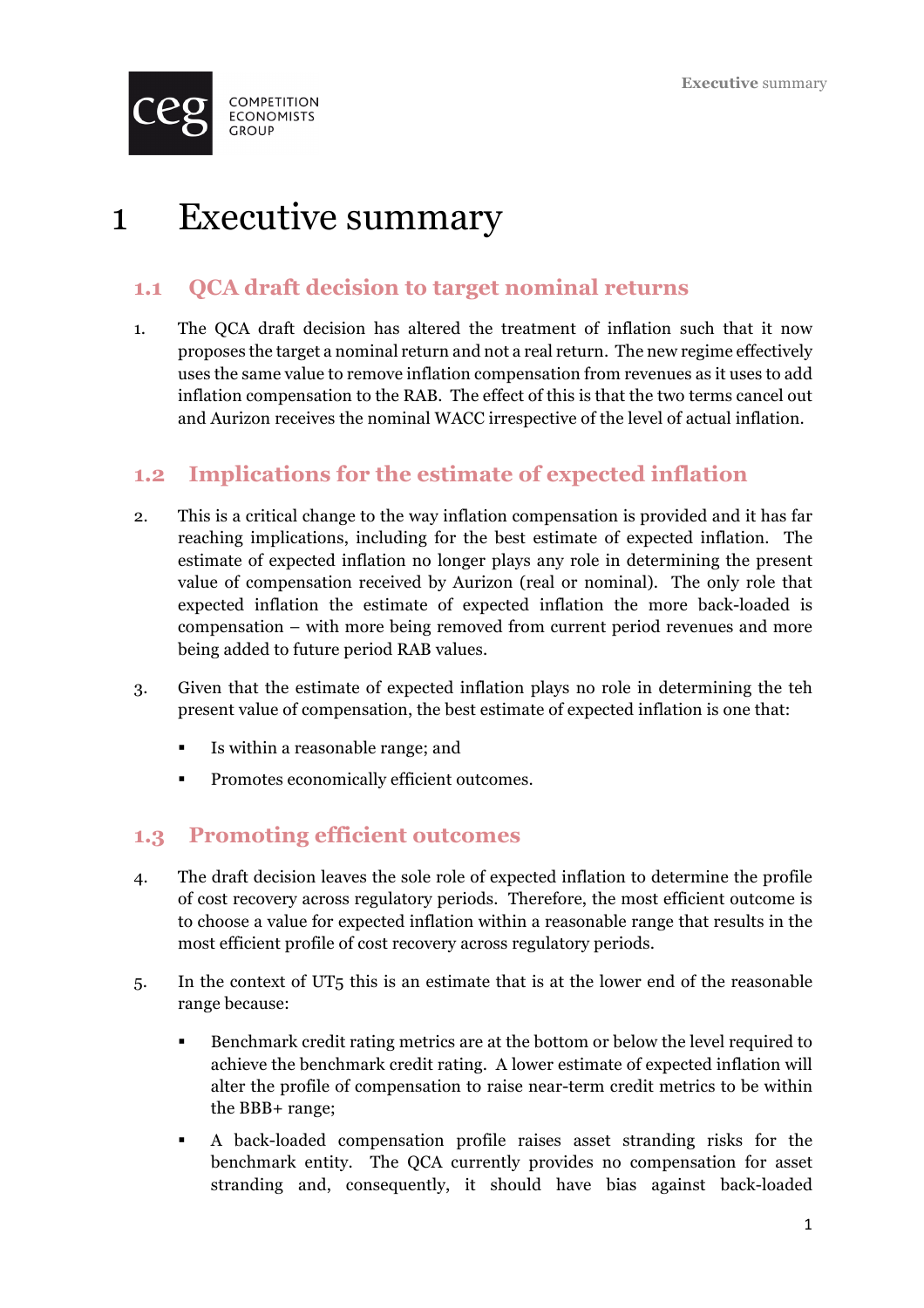

compensation. That is, the QCA should have a bias against adopting an estimate of expected inflation that is in the top half of the reasonable range;

§ The (Ramsey) efficient profile of fixed cost recovery is to have higher fixed cost recovery now (when demand is insensitive to price) and lower fixed cost recovery in the future (when demand may be more sensitive to price).<sup>1</sup>

### **1.4 Selecting a point estimate from a reasonable range**

- 6. The widest possible range for expected inflation is **1.62% to 2.37%.** In the context of UT5 I consider that the reasonable range for expected inflation is **1.62% to 2.10%.** The top end of the widest range is the QCA estimate from its draft decision. I do not consider that this is a reasonable estimate for the following reasons:
	- § An estimate of 2.37% implies a highly negative (-0.48%) real risk free rate. I do not consider that this is a credible estimate of the real return that investors require to lend to the Australian government (especially when they can obtain a positive guaranteed real return on such a loan made via inflation indexed Government bonds);
	- § 2.37% is based on May 2017 RBA forecasts of inflation when the more recent February 2018 are to be preferred. Retaining all other elements of the QCA method and using February 2018 RBA forecasts results in an estimate of **2.25%.**
	- § Alternatively, using the RBA February 2018 forecast but adopting more reasonable assumptions regarding inflation beyond the RBA forecast range results in a range for expected inflation of **2.06%/2.19%** depending on whether underlying/headline CPI is being forecast;
	- RBA forecasts are themselves a biased estimate of what the QCA should be estimating. Namely, RBA forecasts most likely (median) inflation while the QCA should be estimating mean expected inflation. The only reliable way to estimate mean (actuarially expected) inflation is to use market based estimates of inflation – which represent the weighted average expectation of investors with 'skin in the game'. To this end the best estimates are
		- **1.91% to 2.10%** based on four year inflation swap estimates in the QCA July 2017 averaging period and also more recently in the 20 days to 2 February 2018;
		- **1.62% to 1.80%** based on four year break-even inflation measured in the QCA July 2017 averaging period and also more recently in the 20 days to 2 February 2018.

<sup>&</sup>lt;u> 1989 - Johann Barn, mars ann an t-Amhain an t-Amhain an t-Amhain an t-Amhain an t-Amhain an t-Amhain an t-Amh</u> <sup>1</sup> By the QCA's own analysis, the CQCN producers are currently low on the international cost curve and, therefore, will not respond materially to higher haulage prices in UT5 (i.e., miners have low elasticity of demand for haulage). However, this cannot be presumed with certainty to remain the case indefinitely.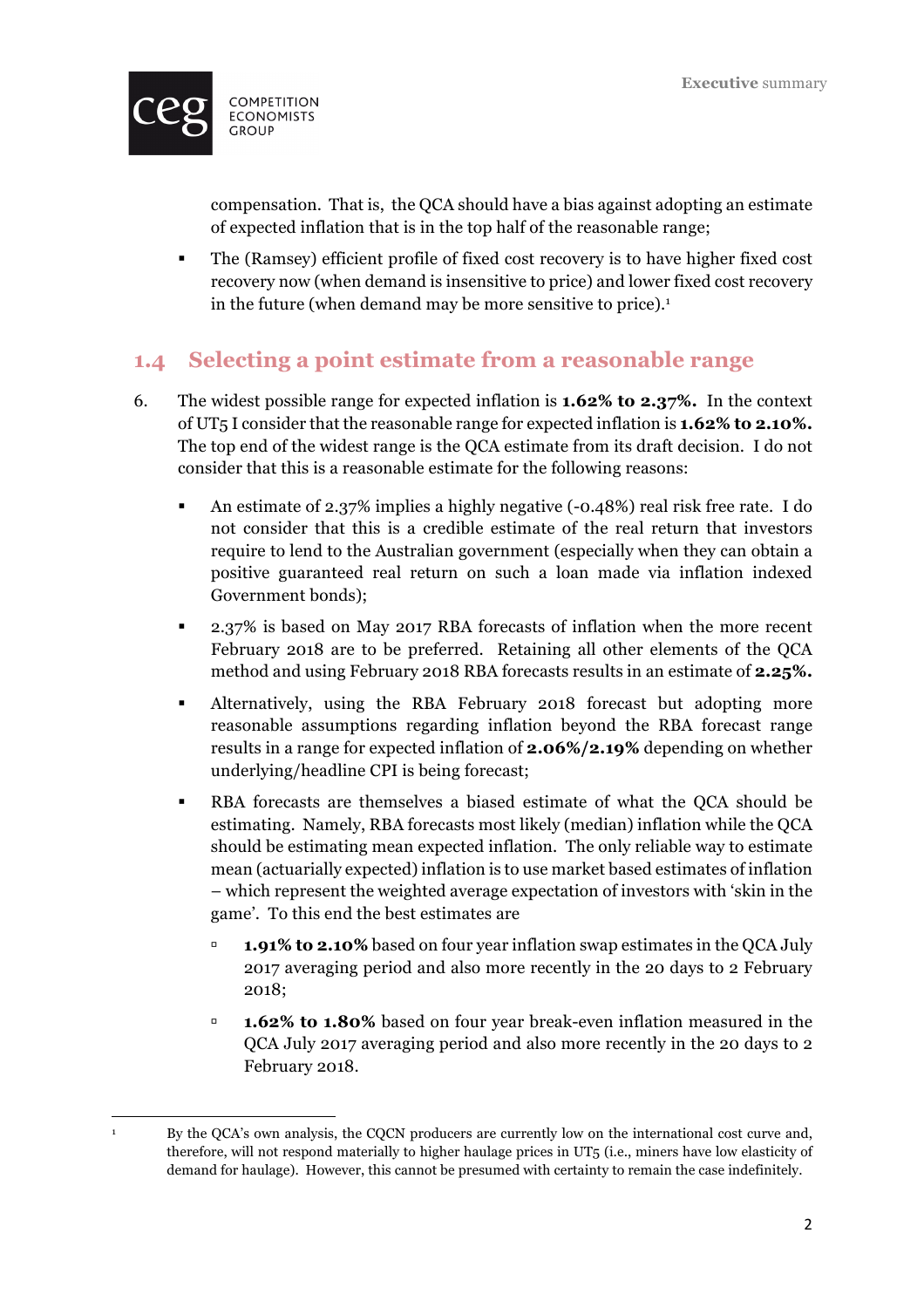

- 7. In my view the market based measures define the reasonable range of **1.62% to 2.10%.**
- 8. Of the two market based measures, inflation swap data has an increased salience under the new regime of targeting a nominal WACC. This is because inflation swaps are the financial instruments that Aurizon and customers can use to manage inflation risk under a nominal regime. That said, the considerations outlined in section 5 tend to support the selection of a value at the lower end of the range and, given that breakeven estimates are at the lower end of the range, these considerations support the use of break-even inflation.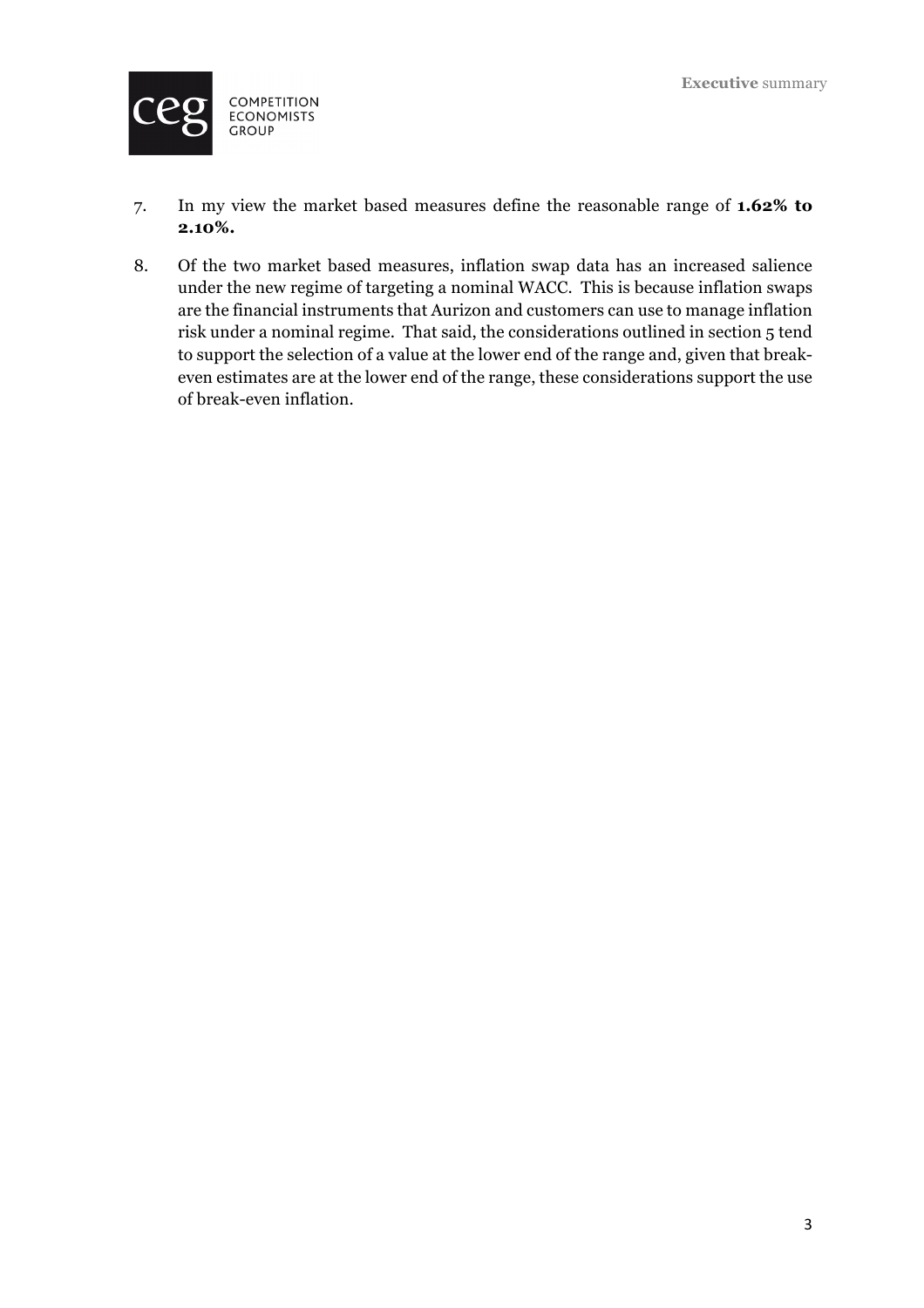

# 2 Introduction

- 1. I have been asked by Aurizon to provide a critique of the QCA's UT5 draft decision pertaining to its estimate of expected inflation. This report sets out my analysis of the QCA draft decision's treatment of expected inflation and provides my estimate of the reasonable range for expected inflation and a basis for selecting a midpoint. The analysis in this report is prepared explicitly to respond to the QCA Draft Decision approach to inflation under the assumption that a four year risk free rate is adopted and the QCA is targeting a nominal return (not a real return).
- 2. The remainder of this report is set out as follows:
	- § Section 2 discusses the implications for estimating expected inflation of the QCA's decision to target a nominal WACC;
	- Section 3 provides a survey of estimates of expected inflation that may inform a reasonable range;
	- § Section 4 describes the factors relevant to selecting a point estimate from within a reasonable range;
	- Section 5 provides our best estimate of the reasonable range; and
	- Section 6 concludes and determines that the overall best estimate of expected inflation falls in a range of range of 1.62% to 2.10%.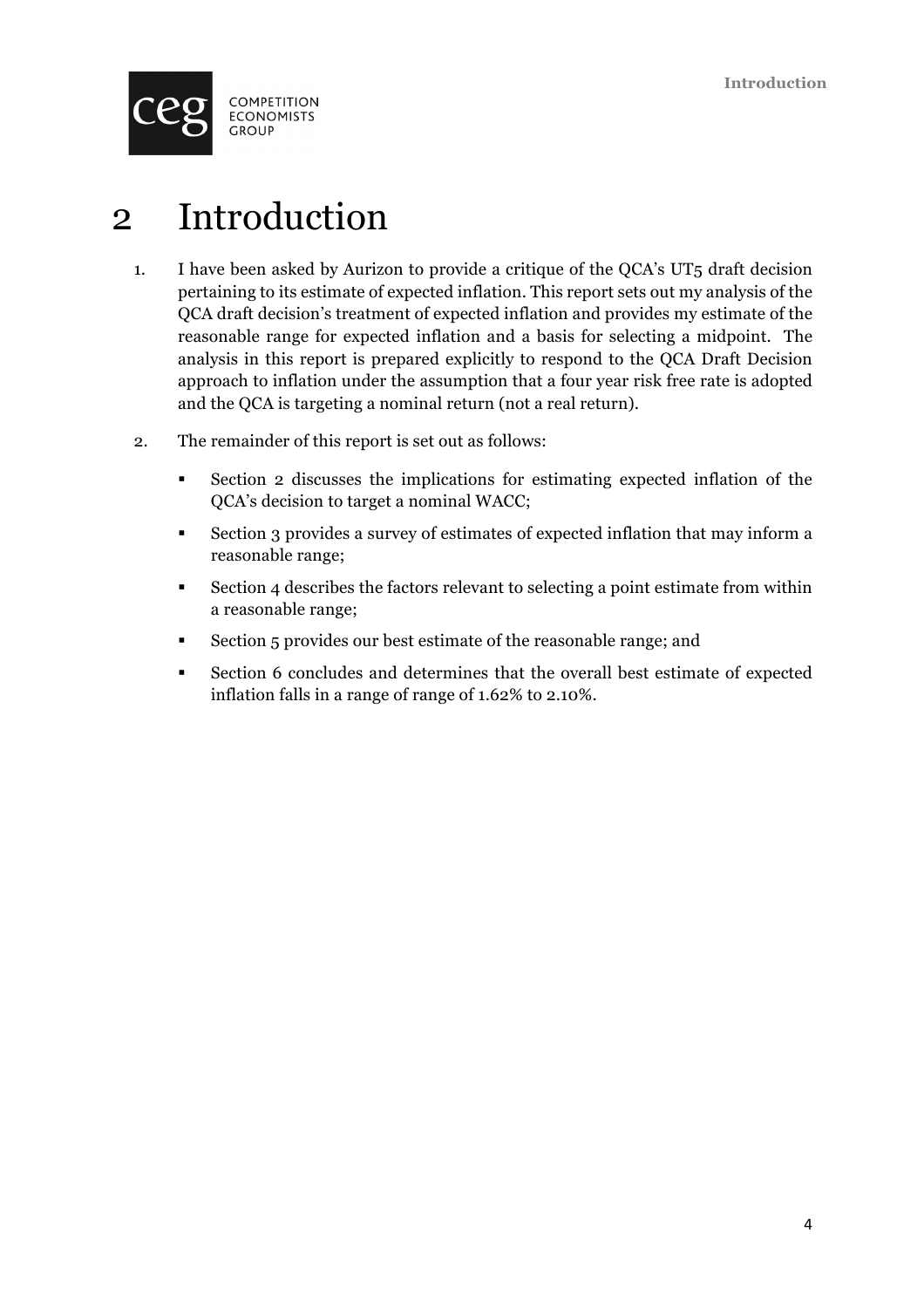

# 3 Implications of targeting a nominal **WACC**

# **3.1 Changes to the QCA inflation compensation regime**

- 3. The QCA draft decision has altered the treatment of inflation. Previously, and as explained in my earlier two reports for Aurizon, the QCA's inflation regime was to:
	- Remove from revenues in the current regulatory period an amount equal to the QCA estimate of expected inflation over the current regulatory period multiplied by the RAB; and
	- Add to the opening RAB in the next regulatory period an amount equal to actual inflation multiplied by the RAB.
- 4. The effect under this regime to target a real return for Aurizon equal to the QCA nominal WACC less the QCA estimate of expected inflation – with Aurizon's actual inflation compensation matching actual inflation. Under this regime, Aurizon's nominal return actually received varied with actual inflation. For example, if actual inflation was 2% higher than the QCA's estimate of expected inflation then Aurizon's actual nominal return (inclusive of RAB escalation) would be 2% higher than the QCA's estimate of nominal WACC (where "π" represents inflation).

Actual nominal return Actual hominal return<br>under **old** regime = QCA nominal WACC – QCA  $Exp(π)$  + Actual(π)

- 5. This equation illustrates why the nominal return actually received by Aurizon previously varied with the difference between QCA expected inflation and actual inflation.
- 6. In the draft decision, the QCA has determined that instead of escalating the RAB using actual inflation it will escalate the RAB using the same estimate of expected inflation that it used to reduce revenues within the regulatory period. That is:

Actual nominal return under **new** regime  $QCA$  nominal WACC – QCA Exp(π) + QCA Exp(π) = QCA nominal WACC

7. The new regime effectively uses the same value to remove inflation compensation from revenues as it uses to add inflation compensation to the RAB. The effect of this is that the two terms cancel out and Aurizon receives the QCA nominal WACC.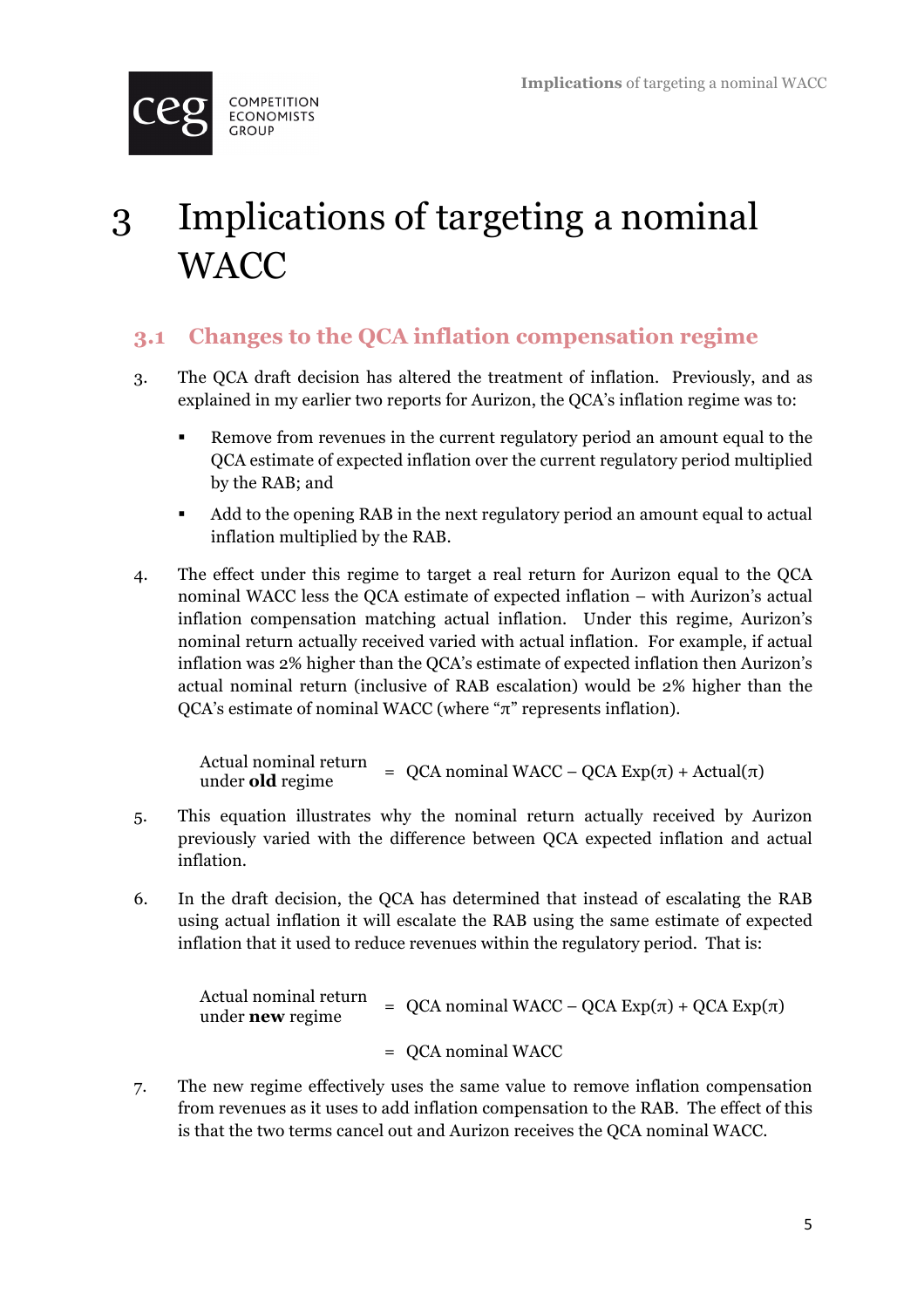

- 8. This is a critical change to the way inflation compensation is provided and it has far reaching implications, including for the best estimate of expected inflation. Under the old regime the estimate of expected inflation  $(QCA \, Exp(\pi))$  was a determinant of both the real and nominal return that Aurizon would receive. For any given level of actual inflation, a 1% lower value for "QCA  $Exp(\pi)$ " would raise the real and nominal returns received by Aurizon by 1%. This is because the inflation compensation removed from revenues would be lower by 1% of RAB but actual inflation added to the RAB would be unaffected.
- 9. Under the new regime a 1% lower estimate of  $QCA \tExp(\pi)$  lowers by the same amount both: a) revenues in the current regulatory period; and b) inflation escalation of the RAB to the next regulatory period. As a result, neither the nominal nor the real return received by Aurizon is affected by the choice of  $QCA$   $Exp(\pi)$ . The nominal return is simply the QCA nominal WACC and the real return is simply the nominal return less actual inflation.
- 10. This means that under the new regime, and this is critically different to the old regime, the value of  $QCA \, Exp(\pi)$  does not affect the present value of compensation received by (paid to) Aurizon. The only role that  $QCA Exp(\pi)$  plays is to alter the profile of compensation across regulatory periods. That is, the value of QCA  $Exp(\pi)$ determines how much compensation for inflation is removed from current period revenues and added to future period RAB values (and therefore future period revenues). The higher is QCA  $Exp(π)$  the more back-loaded is compensation – with more being removed from current period revenues and more being added to future period RAB values.
- 11. A higher estimate of expected inflation simply shifts revenues from the current period into subsequent periods. Unlike in a regime where the real return is targeted, the value of expected inflation plays no role in determining either the real or nominal return actually realised.

# **3.2 Implications for my advice**

- 12. This change in regulatory methodology has important and far reaching implications for how expected inflation should be estimated. The description of the regulatory regime in section 3.2 of my previous report is no longer valid. Consequently, the conclusions that flowed from that understanding of the regulatory framework must also be reconsidered.
- 13. In section 3.3 of my previous report I explained that, where the QCA is targeting a real return, then the only correct estimate of 'expected inflation' was the inflation compensation embedded in nominal Commonwealth Government Security (CGS) yields. This was the only reasonable basis on which to estimate expected inflation because, under the old regime, nominal CGS yields were used to arrive at nominal WACC and this was turned into a real WACC via removal of QCA  $Exp(\pi)$ . In that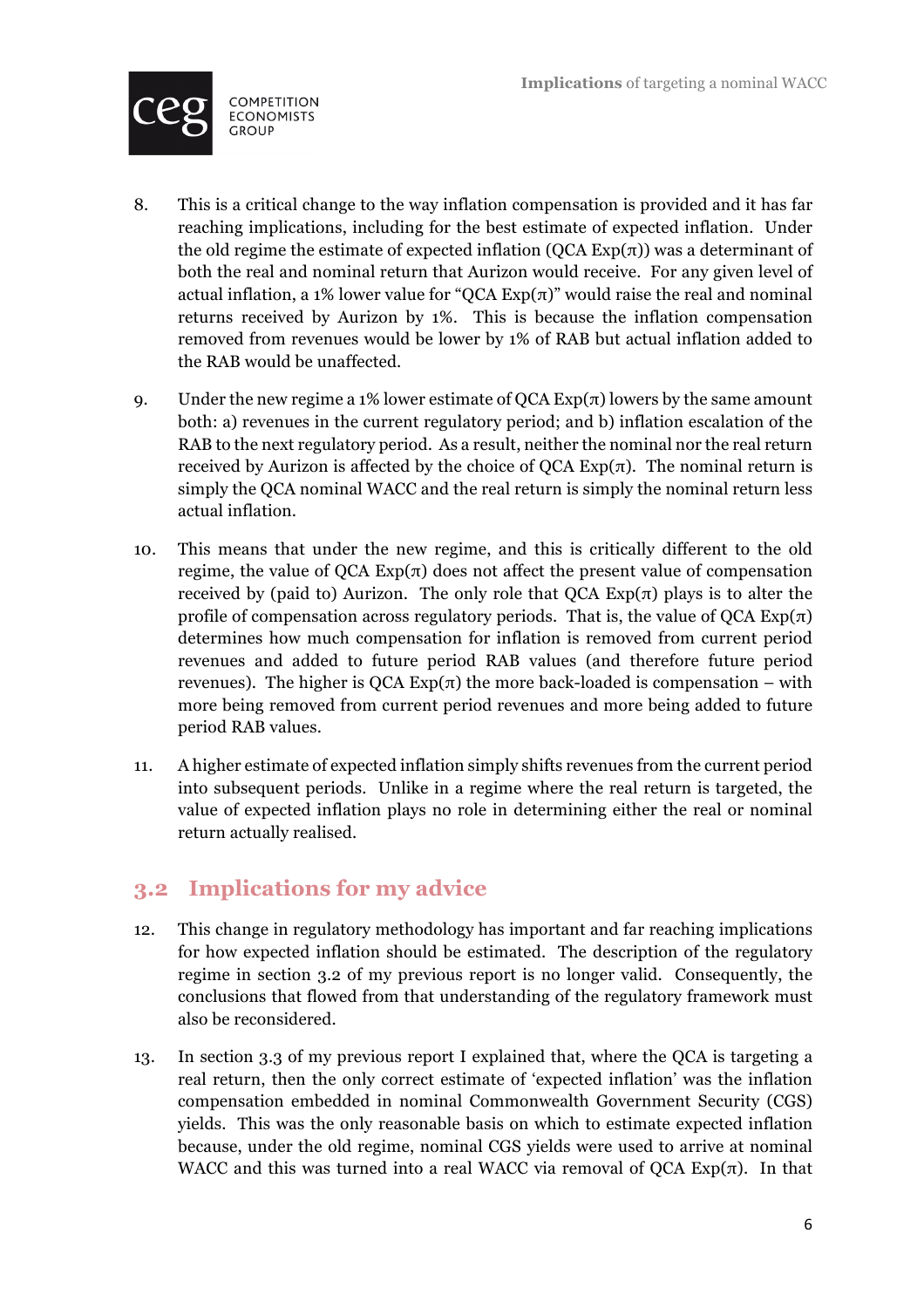

context, these two variables had to be estimated in an internally consistent manner  $(i.e., QCA Exp(\pi)$  had to be a measure of inflation compensation already incorporated in CGS yields by bond investors).

- 14. However, under the new regulatory framework of targeting a nominal return the estimate of expected inflation does not play the same role of determining the return (real or nominal) provided to investors in Aurizon. The only role expected inflation plays is in determining how much of nominal returns are earned in the form of revenue versus RAB escalation. Under the new regime, investors in Aurizon will receive (customers will pay) the same compensation in both real and nominal terms irrespective of the expected inflation estimate adopted by the QCA. Consequently, there is not the same strong imperative that expected inflation be based on bond investors' expectations.
- 15. Under the new regime there is both:
	- **a** wider variety of reasonable estimates of QCA  $Exp(\pi)$ ; and
	- a different basis on which to select a value from within that range.
- 16. Section 4 below discusses the reasonable range for QCA  $Exp(\pi)$  in a context where  $QCA \text{Exp}(\pi)$  is no longer effectively determining the real return for Aurizon investors. Section 5 discusses the basis on which a point estimate should be selected from within the reasonable range. In doing so, account is taken of the fact that the only role of  $QCA$   $Exp(\pi)$  is to determine the distribution of compensation across regulatory periods.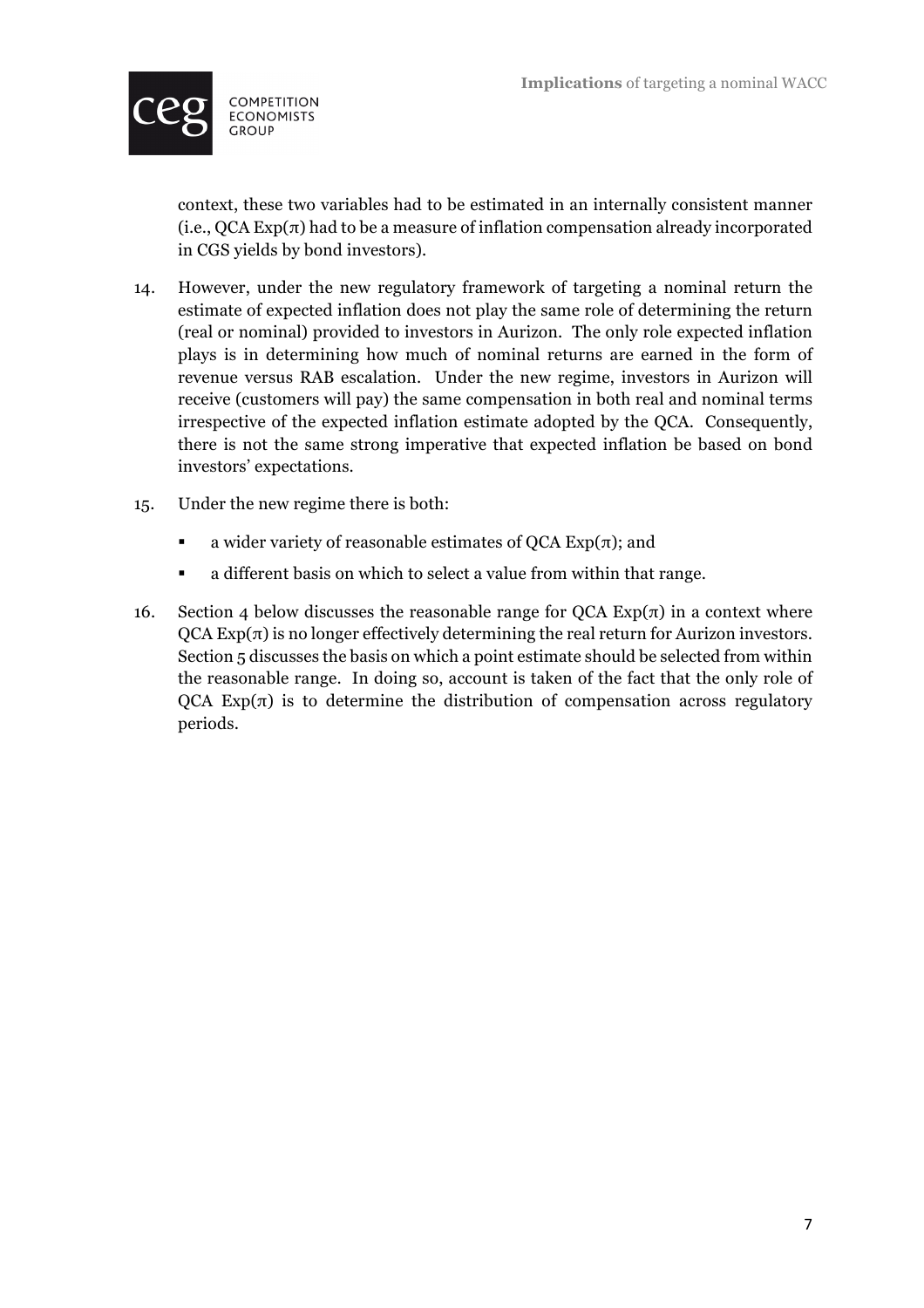

# 4 Potential estimates of expected inflation

- 17. The rate of inflation that investors expect is, inevitably, a highly uncertain variable with a wide range of reasonable estimates. This is illustrated by the simple fact that different investors can, and certainly do, have different perceptions of expected inflation. That is, reasonable minds will differ in how the available information about future price movements is weighted and processed.
- 18. Moreover, not all investors will give the same weight as the ABS does to elements of the CPI. For example, if investors spend a smaller proportion of their income on cigarettes than the average Australian then they are likely to perceive a different (smaller) consequence for consumer inflation of the increases in tax on cigarettes than the ABS reports. This is a relevant issue because the RBA is forecasting ABS reported CPI to be higher than underlying inflation largely based on the impact of rising taxes on tobacco products.

*Underlying inflation is expected to be around 2¼ per cent by mid 2020. Headline inflation is expected to remain a little higher than underlying inflation, boosted by ongoing increases in tobacco excise*

- 19. All of these considerations imply that a wide range of reasonable estimates for investors' inflation expectations exists. This is also illustrated by a wide range of market and non-market measures of expected inflation. These include:
	- Break even inflation (**1.62% 1.80%** over a 4 year horizon);
	- § Inflation swap rates (**1.91% - 2.10%**<sup>3</sup> over a 4 year horizon);
	- § Midpoint of RBA May 2017 forecasts followed by an assumption of 2.5% expected inflation:
		- **2.37%** using CPI inflation;
		- **2.37%** using underlying inflation.
	- § Midpoint of RBA February 2018 inflation forecasts followed by an assumption of 2.5% expected inflation:
		- **2.25%** using CPI inflation;

<u> 1989 - Johann Barn, mars ann an t-Amhain an t-Amhain an t-Amhain an t-Amhain an t-Amhain an t-Amhain an t-Amh</u>

**2.12%** using underlying inflation.

<sup>&</sup>lt;sup>2</sup> The bottom end of the range is over 20 trading days ending 30 June 2017. The top end of the range is 20 days ending 2 February 2018.

<sup>3</sup> The bottom end of the range is over 20 trading days ending 30 June 2017. The top end of the range is 20 days ending 2 February 2018.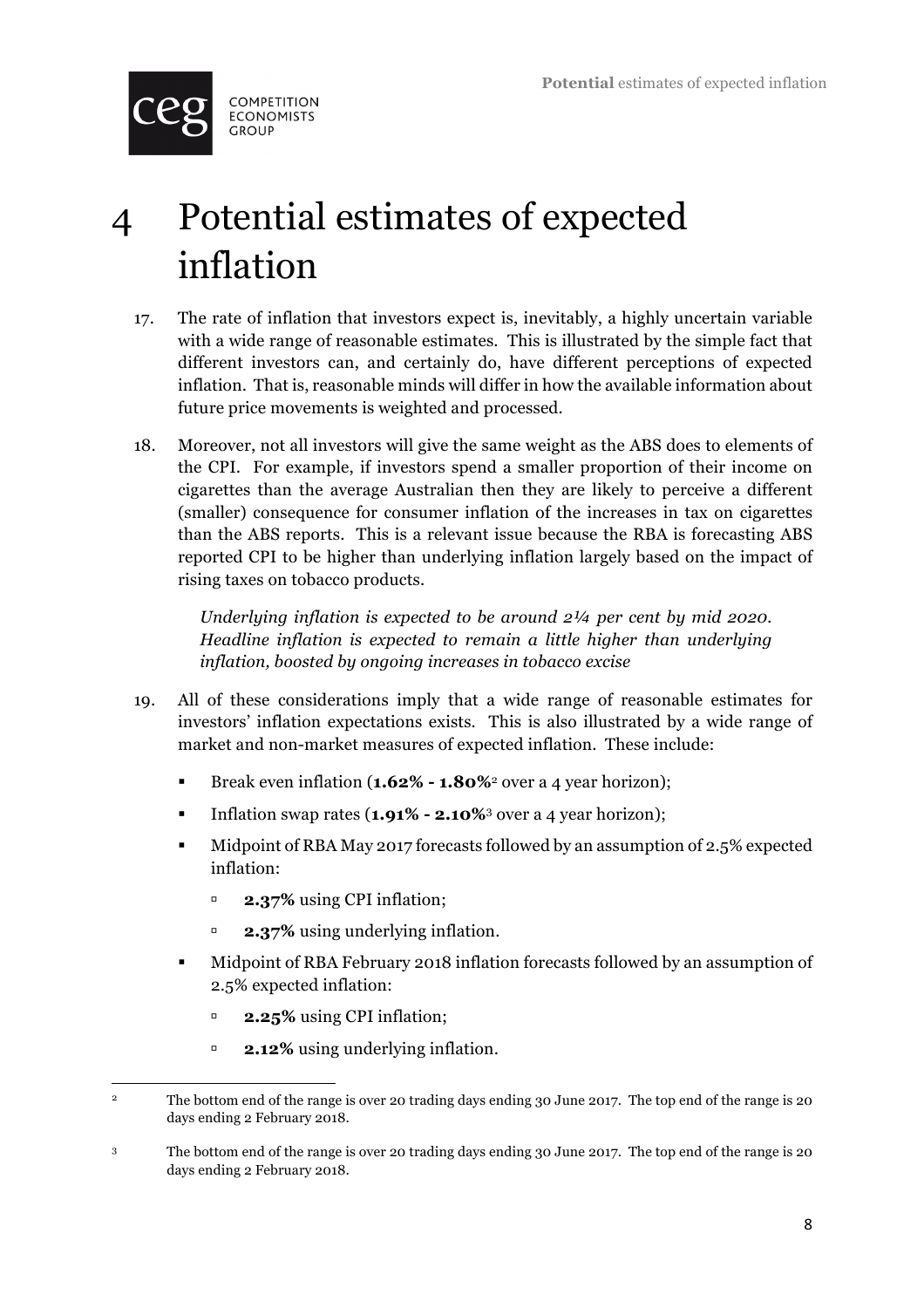

- 20. These estimates fall into a range of 1.62% to 2.37%. It is worth noting that, at the top end of this range (2.37%), the estimate of four year expected inflation exceeds the four year nominal CGS yield (1.89%). For example, if expected inflation is set at 2.37% then this implies that bond investors expect a real return of -0.48%.
- 21. This is not necessarily impossible. However, there are good reasons to believe that it is unlikely (as discussed in section 6 below). If one ignores, or discounts, concerns about assuming investors accept a strongly negative real return then one might conclude that a reasonable range for expected inflation is 1.62% to 2.37%. However, if one gives weight to the above considerations then the top end of this range would be truncated to a value that is around or below the observed 4 year nominal risk free rate (1.89%).

### **4.1 Conclusion**

- 22. There are two potential candidates for a reasonable range for expected inflation.
	- § 1.62% to 2.37% if one gives no weight to concerns that expected negative real returns on CGS are unrealistic;
	- § 1.62% to 1.89% if one discounts the prospect that investors in nominal CGS expected to make a real loss on their investment.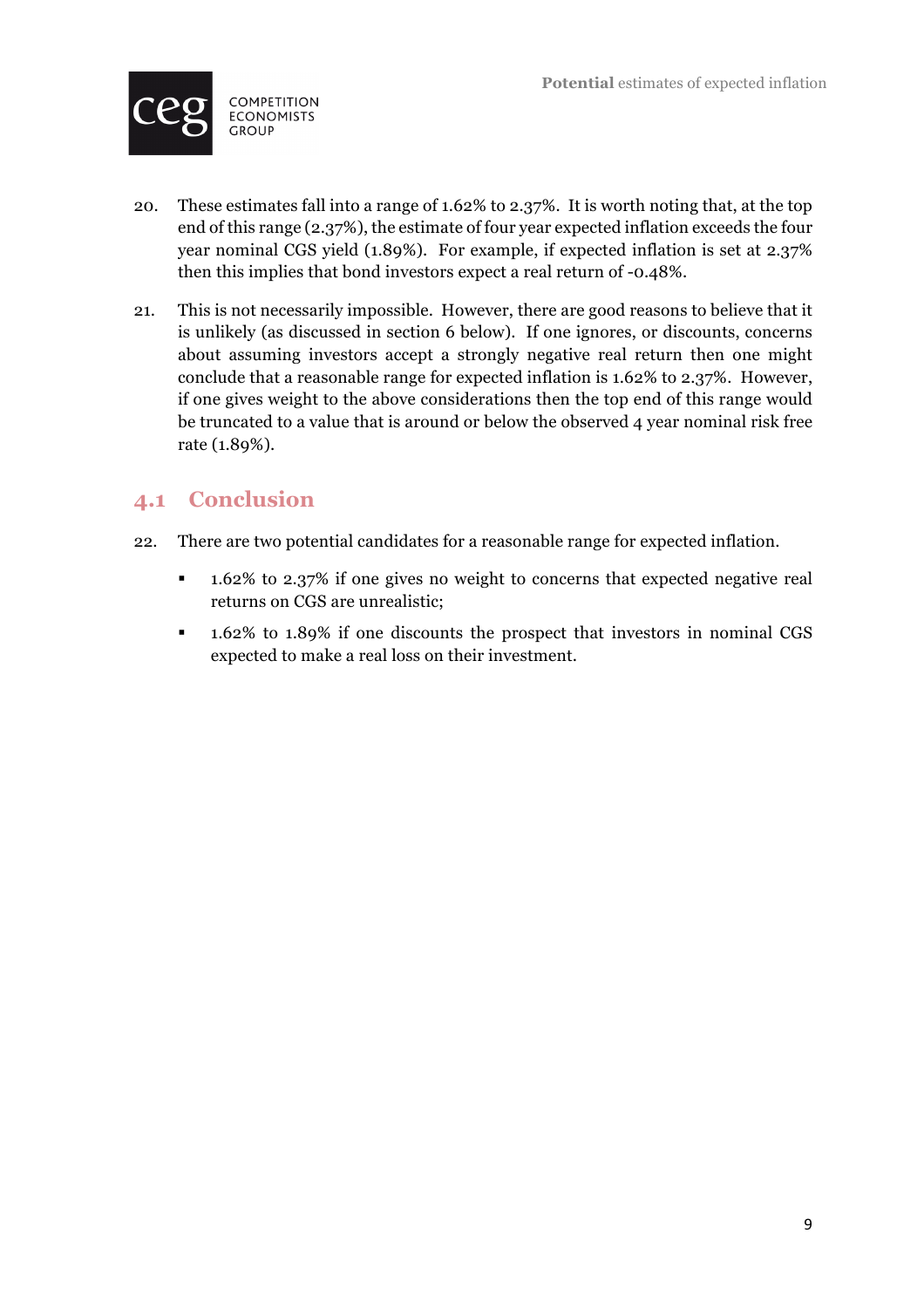

# 5 Choosing from within a reasonable range

- 23. Under a regime that targets nominal inflation, the only impact of adopting a higher/lower value for expected inflation is that it shifts revenues between regulatory periods. In this context, the best estimate of expected inflation is one that satisfies both of the following criteria:
	- § The parameter falls within a reasonable range for an estimate of expected inflation; and
	- § The parameter results in the most efficient profile of cost recovery over regulatory periods.
- 24. I have already addressed the question of a reasonable range in section 4. In the remainder of this section I address the second issue.
- 25. There are three reasons why different profiles of compensation for inflation may have different efficiency consequences:
	- § **Imperfect capital markets**. Despite having the same present value of compensation when assessed at the regulatory WACC, different profiles of compensation may have different costs if financial markets are less than perfect. In particular, back-loaded compensation for inflation (associated with an inflation estimate at the top of the reasonable range) will require a regulated business to have greater access financial markets to, in effect, fund investment in RAB escalation associated with the higher inflation assumption. With imperfect capital markets this may cause the business to incur costs in excess of those assumed in the regulatory WACC.
	- **Asset stranding risks/costs.** It is also the case that lower revenues now in exchange for higher inflation escalation of the RAB will tend to increase asset stranding risks. This will be the case if: a) customers can, at current coal prices, afford to pay higher prices today; but b) it is uncertain what customers willingness to pay in the future is (because it is uncertain what future coal prices will be);
	- **Inter-temporal Ramsey efficient pricing.** A final consideration is whether there is any reason to assume that the demand elasticity of coal volumes will be different across time-periods. Ramsey efficient intertemporal pricing would support a front/back-loaded profile for inflation compensation to the extent that the price elasticity of demand is likely to be higher in near term versus future periods.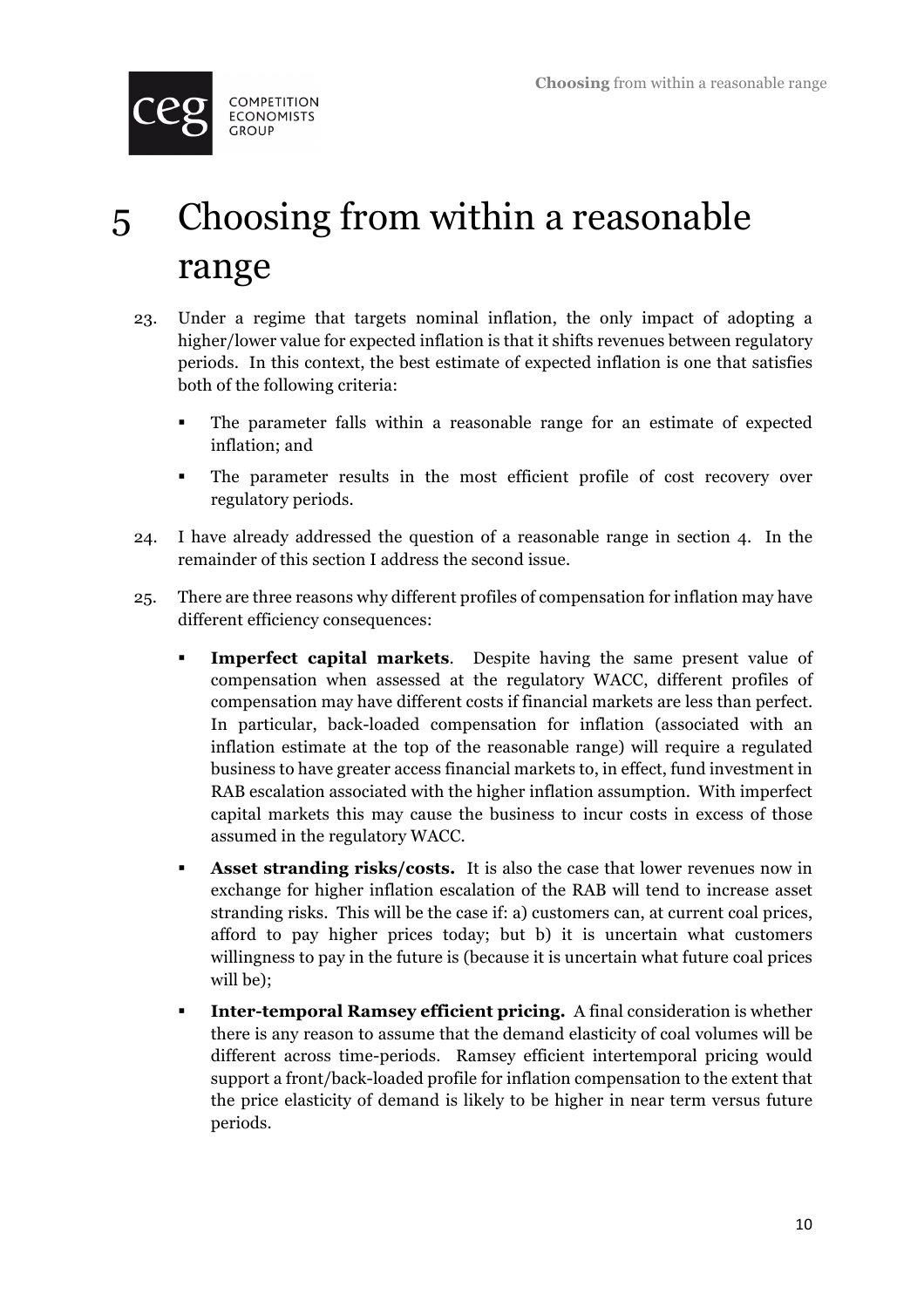

# **5.1 Imperfect capital markets and credit metrics**

- 26. The concept of a 'perfect capital market' is sometimes invoked in the finance literature. In such a market there is assumed to be a deep and liquid market for all debt and equity funding instruments and it is assumed that this will always be the case. In addition, all investors and management share a common understanding of the current and future cash-flows of a business and the risks to those cash-flows (i.e., there are no information asymmetries between equity and debt investors). In such a market, it should be costless to back-load the profile of the expected cash-flows provided the present value of the cash-flows remains unchanged. This is because with deep and liquid markets and a common understanding of risks, firms can simply tap financial markets to fund the back-loaded cash-flows without doing so altering their cost of funding.
- 27. However, in reality, financial markets are imperfect and information asymmetries play an important role in defining how funds are allocated to businesses and at what price. In realistic (imperfect) capital markets potential investors do not have a common understanding of cash-flow risks as business management. In the more realistic world, potential investors in a business with low near-term cash-flows but the promise of a rise in future cash-flows will tend, rationally, to apply a level of scepticism to that future promise. This is because they do not have the same level of knowledge about the risks to the future cash-flows as management.
- 28. If management (and existing equity investors) have inside information about high downside risks to future cash-flows then they will have an incentive to bring in new investors (both debt and equity) to be exposed to the risk. Knowing this, potential new debt and equity funders will have an incentive to raise the price that they charge for funding (raise the interest rate or lower the valuation of a given equity stake) above the level that they would charge based solely on their own information.
- 29. It is also the case that this induces adverse selection amongst those seeking finance (i.e., the businesses willing to pay higher interest rates (accept low priced equity investments) will be, disproportionately, the businesses who know that their future cash-flow is subject to high risk). This means that the optimal strategy for debt and equity investors may be to non-price ration investment.4
- 30. Another response is for investors to focus on measures of near-term cash-flow health ("credit metrics") which are heavily weighted by credit rating agencies when arriving at credit ratings for a business. These credit metrics, which commonly forecast over only a few future years, serve as a 'hurdle' for businesses to jump in order to satisfy investors that they are low risk.

<sup>&</sup>lt;u> 1989 - Johann Barn, mars ann an t-Amhain an t-Amhain an t-Amhain an t-Amhain an t-Amhain an t-Amhain an t-Amh</u> <sup>4</sup> For example, see Jaffee, D . M. and F. Modigliani, (1969), "A Theory and Test of Credit Rationing," American Economic Review, 59, 850–872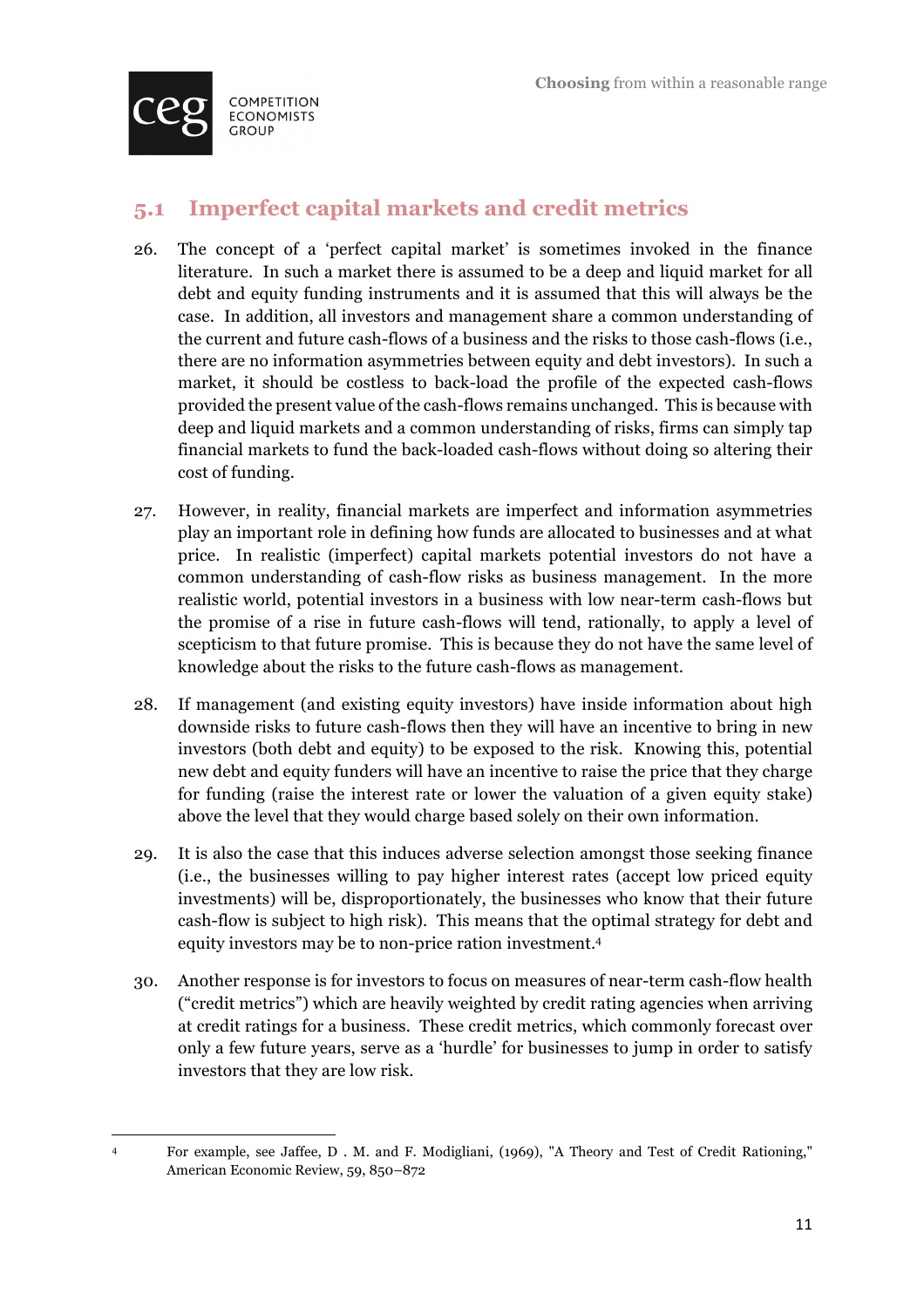

- 31. The widespread use of credit ratings based on relatively crude assessments of nearterm credit metrics provides an illustration of how imperfect markets respond to information asymmetry. In a perfect capital market, all parties have equally good understanding of cash-flow risks and there is no role for such mechanistic credit metrics, especially those looking out only a relatively short horizon of time. However, in real world (imperfect) financial markets such credit metrics are heavily relied on precisely because of their mechanistic nature. That is, they are independent of management speculation about longer term trends in cash-flows.
- 32. The above discussion is relevant in the context of a regulatory decision to adopt a high estimate of expected inflation (one that backloads compensation for inflation into future regulatory periods). If financial markets were perfect (and there was no risk of asset stranding – see section 5.2 below) adopting a back-loaded compensation profile would not alter the average cost of service provision. However, with imperfect capital markets a back-loaded profile of compensation can be expected to raise funding costs somewhat (other things equal) and this is especially so if it causes commonly used near-term credit metrics to deteriorate (e.g., such that a lower credit rating is likely to follow).
- 33. In this context, it is relevant to note that the QCA states that estimates of the credit metrics for the benchmark regulated rail provider are below those associated with the benchmark credit rating (BBB+).

*For its credit metrics assessment, Incenta considered that Standard & Poor's approach to assessing Aurizon Network credit metrics is appropriate for estimating these benchmark credit metrics. Incenta advised that its simulated credit metrics were marginally below the BBB+ cut- off that has been identified by Standard & Poor's.* 

34. The QCA tends to downplay the significance of this for its own decision making by noting that:

*However, Incenta noted that its assessment of regulatory cash flows did not incorporate revenues associated with the capital deferrals for WIRP Moura and NAPE being proposed by Aurizon Network, which depresses the outcome of this assessment.*

…

*The credit metrics, as assessed by Incenta, are marginally below a BBB+ threshold. However, this credit metrics assessment does not incorporate the deferred revenue that would otherwise be obtained from Aurizon Network's RAB, thus putting a downward bias on this assessment.* 

*The revenue deferrals are proposed by Aurizon Network as a means to manage the lack of certainty in relation to railings and the associated cost recovery in these systems. The QCA does not consider that the cash-flow*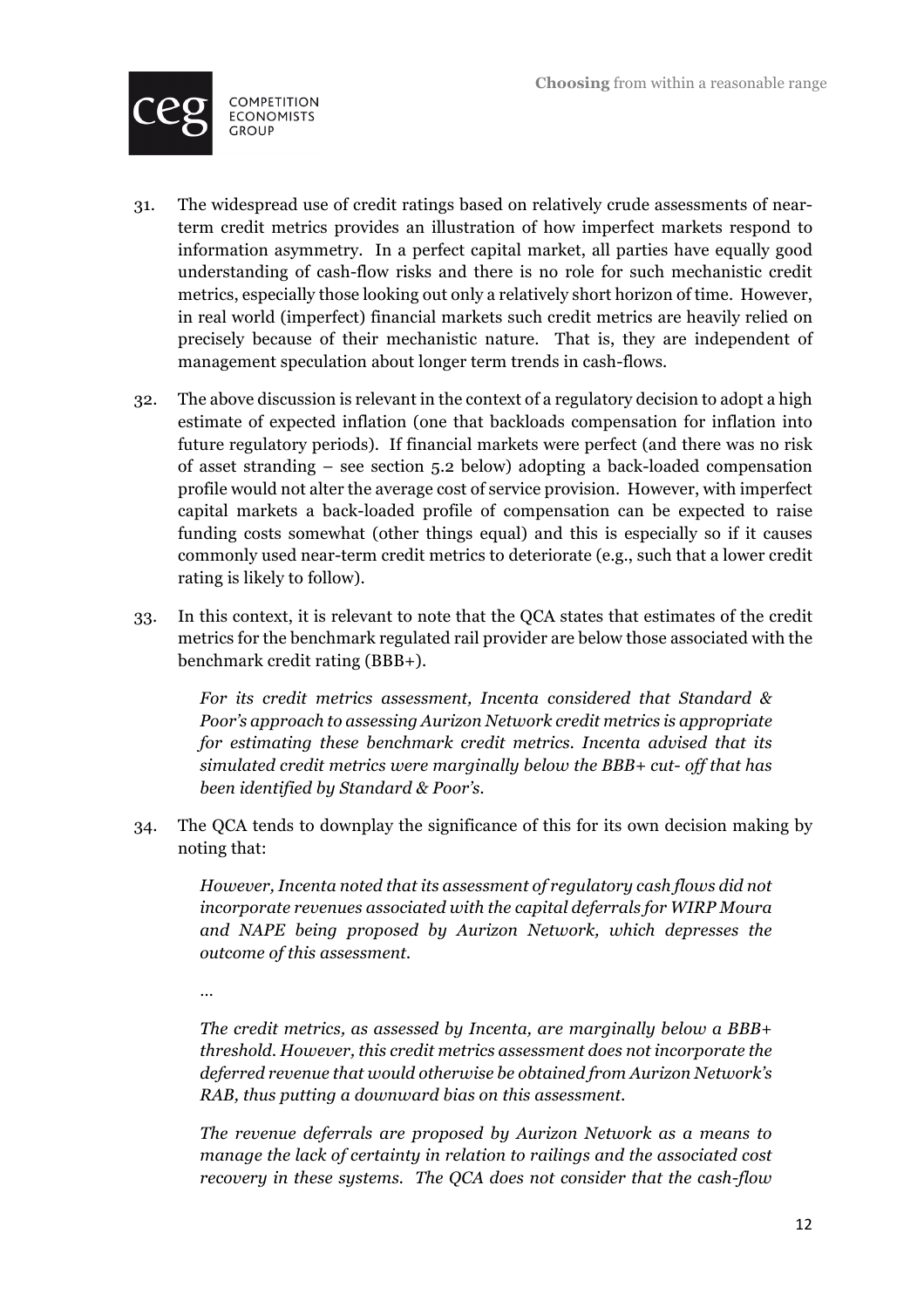

*adjustment resulting from Aurizon Network's proposal should have implications for the assessment of the appropriateness of the benchmark credit rating used to estimate the rate of return for its 2017 DAU. Similarly, the benchmark approach to estimating an appropriate rate of return is not intended to limit Aurizon Network's actual management strategies.* 

*Incenta outlined that if the deferred RAB component were to be isolated from the calculation, it is likely that metrics consistent with a BBB+ credit rating would be achieved. Therefore, the QCA considers that the high-level credit metrics assessment undertaken by Incenta is not conclusive that the recommended rate of return for Aurizon Network's 2017 DAU is inappropriate for the BBB+ benchmark entity.*

- 35. It is not obvious to me why the QCA considers that it is relevant that if revenue deferrals did not exist the credit metrics would be more likely to reflect a BBB+ credit rating. The deferrals are approved by the QCA and, moreover, are approved as a means to manage uncertainty "in relation to railings and the associated cost recovery in these systems". If the QCA approves a revenue deferral, especially one that is designed to reduce uncertainty in cash-flows, then it is my view that there is no basis to discount the impact of that decision on the benchmark rail provider. That is, the revenue allowance set by the QCA defines the revenues available to the benchmark provider. Any other approach would, in my view, make the credit metrics assessment meaningless.
- 36. Nonetheless, putting this view to one side, it is important to note that there are a range of factors that contribute to the credit metrics faced by the benchmark rail operator. The QCA's decision to allow revenue deferral is one such decision. However, so is the QCA's selection of an expected inflation rate. The QCA's draft decision adopts an expected inflation rate at the top of the reasonable range (or, above the top of the reasonable range if one discounts the reasonableness of materially negative risk free returns).
- 37. Relative to adopting a value in the middle (or bottom) of the reasonable range, the QCA's expected inflation decision likely have a much larger effect of credit metrics than its decision to approve revenue deferral. For example, the QCA could have chosen to use inflation swap estimates as the basis for its value of expected inflation. However, instead it chose to adopt a value for expected inflation that was 0.46% higher (1.91% vs 2.37%). The effect of this decision is to lower revenues in the current regulatory period by at least 0.46% of the value of the RAB.5 Relative to Aurizon's proposal for expected inflation (1.62%) the QCA's decision results in revenue deferral of 0.75% of RAB each year.

<sup>&</sup>lt;u> 1989 - Johann Barn, mars ann an t-Amhain an t-Amhain an t-Amhain an t-Amhain an t-Amhain an t-Amhain an t-Amh</u> <sup>5</sup> The actual reduction in revenues is higher than this because of consequential impacts on the estimated cost of tax.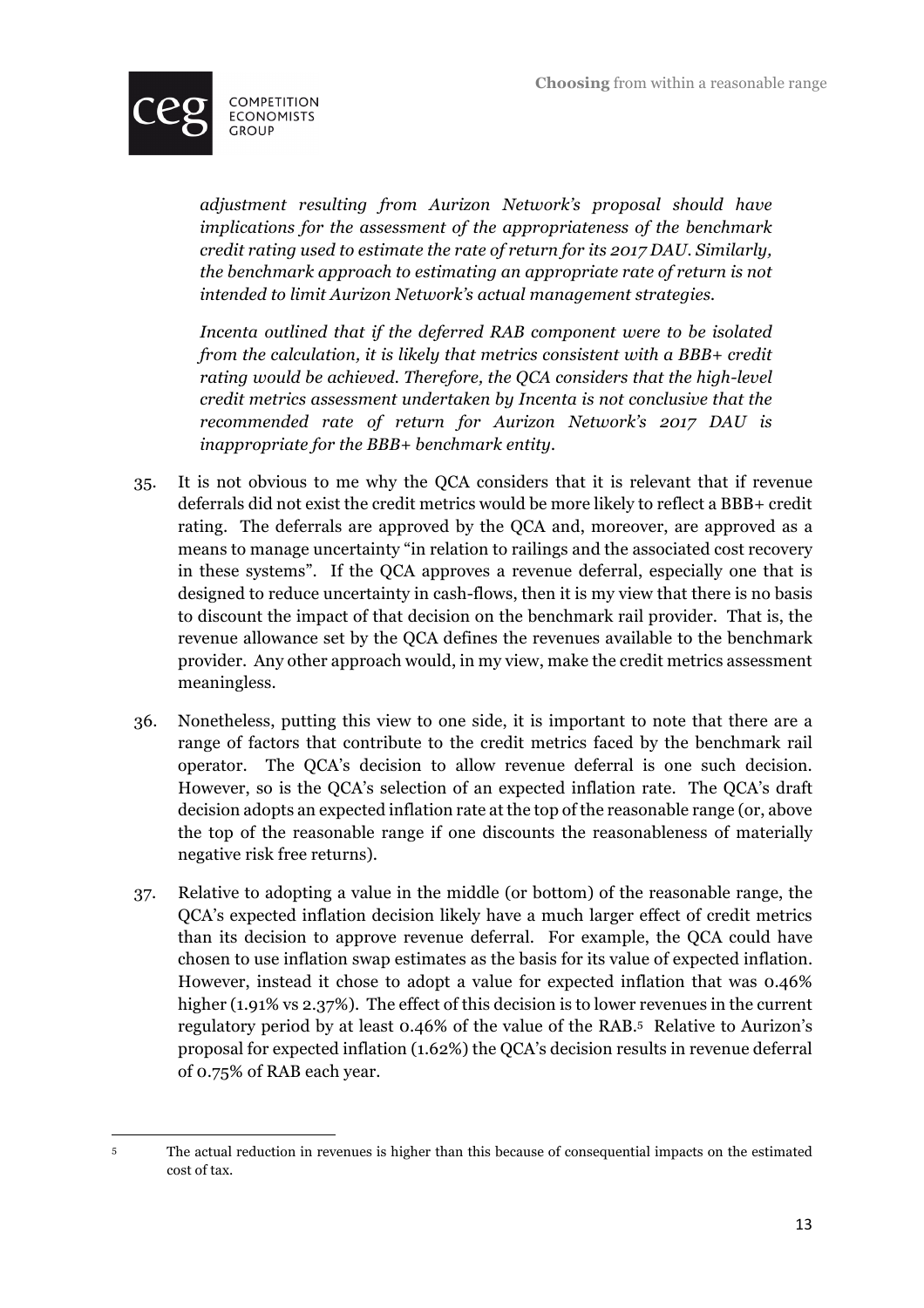

- 38. These are highly material impacts on cash-flow metrics. Moreover, every dollar impact from this decision on cash-flow metrics is a relevant as any dollar impact from other decisions (such as other revenue deferral decisions made by the QCA). In my view it is not logical for the QCA to:
	- § argue that (small) revenue deferral proposals from Aurizon designed to mitigate risk, which the QCA approved, means that the QCA can discount poor credit metrics; while
	- **much larger revenue deferrals are imposed on Aurizon due to the QCA's rejection** of Aurizon's proposal for expected inflation.
- 39. In my view, there is a simple present value neutral6 mechanism to deal with the failure of the QCA regulatory decision to deliver benchmark credit metrics consistent with a BBB+ credit rating. Specifically, the QCA can simply adopt an estimate from within the reasonable range for expected inflation that is lower than 2.37%.
- 40. This will be efficient, in the sense that it will lower the total costs of providing regulated services. This is because a smoother profile of compensation (less backloaded) that delivers a more stable BBB+ credit rating is likely to lower total financing costs.
- 41. The regulatory WACC is typically set on the assumption that limitless funding is available at that WACC to fund any given profile of cost recovery. That is, if cost recovery is deferred for, X years, it is assumed that the regulated business can simply raise more debt and equity at the regulatory WACC to fund that deferral. Put another way, the regulatory WACC is, typically, not set taking into account the interaction between capital market imperfections and the profile of regulatory compensation.
- 42. Indeed, it is on this assumption that deferrals of revenue have no impact on the present value of revenues across multiple regulatory periods (i.e., this is true when the deferral is assessed at the regulatory WACC). However, in reality, a more backloaded profile of compensation will at some point, in the context of imperfect capital markets, raise the WACC above the regulatory WACC for the reasons set out above.
- 43. Indeed, the fact that credit metrics are inconsistent with the benchmark credit rating is evidence of this occurring. In my view the QCA should factor this consideration into its deliberations on the selection of an estimate of expected inflation from within a reasonable range.

### **5.2 Asset stranding**

44. The QCA acknowledges the existence of stranding risk in a number of places in its draft decision and also describes measures that have the effect of mitigating this risk.

<sup>&</sup>lt;u> 1989 - Johann Barn, mars ann an t-Amhain an t-Amhain an t-Amhain an t-Amhain an t-Amhain an t-Amhain an t-Amh</u> <sup>6</sup> When assessed at the regulatory WACC.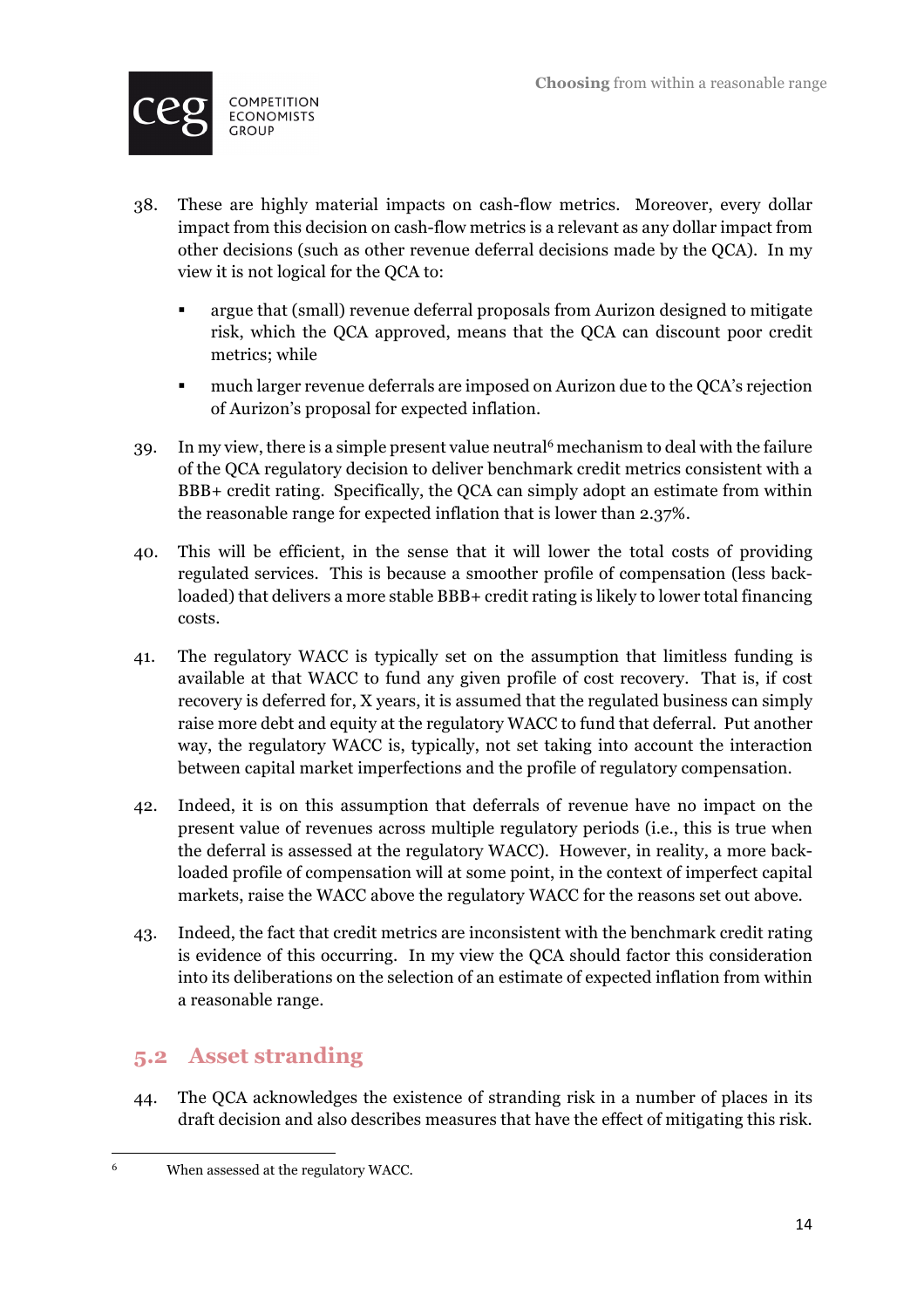

In particular, the QCA acknowledges that large scale deferral of compensation into future regulatory periods raises stranding risks because the future demand for rail services is uncertain (and is increasingly uncertain the further into the future one projects). Examples of this discussion include the following excerpts from the draft decision.

*In addition to the market outlook and characteristics that support the competitiveness of coal producers in the CQCN, the regulatory framework provides Aurizon Network with mechanisms that mitigate its exposure to the risk of demand deterioration. These include:*

- *accelerated depreciation—Aurizon Network is able to recover a greater proportion of the depreciation of its assets during the initial years of the asset life for investments made after 2009, as well as truncated asset lives implemented in the 2006 Undertaking*
- *access conditions—Aurizon Network has the ability to seek access conditions for expansion projects*
- *limited optimisation—mitigates the risk that capital expenditure previously undertaken by Aurizon Network is not included in the RAB used for pricing purposes*
- *security requirements for access holders and relinquishment fees—offsets the financial impact of an access holder reducing its access rights.*

*The QCA considers that because of the measures proposed by Aurizon Network in the 2017 DAU, combined with the medium- to long-term market outlook for coal, and the highly competitive position of Queensland coal producers, Aurizon Network's asset stranding risk is minimal.*

*…* 

*Aurizon Network argued that the system-based regulated asset base (RAB) results in an increased risk of asset stranding.*

*System reference tariffs and allowable revenues, as proposed by Aurizon Network's 2017 DAU, are determined based on individual coal systems, where such systems are readily apparent due to the mostly separable nature of the assets, operating mode and costs as well as the origin– destination combinations of traffic.*

*…* 

*The QCA considers that the continuation of the depreciation methodology as applied in UT4 is appropriate in the interests of stability and predictability. The depreciation assumptions reflect the arrangements that existed at the time of the investments and this may have been relevant to*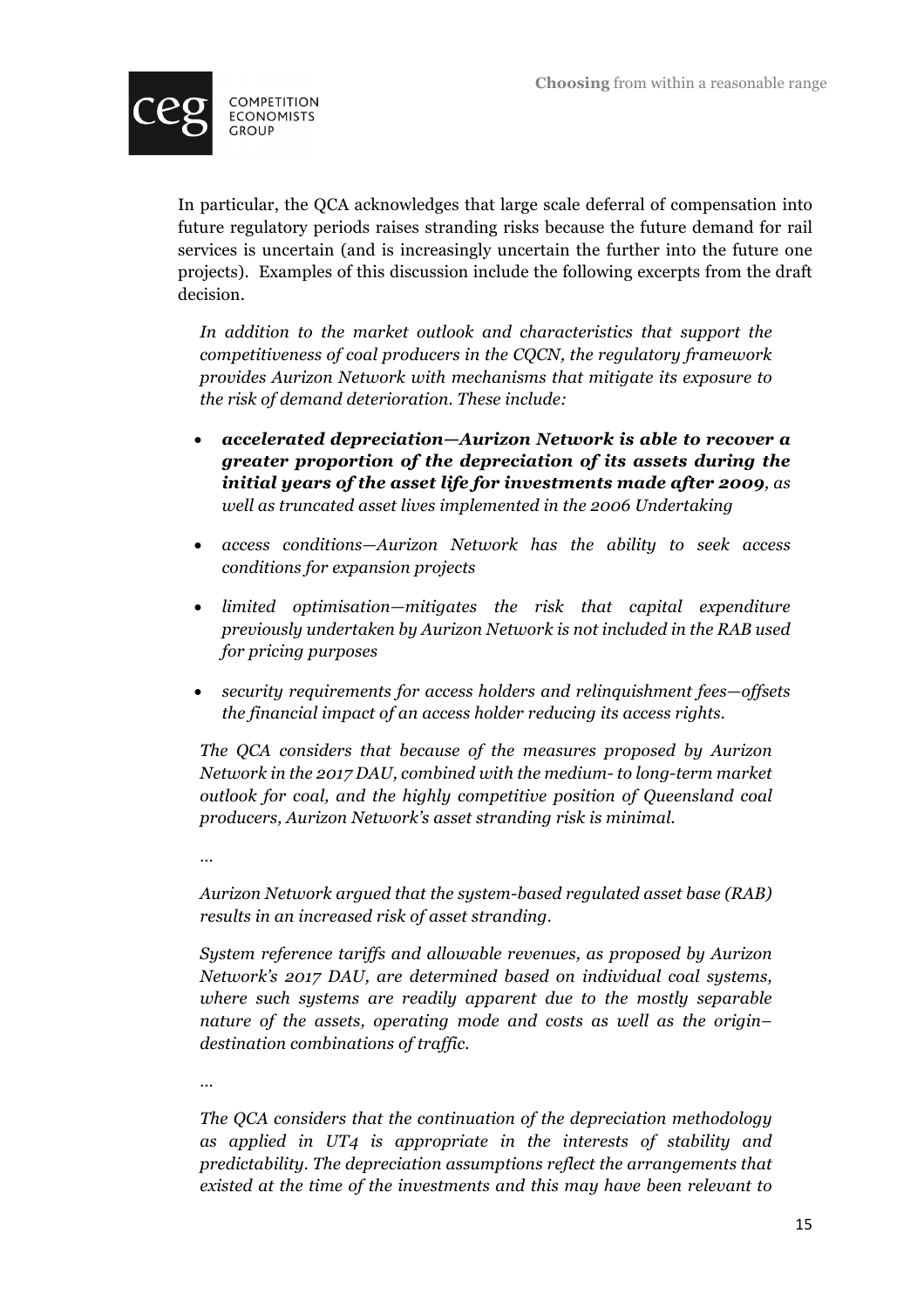

*Aurizon Network's decision-making. Further, the rolling 20-year depreciation method for new assets provides some acknowledgement of asset stranding risk as it has the effect of bringing forward the return of capital for long-life assets.* 

*…*

*The QCA acknowledges that a structural change in the coal export market could materially affect the risk of long-term demand deterioration. However, Aurizon Network has not provided any evidence of a long-term structural decline in demand for coal from central Queensland. As outlined above, the competitiveness of CQCN producers and long-term market outlook for CQCN coal suggest that producers will remain competitive with other coal export markets in the foreseeable future.* 

- 45. In summary, the QCA's position appears to be that deferral of compensation into distant regulatory periods would expose Aurizon to some risk of stranding. However, the QCA is of the view that this concern is largely addressed by:
	- an accelerated depreciation (return of capital) profile for new assets; and
	- § the QCA's explicit assessment that CQCN producers will remain competitive with other coal export markets in the foreseeable future; and
	- the OCA's implicit assessment that:
		- <sup>o</sup> only competition from other coal producers threatens CQCN producers future sales in the foreseeable future (i.e., not competition from technological substitution away from coal to other energy sources); and
		- $\overline{a}$  the foreseeable future is sufficiently long to ensure that all current (and cumulative future) investments by Aurizon will be able to be recovered in that time period.
- 46. The QCA may, or may not, be correct in its explicit and implicit assumptions. However, what is clearly correct is that, for any given starting profile of cost recovery, a more back-loaded profile of compensation will raise asset stranding risk. This may only occur to a 'minimal' extent or it may involve a material increase. However, it appears to be common ground that there can be expected to be some impact.
- 47. The QCA is not providing any compensation for asset stranding risk. That is, the QCA points to factors, such as accelerated depreciation, that reduce asset stranding risk but there is no compensation provided for any residual stranding risk that may remain (i.e., for the actuarially expected costs of asset stranding).
- 48. In this context, it is appropriate that the QCA consider asset stranding risks in the context of its adoption of an estimate for inflation expectations. Relative to Aurizon's proposal (or inflation swap rates), the QCA's adoption of 2.37% removes from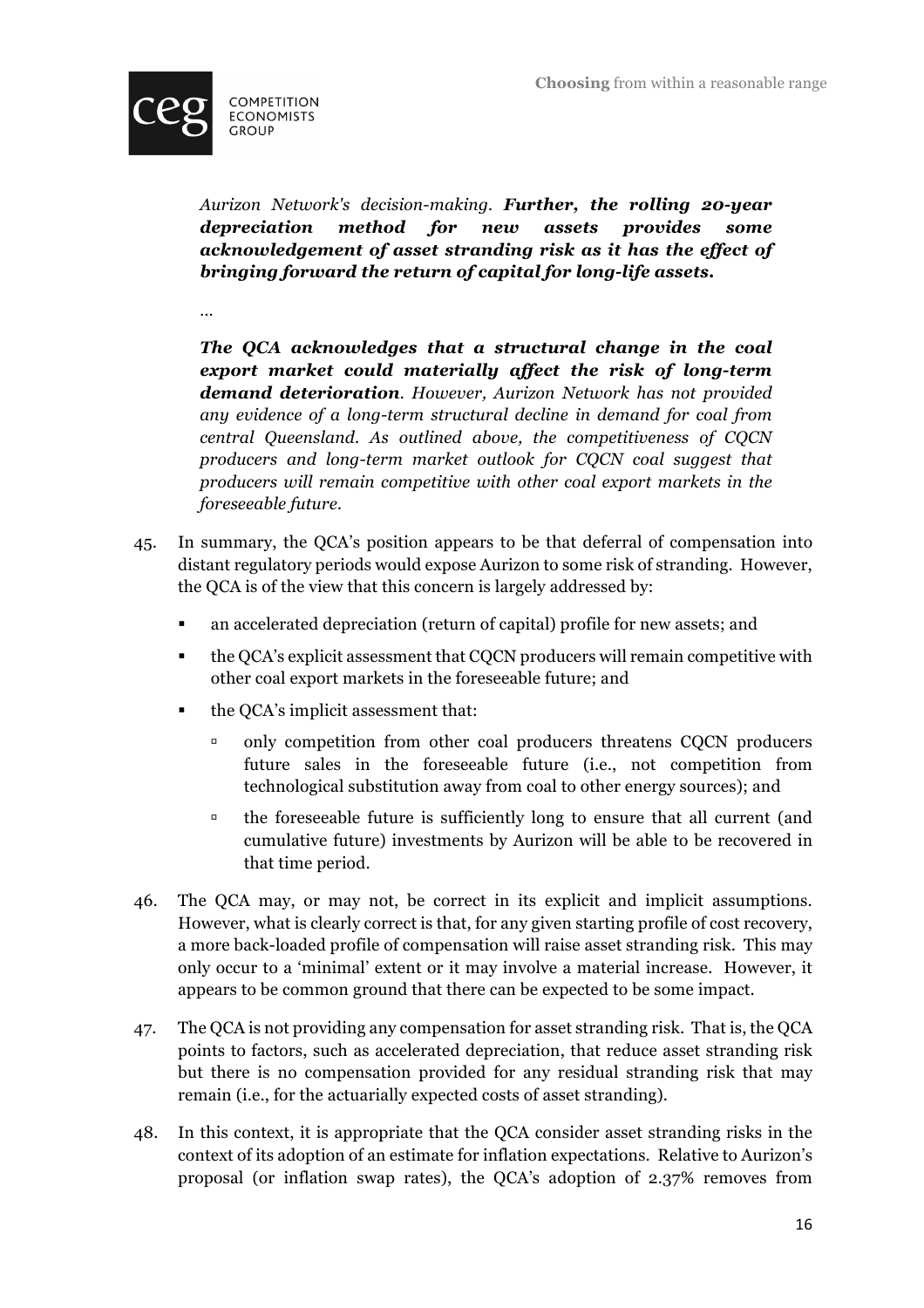

regulated revenues in the current regulatory period roughly 0.75% (0.46%) of the value of the RAB. This amount is, instead, added to the value of the RAB at the beginning of the next regulatory period and is recovered over the remaining life of those assets (over many future regulatory periods).

- 49. This is a significant deferral of compensation. Indeed, it may largely or fully undo the effects of accelerated depreciation referred to by the QCA as a protection against asset stranding risks. Such a deferral of compensation must increase the potential risk of asset stranding – even if only slightly. Given that the QCA does not provide any compensation for asset stranding this imposes an uncompensated cost of Aurizon.
- 50. It may, or may not, be the case that this uncompensated cost is small or 'minimal'. However, even if this is the case, there is no compelling reason for the QCA not to ameliorate this source of asset stranding risk by choosing a lower estimate of expected inflation from within a reasonable range. That is, given that the only role of expected inflation is to define the profile of compensation across regulatory periods, it is appropriate that the QCA choose a profile that minimises the uncompensated costs associated with deferred compensation. This can be done by choosing a value for expected inflation from the middle or lower end of a reasonable range.

## **5.3 Ramsey efficient intertemporal pricing**

- 51. A final consideration relevant to the optimal profile of cost recovery is the elasticity of demand. This is related to, but separate from, asset stranding risks. Much of Aurizon's costs are (and will continue to be) fixed costs associated with sunk infrastructure. Consequently, Aurizon must set charges in excess of marginal costs in order to recover these fixed costs.7 It follows that, at the margin, some coal transport will be discouraged that would otherwise be profitable if prices were set at marginal cost.
- 52. If the elasticity of demand for coal transport were likely to be higher in regulatory period A than in regulatory period B then (other things equal) it will be efficient to recover a larger proportion of sunk cost per service sold in period B (when elasticity of demand is lower). That is, cost recovery should be more heavily weighted to periods of low price elasticity of demand.
- 53. The QCA has, in a different context, considered the elasticity of demand for coal haulage on the Queensland network. It has concluded that in the recent past (and presumably in the near-term future) there is very low elasticity of demand. This is due to the QCA's assessment that CQCN producers are currently low on the

<sup>&</sup>lt;u> 1989 - Johann Barn, mars ann an t-Amhain Aonaich ann an t-Aonaich ann an t-Aonaich ann an t-Aonaich ann an t-</u>

<sup>7</sup> The QCA does not allow Aurizon the flexibility to price discriminate such that some miners' output (or some output of some miners) is transported at marginal cost.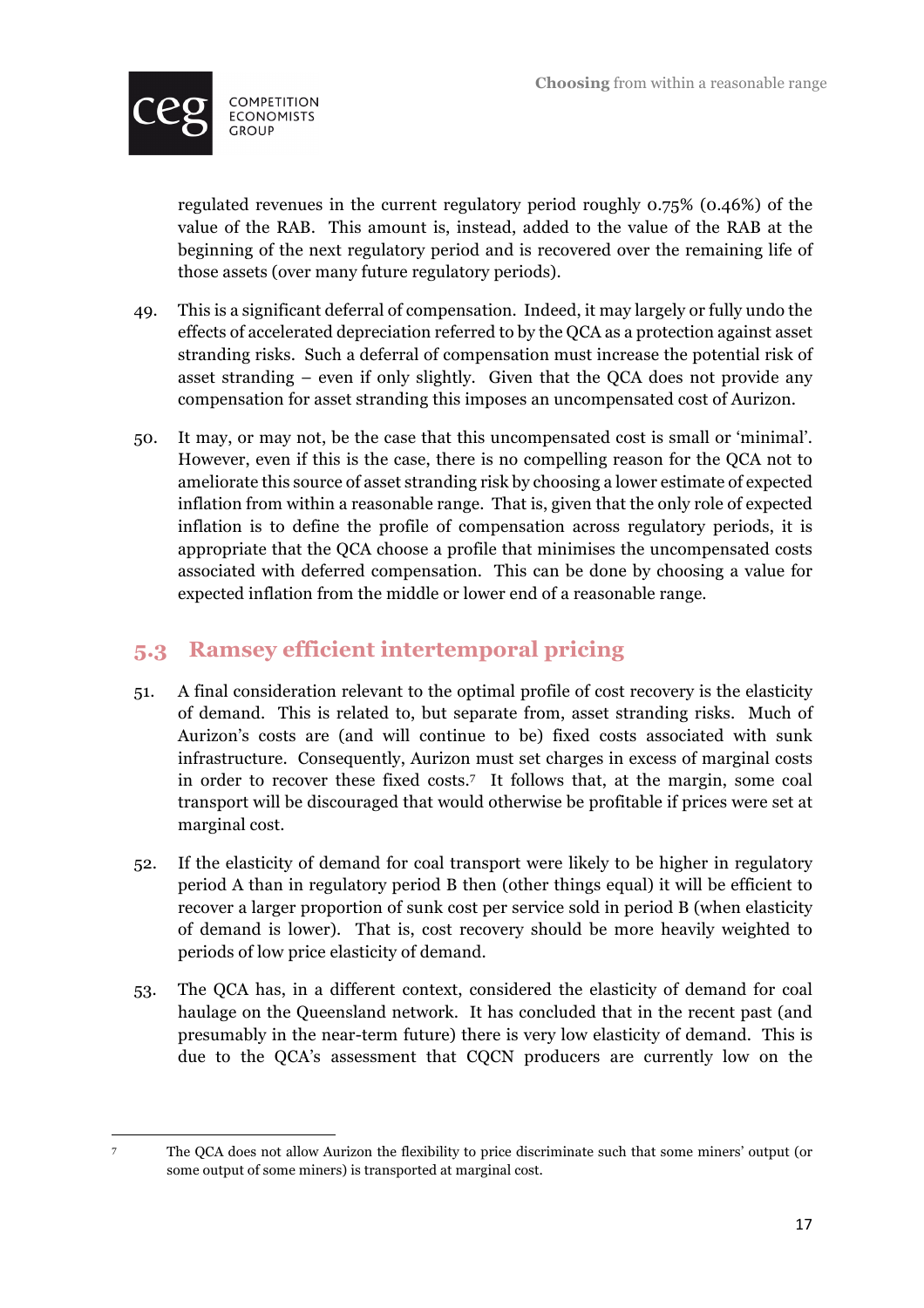

international cost curve and, therefore, they have an incentive to maximise production even at low prices.8

- 54. This may well be correct. However, one cannot be confident that it will continue to be correct over the next 20+ years. There is some prospect that technological changes and other factors may drive substitution away from coal and that a 'low position' on the international coal cost curve will no longer guarantee the profitability of high levels of output.
- 55. This is, of course, why stranding risks are raised by virtue of back-loading of revenues. However, even if there will always be sufficient demand to cover Aurizon's sunk costs (i.e., no stranding risk) it still promotes economic efficiency to recover fixed costs now, when demand elasticity is known to be low, rather than the future when there is some prospect that demand elasticity may be high (and where access charges above marginal cost would play a greater role in discouraging coal transport).

# **5.4 Conclusion**

- 56. The value of expected inflation purely determines the time profile of compensation across regulatory periods. Therefore, faced with a range of reasonable values for this parameter, the point estimate adopted should be the value that maximises efficiency.
- 57. There are three reasons why a lower estimate of expected inflation (less backloaded profile of cost recovery) will be efficient. Specifically, a less backloaded cost recovery profile will:
	- minimise financing costs;
	- **•** minimise asset stranding risks; and
	- § promote efficient intertemporal usage of the coal haulage system.

<sup>&</sup>lt;u> 1989 - Johann Barn, mars ann an t-Amhain Aonaich ann an t-Aonaich ann an t-Aonaich ann an t-Aonaich ann an t-</u> <sup>8</sup> QCA draft decision, p. 102.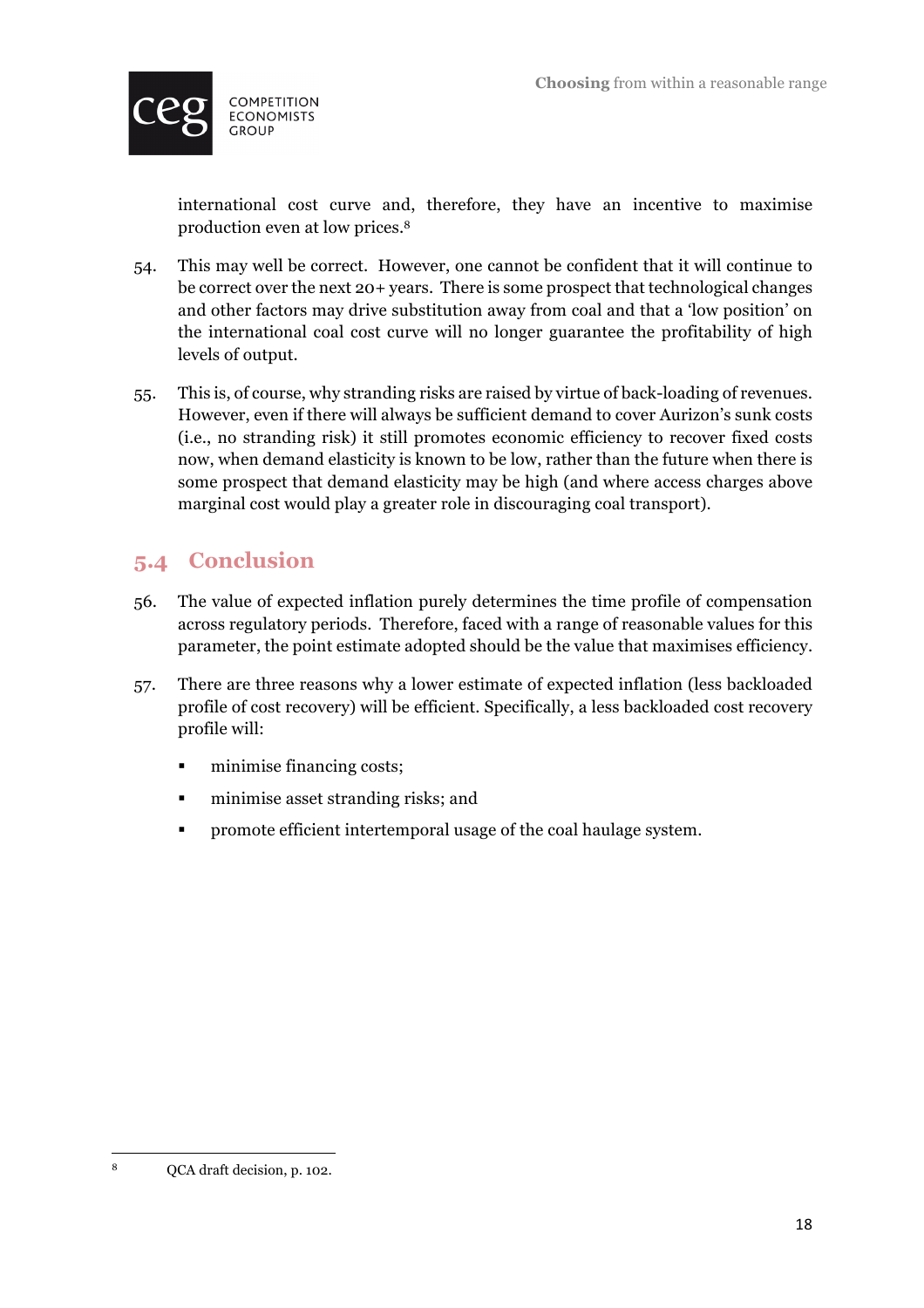

# 6 Narrowing the reasonable range

# **6.1 Most likely (median) and actuarially expected (mean) forecasts**

- 58. In section 4.5.1 of my November 2016 report I explained the difference between the probability weighted assessment of inflation outcomes compared to the most likely outcome. This can be illustrated by imagining a highly simplistic scenario where investors believe that there is:
	- § a 2/3rd probability that Australia will escape the "low inflation trap". In this state of the world, 10 year inflation may be expected to fall within the RBA target range (centred on, say, 2.5%);
	- a close to 0% probability of inflation being above the RBA target range; but
	- a 1/3rd probability of being, at least for a time, stuck in a "low inflation trap". In this state of the world 10 year inflation might be expected to average only 1.0%.
- 59. Faced with these perceived probabilities an investor's (actuarially) expected inflation will be  $2.0\%$  (= $0.67^*2.5\%$  + 0.33<sup>\*</sup>1.0%). This is the additional return that they will demand to compensate them for the probability weighted expected level of inflation. Therefore, investors will build a 2.0% inflation compensation into their required nominal risk free rate. This is notwithstanding the fact that the most likely outcome is 2.5% inflation.
- 60. However, the QCA methodology:
	- automatically takes lower nominal CGS yields resulting from asymmetrical inflation expectations into account and reflects this in a lower nominal risk free rate as observed in bond markets; but
	- § by virtue of using RBA 'most likely' inflation forecasts, fails to take the asymmetrical distribution of possible inflation outcomes into account when it estimates expected inflation.
- 61. In relation to the second dot point, I explained in section 4.5.1 that central bank forecasts of inflation are 'most likely' estimates not actuarially expected (mean) estimates of inflation expectations. I explained that the midpoint of the RBA's forecast range cannot be assumed to be the probability weighted mean inflation expectation that is perceived by investors (and which will be reflected in nominal CGS yields).
- 62. I similarly, explained that the best way to arrive at a mean estimate of expected inflation is to use inflation forecasts derived from financial market prices which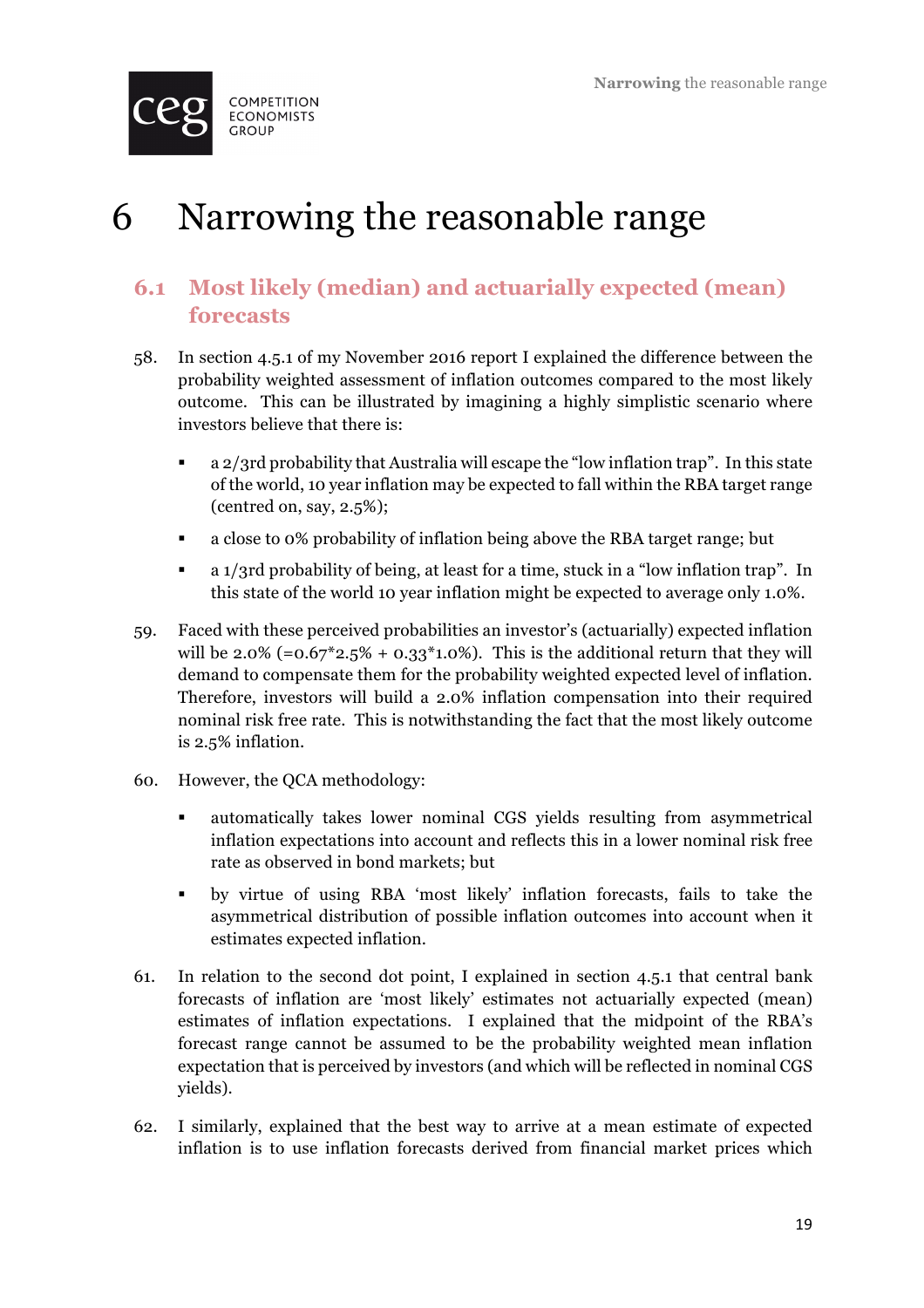

automatically reflect investors' mean actuarial expectations across all possible outcomes.

- 63. The QCA acknowledged that I made the points set out above9 and the QCA has not disputed the veracity of these positions. However, neither has the QCA actually incorporated the implications of these points into its decision making. Had it done so the QCA would have acknowledged that:
	- § There is a bias in the use of RBA midpoint forecasts and that this bias is potentially very significant and varies through time (as the symmetry of the distribution of the possible inflation outcomes varies); and
	- § This source of potential bias is at least as relevant to the sources of bias that the QCA postulates exist for market based measures of expected inflation (inflation risk bias and liquidity bias).
- 64. In this context, market based measures of expected inflation have a critical advantage over simple 'most likely' forecasts as they capture the market's probability weighted assessment of all possible inflation outcomes. This is something that is next to impossible for a single analyst to forecast.
- 65. Indeed, the equivalent would be to accept a single analyst's forecast of short term interest rates over the next 4 years instead of simply observing the yield on four year CGS. The observed yield on 4 year CGS reflects the market's probability weighted mean expectation of short term interest rates over the next 4 years plus a risk premium (given that investing in a 4 year term imposes a liquidity cost relative to the overnight cash market and also some risk in terms of capital appreciation/depreciation if interest rates fall/rise relative to expectations).
- 66. However, the QCA, quite rightly, does not seek out and use analyst forecasts of short term interest rates. The QCA uses market observed four year rates even though they will generally include a small and time varying risk premium. To do otherwise would be to give 100% weight to one analysts' forecast (which itself, will not likely reflect their mean actuarially expected forecast) while giving zero weight to the forecasts of thousands of market participants with 'skin in the game'.
- 67. In my view, it is no less unreasonable, when estimating expected inflation, to give zero weight to the opinions of thousands of bond and inflation swap market investors with 'skin in the game' in favour of giving 100% weight to RBA forecasts. Especially where the RBA forecasts do not capture the correct concept, i.e., mean expected inflation (and do not cover the full time horizon of interest and are not available in the same period the risk free rate is measured).
- 68. As was explained in my previous report, the difference between mean and median expectations is of critical importance in the current inflation environment. The risks

<sup>&</sup>lt;u> 1989 - Johann Barn, mars ann an t-Amhain Aonaich ann an t-Aonaich ann an t-Aonaich ann an t-Aonaich ann an t-</u> <sup>9</sup> QCA, draft decision, 5th full paragraph, p. 56.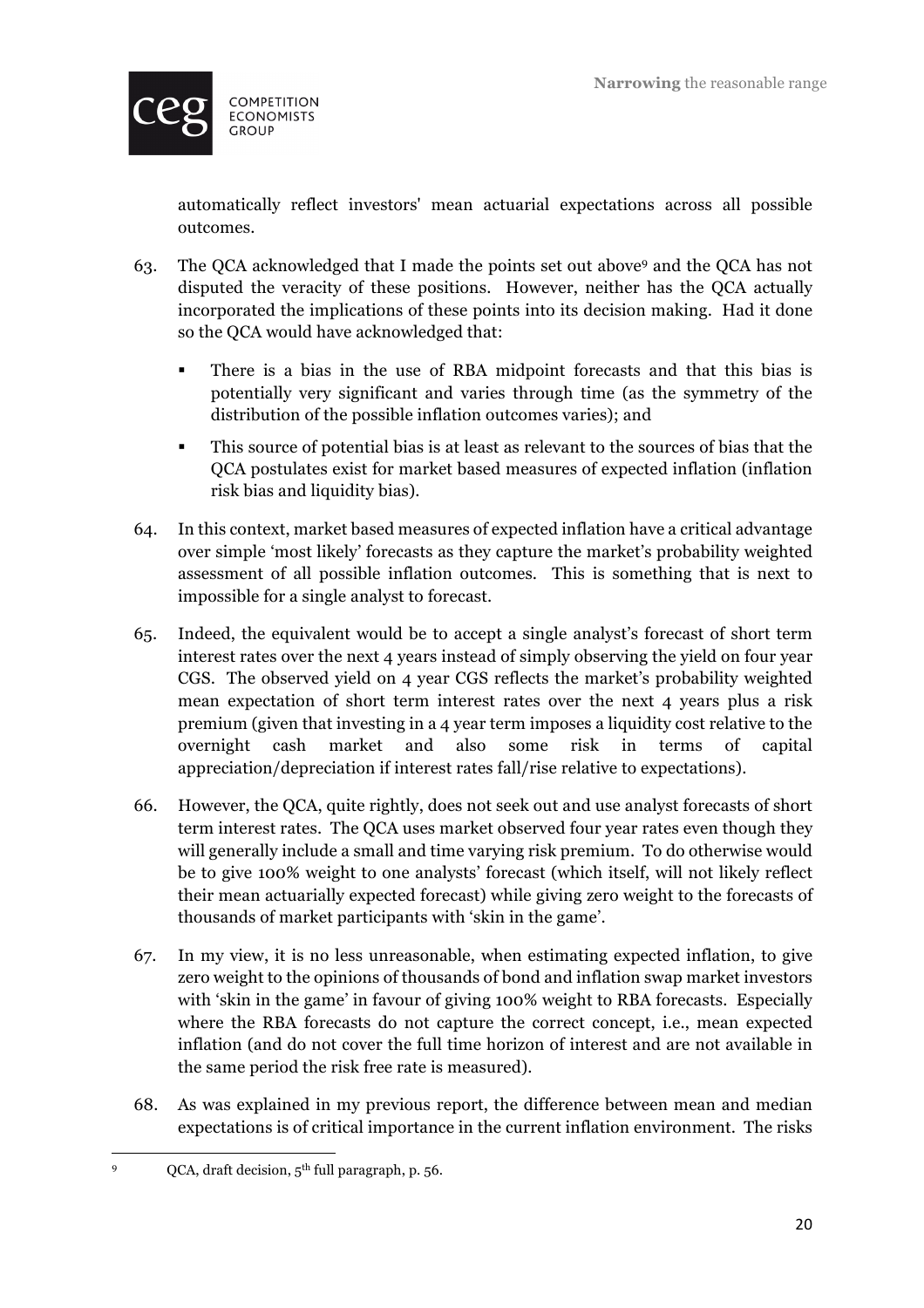

to the downside on inflation have been materially higher than the risks to the upside. As such, the mean inflation expectation can be expected to have been lower than the median. This is also consistent with the observation that market-based measures of expected inflation (break-even inflation and inflation swap rates) were materially lower than the RBA 'most likely' forecasts.

69. The QCA draft decision acknowledges that the risks to inflation are not always evenly distributed and that, importantly, the risks have recently been to the downside (i.e., deflation) 10

*Conversely, where deflation is a prevailing concern, the break-even method may underestimate inflation. Arguably, this has recently been the case, with inflation falling to below the RBA's target 2–3 per cent band since December 2014.*

- 70. However, the QCA draft decision makes this point in the context of arguing that investors in nominal bonds may perceive some protection from deflation and that, consequently, may be willing to pay a premium for nominal bonds (depressing their yield). This is correct. However, the QCA draft decision incorrectly characterises this as a 'risk premium' and states that this varies "even though long-term inflation expectations are unchanged" arguing that this provides a reason why break-even inflation is biased.<sup>11</sup>
- 71. This is wrong. The correct description of falling nominal CGS yields in the presence of greater deflation risk (i.e., heightened probability of deflation) is **not** to describe this as a negative risk premium in CGS. The correct description of this phenomenon is that nominal CGS yields fall because the mean (actuarially) expected inflation is lower when investors perceive a greater probability of deflation.
- 72. That is, the phenomenon that the QCA describes (one where heightened risk of deflation leads to falling nominal CGS yields and, therefore, falling break-even inflation) is a phenomenon that supports the use of break-even inflation. It also provides a useful description of why break-even inflation can be different to RBA forecasts. It is not because the latter is 'wrong'. It is simply because the latter is not measuring the correct concept (i.e., it is measuring most likely (median) not actuarially expected (mean) inflation expectations).

<sup>&</sup>lt;u> 1989 - Johann Barn, mars eta bainar eta industrial eta baina eta baina eta baina eta baina eta baina eta bain</u> <sup>10</sup> QCA, Draft Decision, p. 52.

<sup>11</sup> QCA, Draft Decision, p. 52.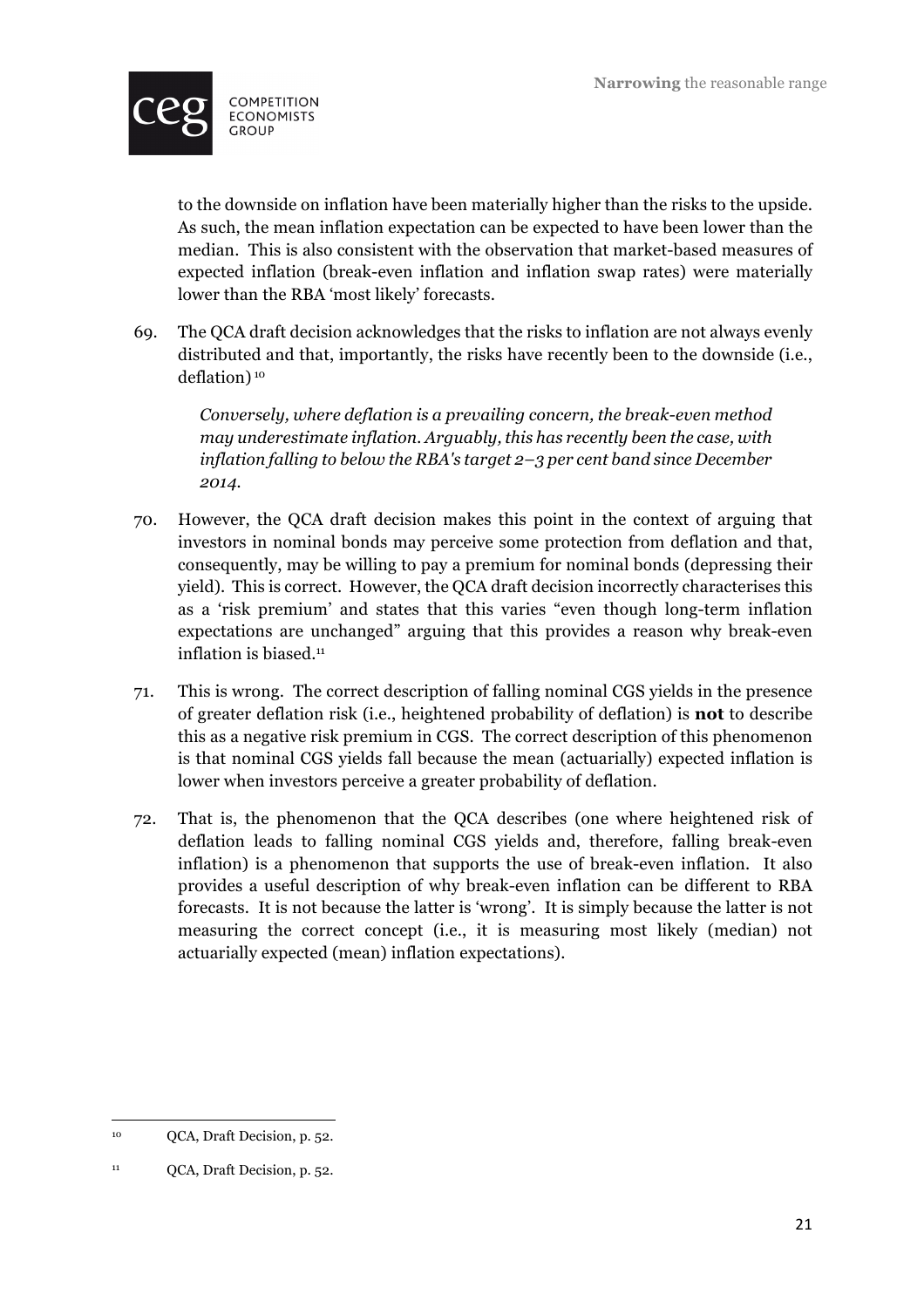

### **6.2 RBA forecasts**

#### **6.2.1 RBA forecasts from May 2017**

- 73. The QCA draft decision bases its estimate of QCA Exp. (π) on the midpoint of RBA forecasts of expected inflation published in the May 2017 Statement on Monetary Policy followed by an assumption of 2.5% expected inflation thereafter.
- 74. There are a number of potential problems with this approach. In particular, as described in the previous section, one must not assume that the midpoint of the RBA published range is the actuarially expected level of inflation.
- 75. In any event, the change in the QCA's treatment of expected inflation means that the rationale for using the May 2017 RBA inflation forecasts is much weaker than it was. To the extent that RBA inflation forecasts are to be used then the February 2018 forecasts are superior.

#### **6.2.2 RBA forecasts from February 2018**

- 76. The QCA presumably used the May 2018 RBA forecasts in its draft decision because these forecasts were the most proximate to the Aurizon averaging period being the last 20 trading days in June 2017. This had some logical support when the rationale for the approach was to try and estimate the expected inflation rate most likely to influence bond market traders during Aurizon's averaging period.12
- 77. However, that rationale is only valid under the old regulatory treatment of inflation. Specifically, when the value of QCA  $Exp(\pi)$  determined the real return investors received it was necessary to attempt to estimate the inflation compensation built into the nominal WACC. However, under the new regime  $QCA \, Exp(\pi)$  no longer plays this role. The value of  $QCA \tExp(\pi)$  has no impact on nominal or real returns received

<sup>&</sup>lt;u> 1989 - Johann Barn, mars ann an t-Amhain Aonaich ann an t-Aonaich ann an t-Aonaich ann an t-Aonaich ann an t-</u>  $12$  Although this logical support was still weak in the sense that:

a) The RBA May SoMP was published on 4 May 2014 a month before the Aurizon averaging period started. Moreover, on 4 May 2014 4 year risk free rates were 2.02% but dropped by 0.22% by the time Aurizon's averaging period began. Given that inflation expectations are a primary driver of nominal bond yields it is reasonable to believe that inflation expectations fell by around 0.22% from the 4 May up to the beginning of Aurizon's averaging period. This is supported by the fact that breakeven inflation fell by 0.12% between 4 May 2017 and the beginning of Aurizon's averaging period.

b) If one accepts that it is bond market investors inflation expectations that matter for expected inflation then one should use break0-even inflation as a direct estimate of bond traders compensation for bearing inflation risk and also as an estimate that can be exactly measured over Aurizon's averaging period.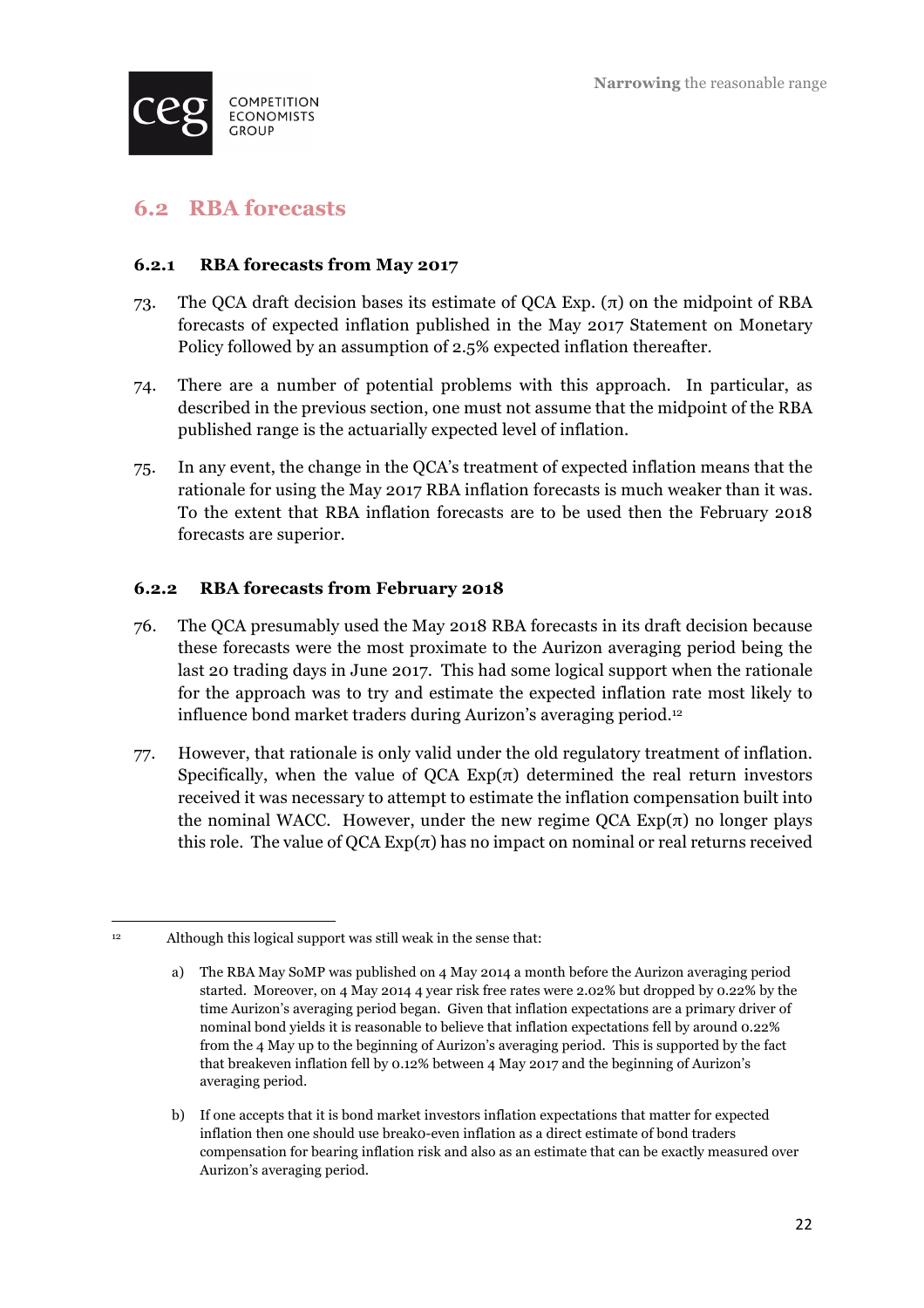

by investors in Aurizon – its sole role is to determine the time profile of how that return is achieved.

- 78. In this context, attempting to estimate what was 'in the heads' of investors at the time is no longer obviously appropriate. Rather, one can reasonably argue that the objective should be to arrive at the most accurate estimate of inflation that will actually occur over the regulatory period. If one accepts this as the most appropriate objective then the most recent February 2018 RBA Statement on Monetary Policy (SoMP) contains the most relevant forecasts.
- 79. The February 2018 SoMP forecasts inflation are summarised in the following table. The February 2018 SoMP contains forecasts for three out of the four years of UT5.

#### **Table 6-1: February 2018 SoMP inflation forecasts**

|                      | <b>Year ended</b> |           |           |
|----------------------|-------------------|-----------|-----------|
|                      | June 2018         | June 2019 | June 2020 |
| <b>CPI</b> inflation | 2.00              | 2.25      | 2.25      |
| Underlying inflation | 1.75              | 2.00      | 2.25      |

- 80. When these are combined with an assumption of 2.5% inflation for the year ended June 2021 the resulting geometric mean inflation is:
	- § **2.25%** using CPI inflation; and
	- § **2.12%** using underlying inflation.
- 81. If, instead, an assumption of 2.25% for the year ended June 2021 is adopted then the geometric average is:
	- § **2.19%** using CPI inflation; and
	- **2.06%** using underlying inflation.
- 82. There are four different four year averages presented above forming a range of between 2.06% and 2.25%. In my view the top end of the range is problematic because it relies on an assumption that inflation will be 2.5% in the year to June 2021. In my view this is an upward biased estimate of expected inflation in that year given that:
	- Actual CPI inflation over the last six years ended June 2017 has averaged just 1.85%; and
	- The RBA forecasts of inflation over the next three years ended June 2020 is just 2.17%.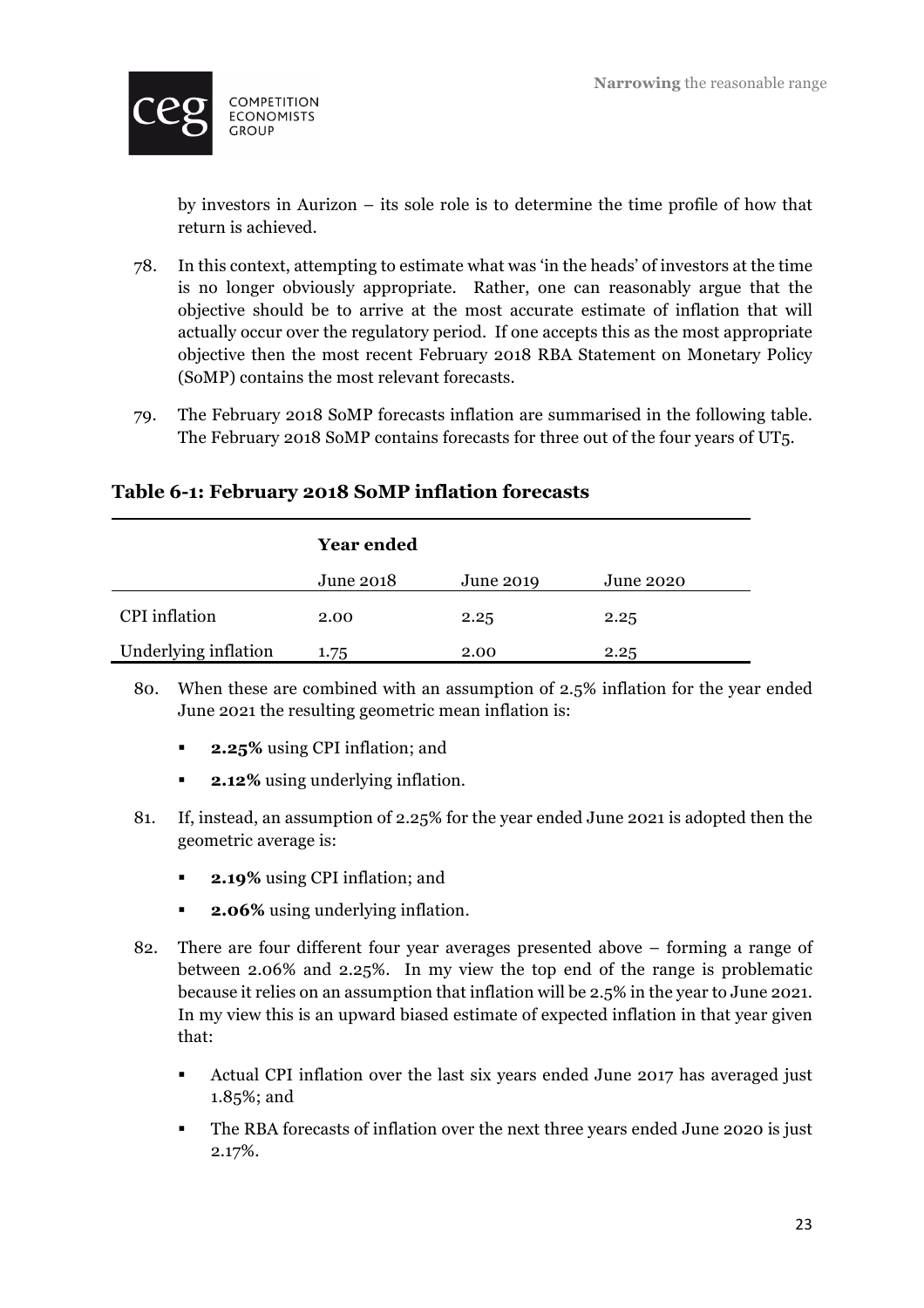

- 83. In my view a preferable assumption would be that CPI inflation in the year ended June 2021 is expected to be the same as the RBA forecast for the year ended June 2020 (i.e., 2.25% based on RBA forecasts). This assumption is itself conservative in the sense that the forward inflation rate for the year ended June 2021 as at the beginning of February 2018 was 1.95%/2.13% using break-even/inflation swap market data. This narrows the range of geometric average inflation over UT5 based on RBA forecasts to 2.06% to 2.19%.
- 84. This narrower range is created by the difference between RBA forecasts of CPI and underlying inflation. Underlying inflation excludes or gives less weight to volatile items (such as fresh fruit and petrol prices). The RBA's focus of monetary policy is on underlying inflation.
- 85. The question then becomes which is more relevant for the QCA's purpose. This in turn comes down to whether the fact that the RBA believes that volatile items will add 13bppa to inflation over UT5 means that investors in Aurizon should accept a 13bppa lower return over UT5 and a commensurately higher return over subsequent regulatory periods. Other things equal, it is not obvious that there is any 'correct' answer to this question. However, given the considerations outlined in section 5, I consider that the lower value (2.06%) is the most reasonable.

#### **6.2.3 Conclusion**

86. The best estimate of expected inflation based solely on RBA forecasts of inflation is 2.06%.

### **6.3 Breakeven inflation**

87. Breakeven inflation was 1.62% over the same period that the QCA has measured the cost of capital for Aurizon (i.e., the last 20 trading days of June 2017). There has been a slight rise in break-even inflation over the half year since the Aurizon averaging period and the most recent estimate based on the 20 days ending 1 February 2018 is 1.80%.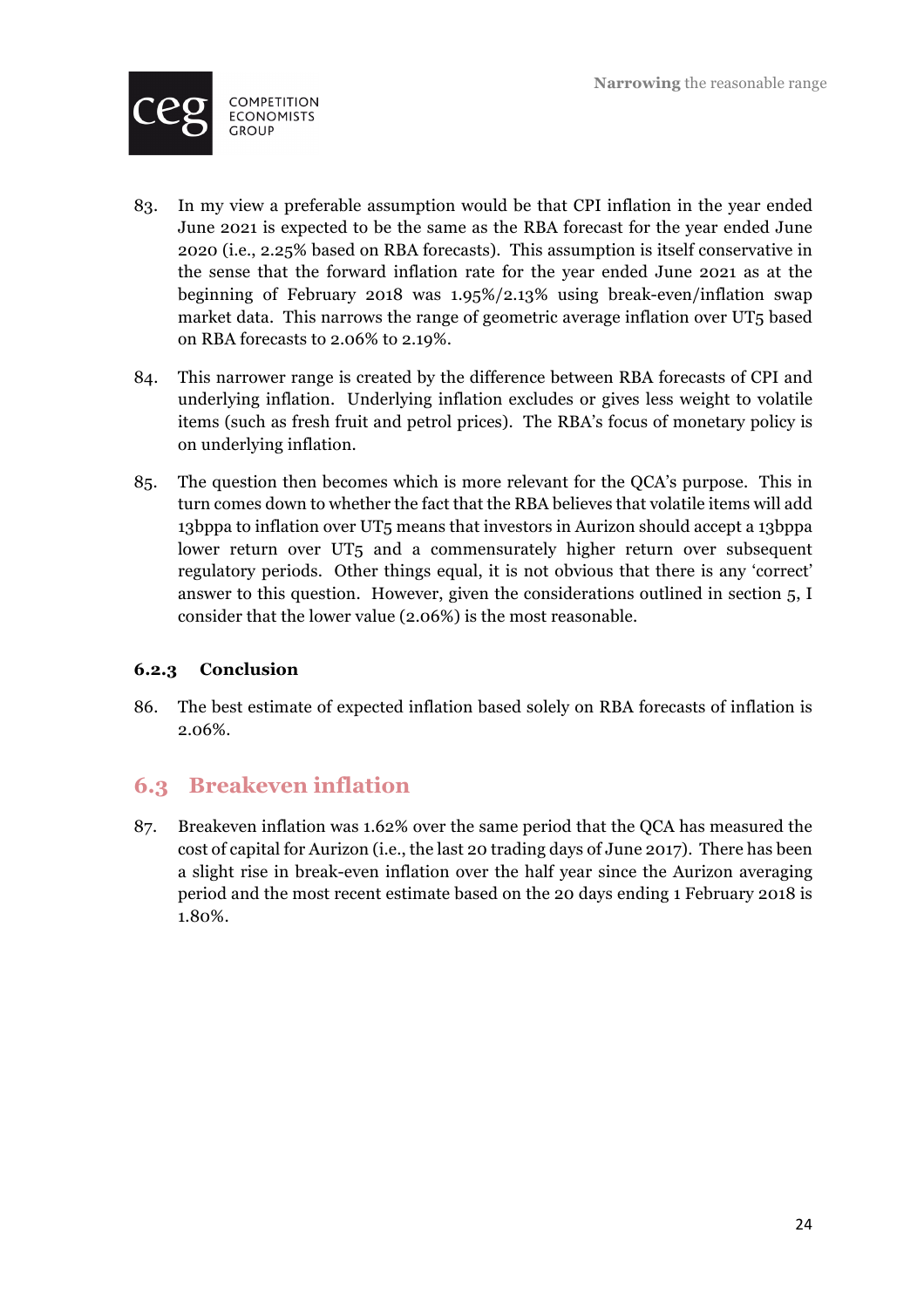



**Figure 6-1: 4 year break-even inflation (20 trading day average)**

Source: RBA, CEG analysis.

88. Based on the same logic set out in the previous section, given the change in regulatory regime it can be argued that the more recent estimates should be given more weight because they reflect the market's expectations after factoring more recent information. On that basis the best estimate based on break-even inflation would be 1.80%.

#### **6.3.1 Alleged liquidity bias**

89. As is explained in Appendix A, the term 'liquidity' is often used in economic discussions without a very clear definition. In this report, we define liquidity as the degree to which an asset or security can be quickly bought or sold in the market without affecting the asset's price. The more liquid a market the easier it is to observe the 'fair' market price and the less likely it is that an individual trader will move the market price against themselves by the act of trading in the instrument.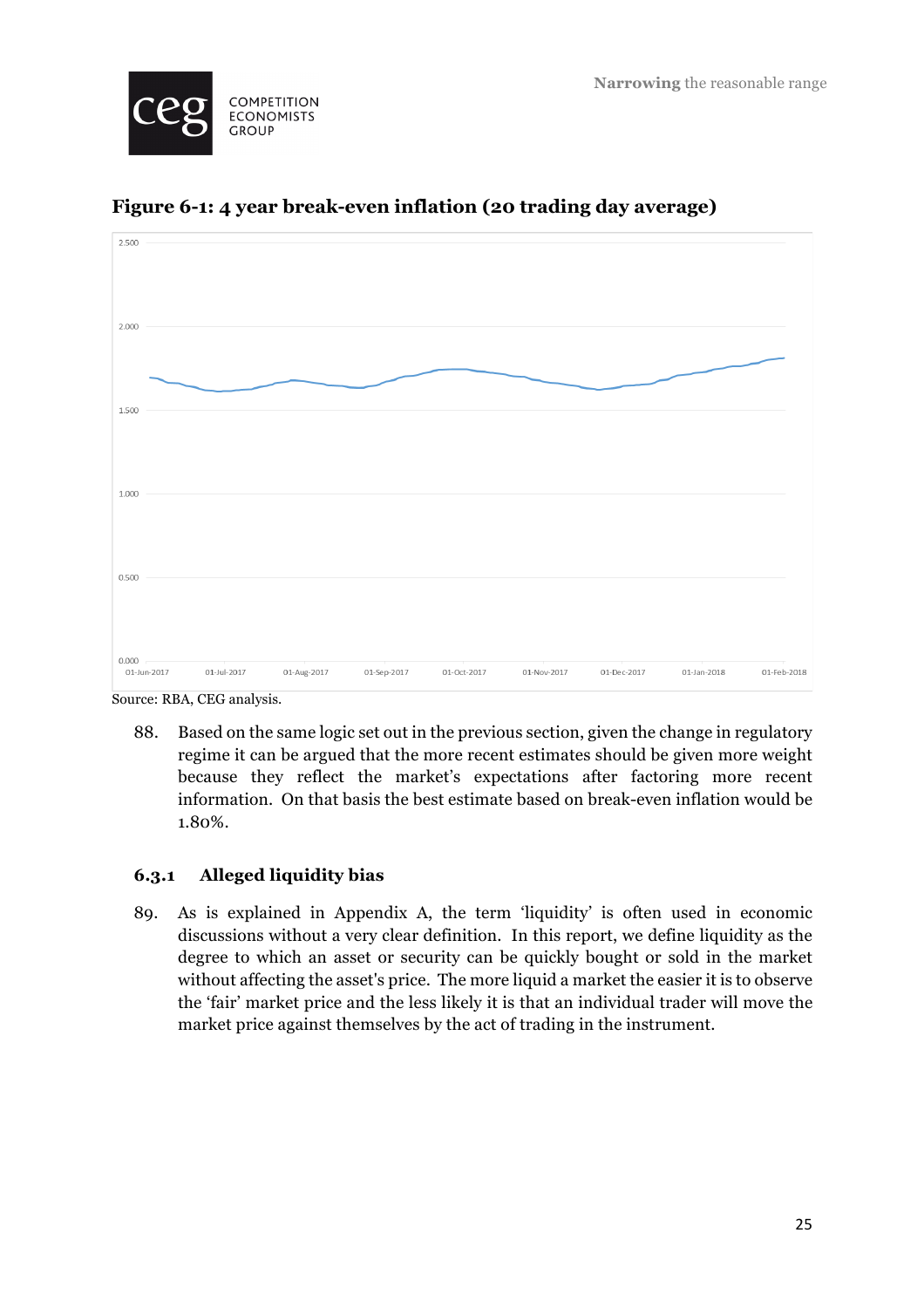

90. This definition is consistent with that commonly used in financial markets. For example Governor Kevin Warsh of the US Federal Reserve System defines liquidity as follows:13

*The traditional concept of liquidity relates to trading: An asset's liquidity is defined by its ability to be transformed into another asset without loss of value. …* 

*As noted, 'liquidity' in the sense of "trading liquidity" reflects the ability to transact quickly without exerting a material effect on prices.*

- 91. Another simplistic definition of 'liquidity' is the volume of trading in an asset. This simplistic definition is typically strongly correlated with true liquidity (as defined above). This is because high levels of trading are typically correlated with high levels of (marginal) interest in trading. However, it is important to keep in mind that this correlation is not causation. Specifically, that lower levels of actual trading do not always imply lower responsiveness of demand and supply to changes in price.
- 92. Inflation indexed CGS are one of the most liquid assets traded in Australia with only the possible exception being nominal CGS. Yet, the QCA draft decision raises the potential for break-even inflation to biased as an estimate of expected inflation due to a liquidity premium depressing inflation indexed CGS prices (raising inflation indexed CGS yields). In my view, there is no credible basis to conclude that such a source of bias could explain the difference between the QCA estimate and break-even estimates (i.e., around 70bp).
- 93. In order to argue that a 70bppa liquidity premium to exist it must be the case that investors who hold the asset to maturity will receive a 70bppa premium for investing in indexed CGS rather than nominal CGS. Over four years this is a 280bp (2.80%) premium. If all investors were certain of holding the bonds until maturity then this would be a 2.80% reward without any risk (liquidity or illiquidity only matters in the context of trading).
- 94. That is, for investors who expect to hold the asset until maturity this is, colloquially, 'money for jam'. However, financial markets do not deliver 280bp rewards to investors for no reason. Thus, in order for a 70bppa liquidity cost differential to exist the majority of investors (or, at least, the marginal investors) must expect that they will want to sell the asset prior to maturity. At which point, they must expect to move the price of the asset against themselves by enough to fully offset the (supposed) 70bppa premium they earn prior to that.
- 95. If the investor expects that they will want to sell the asset after two (2) years then by that time they will have received 140bp in 'illiquidity' compensation. In order for this

<sup>&</sup>lt;u> 1989 - Johann Barn, mars ann an t-Amhain Aonaich ann an t-Aonaich ann an t-Aonaich ann an t-Aonaich ann an t-</u> <sup>13</sup> Governor Warsh, Speech, Market Liquidity: Definitions and Implications, March 2007. Available at <https://www.federalreserve.gov/newsevents/speech/warsh20070305a.htm>.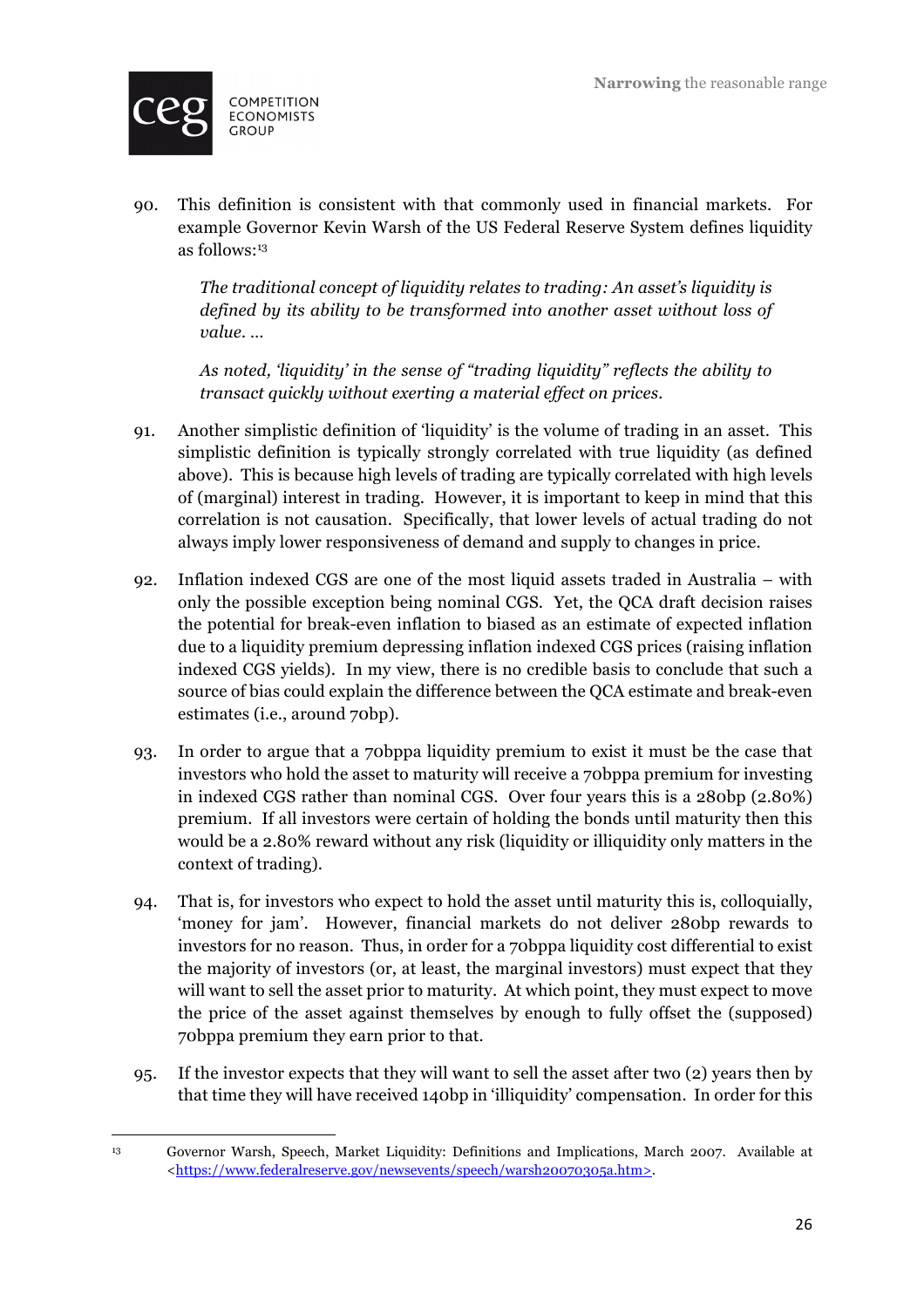

<u> 1989 - Johann Barn, mars ann an t-Amhain Aonaich ann an t-Aonaich ann an t-Aonaich ann an t-Aonaich ann an t-</u>

to be commensurate with illiquidity costs then the investor must expect their sale to depress the price that they receive for the asset by 1.40%. This is simply not a credible outcome even for the largest of potential sales.

- 96. At most, an individual investors' expectation would be that any basis point impact of selling their asset on the entire market would be in the single digits. In which case, the investors expected holding time would have to be measured in weeks and not years in order to justify a 70bppa liquidity premium. For example, if an investor expects to move the market against themselves by 2bp when they sell then they must expect to sell the asset in 1.5 weeks in order to justify a 70bpa liquidity premium. There is simply no credible basis to argue that such investors are the marginal price setters in the indexed bond market.<sup>14</sup>
- 97. It is true that indexed CGS are not as heavily traded as nominal CGS (expressed as a percentage of face value). However, 'liquidity' (defined as the benefits of not moving prices against oneself when one trades) is not linearly related to trade volumes. A very large difference in traded volumes does not necessarily imply any economically meaningful difference in liquidity.
- 98. Indeed, as explained in Appendix A, assets with zero trading can be perfectly liquid. Consider the amount of bids/offers one would receive if one stood ready to trade \$100 notes at face value? The answer is likely to be zero units traded. Now imagine that you dropped the price to \$99.5. There would be an explosion of trading in response to such mispricing. It is a mistake to assume that the level of liquidity of an asset is proportional in any sense to the level of trading.
- 99. There is a clear parallel here with the comparison between nominal and inflation indexed bonds. Inflation indexed bond yields are protected from unexpected inflation and, therefore, do not respond to inflation news in the same way that nominal bonds do. Put simply, inflation indexed bonds do not need to trade as commonly as nominal bonds in order to achieve the same liquidity because they are simpler products. Their value (just like the \$100 note in the above example) is more easily assessed because it does not depend on the uncertain level of future inflation. However, lower trading in inflation indexed bonds does not imply that they are less liquid (i.e., that the sensitivity of supply and demand to changes in price is lower).
- 100. In order for an asset to be liquid, market participants need to have a common valuation technique leading to broadly similar valuations. That is, unlike a piece of art or an individual suburban house, a large number of potential buyers and sellers must share a (broadly) common view of what the asset is worth. There also must be

<sup>14</sup> Even if there were some such investors with such short expected holding times, it is not credible to believe that, in a competitive market, they would the price setters. Such investors would, in reality, be outcompeted for the asset by investors with longer investment horizons and, therefore, higher valuations. Investors whose investment horizon is measured in weeks would naturally invest in cash or other similar products.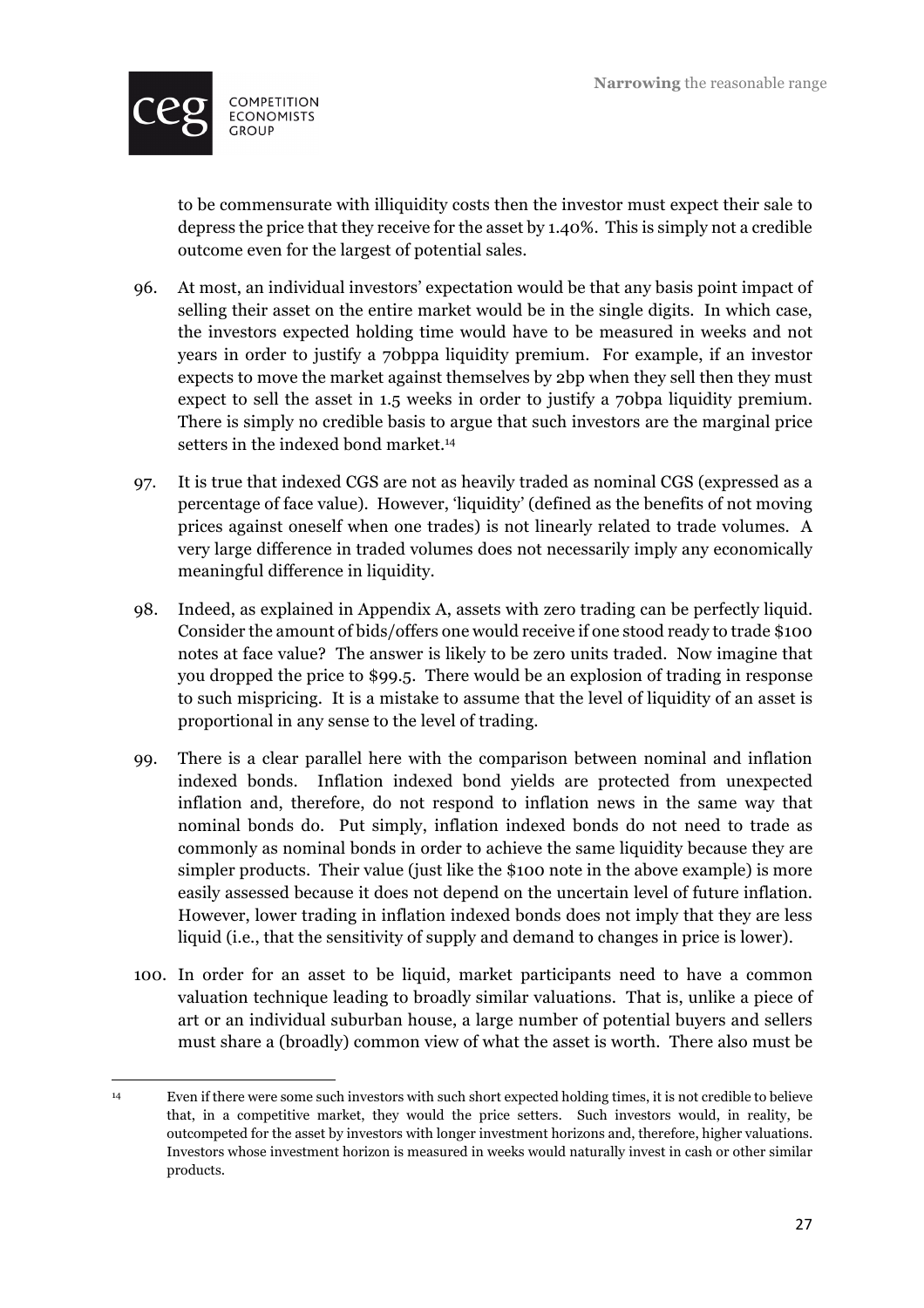

no material 'inside information' such that the act of buying/selling does not signal that the true valuation of the asset is different to the counterparty's valuation (e.g., the true value of used cars is often inside information to the seller). If there are common valuations then the price of the asset cannot diverge materially from the common valuation without a large number of parties wishing to trade. It is this sensitivity of buyers and sellers to changes in prices that creates a liquid market.

101. Nominal and inflation indexed CGS have all of the above traits in common except that inflation indexed CGS are easier to value (because one does not need an estimate of future inflation to value them). On this basis one could reasonably expect inflation indexed CGS to be more liquid than nominal CGS and this is not necessarily inconsistent with lower levels of trading in indexed CGS.

### **6.4 Inflation swap rates**

102. Four year inflation swap rates averaged 1.91% over the same period that the QCA has measured the cost of capital for Aurizon (i.e., the last 20 trading days of June 2017). There has been a slight rise in inflation swaps and they were around 2.10% at the beginning of February 2018.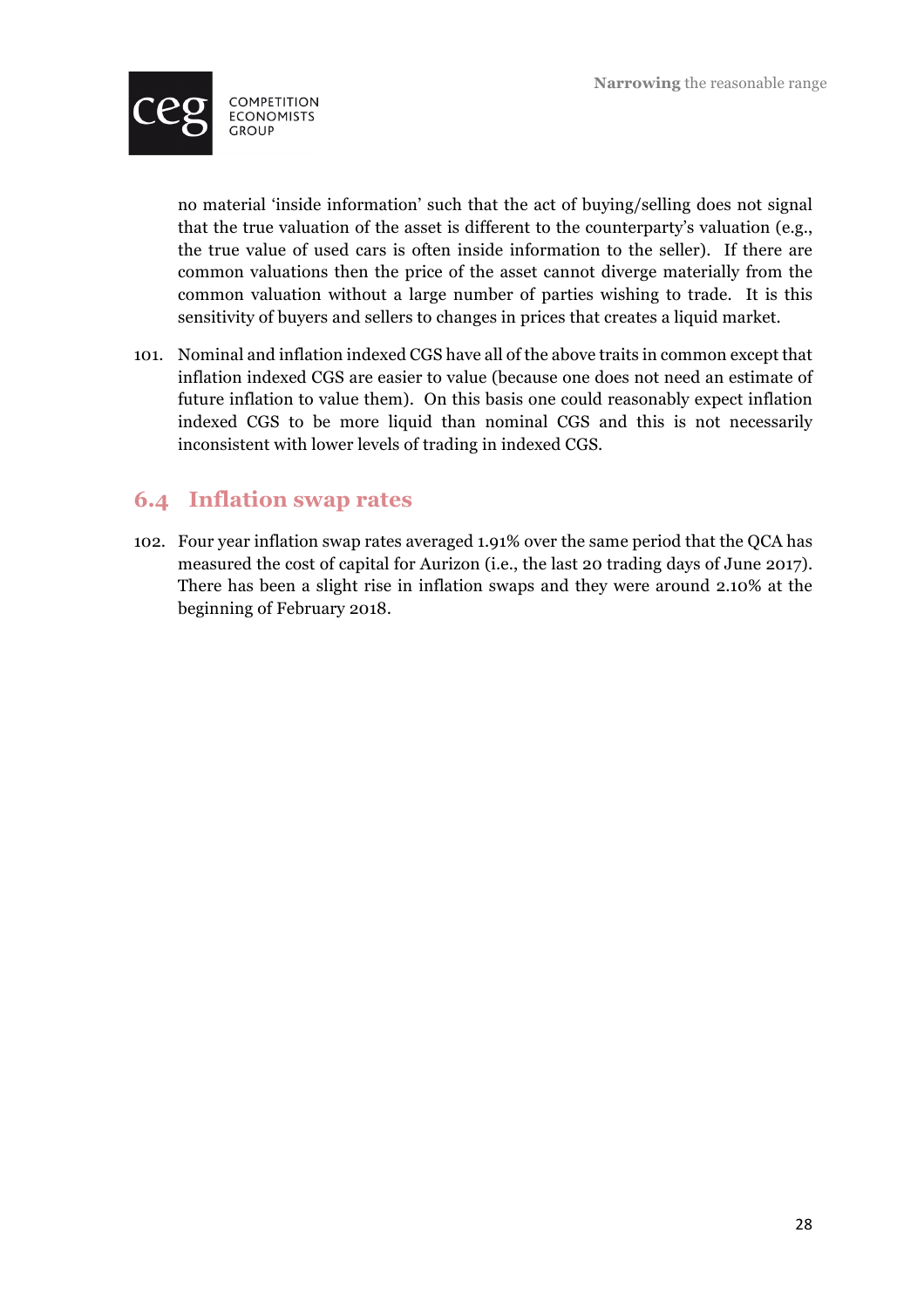



**Figure 6-2: 4 inflation swaps (20 trading day average)**

103. Based on the same logic set out in the previous section, given the change in regulatory regime it can be argued that the more recent estimates should be given more weight because they reflect the market's expectations after factoring more recent information. On that basis the best estimate based on inflation swaps would be 2.10%.

- 104. There is an additional rationale for focusing on inflation swaps and for focusing on inflation swaps measured in Aurizon's averaging period. Inflation swaps represent the market based mechanism available to Aurizon and, separately, to customers, for managing inflation risk created by the new regime of targeting a nominal return.
- 105. Under the new regime, if actual inflation is expectantly low (i.e., is low relative to the market expectations in Aurizon's averaging period) then Aurizon will earn a real return (i.e., customers will fund a real return) that is higher than investors required during the Aurizon averaging period.15 The opposite is true if inflation is expectantly high. This is 'inflation risk' is the natural result of adopting a regulatory regime that targets a nominal return. Put simply, relative to the previous regime (assuming that

<sup>&</sup>lt;u> 1989 - Johann Barn, mars ann an t-Amhain Aonaich ann an t-Aonaich ann an t-Aonaich ann an t-Aonaich ann an t-</u>

<sup>15</sup> Assuming that the QCA has accurately estimated all other WACC parameters.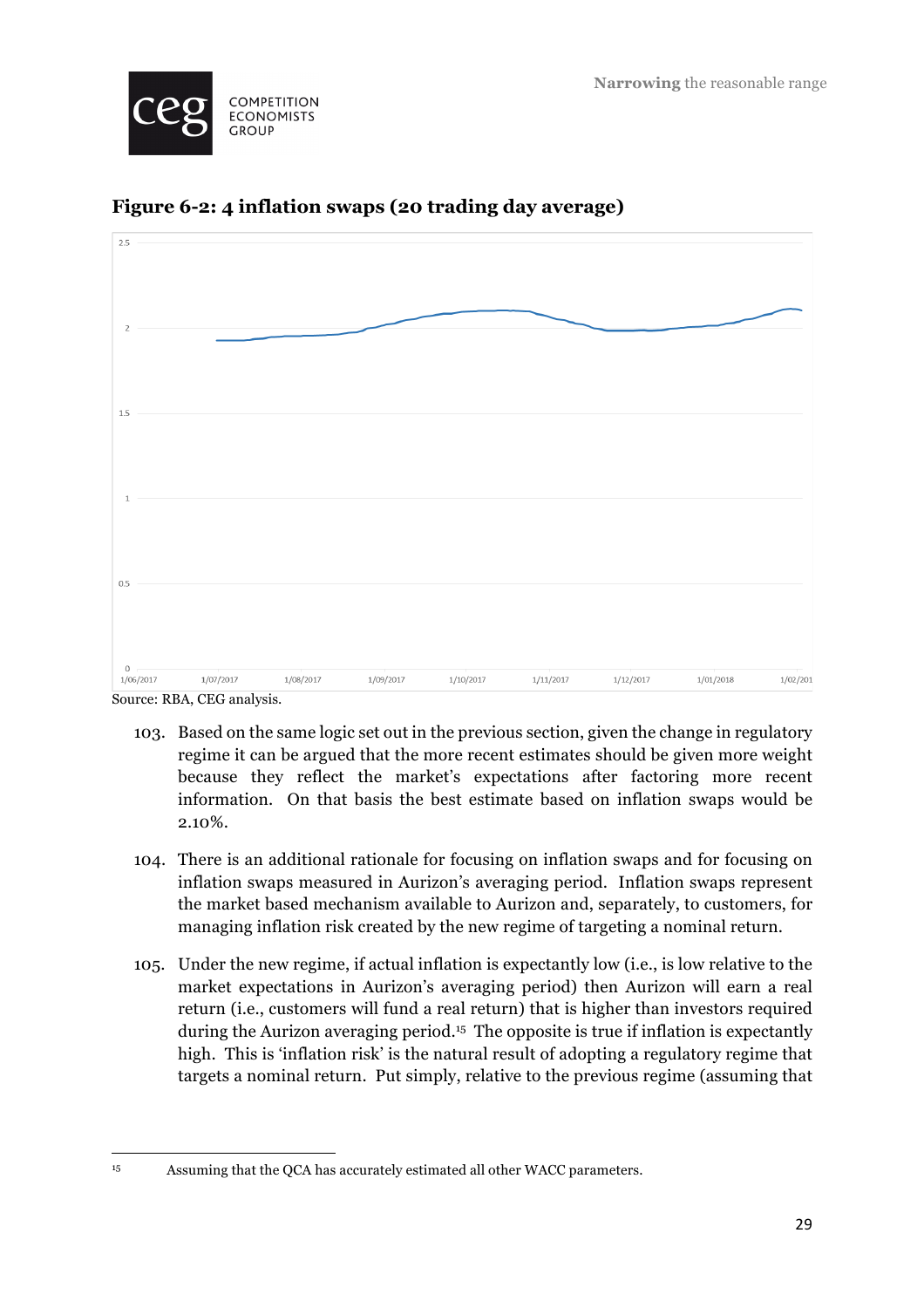

the QCA estimate of expected inflation was unbiased in the previous regime) unexpectedly low inflation hurts customers and benefits Aurizon (and *vice versa*).

- 106. However, customers and Aurizon do not have to bear this risk. They can, if they prefer, trade in inflation swaps to eliminate this risk. Aurizon would enter into a pay fixed and receive floating four year inflation swap during its averaging period and customers would enter into receive fixed and pay floating four year swap.
- 107. Given that inflation swaps are the financial instruments that customers and Aurizon would need to use to manage inflation risk under a nominal regime there is a reasonable basis for believing that the QCA should give some, or even more, weight to inflation swap rates when forming its own point estimate of expected inflation.

### **6.5 Negative real risk free rates**

108. During Aurizon's averaging period the four year nominal CGS yield ("risk free rate") was 1.89%. If the QCA's estimate of expected inflation of 2.37% was accepted then this implies that bond investors expected a real return of -0.48%.

#### **6.5.1 A -048% real return is inconsistent with historical experience**

109. Such an expectation is not consistent with historical experience in that investors in 4 year nominal CGS have never realised a negative real return over the remaining life of their investment. This is illustrated in the below chart which shows that, since the inception of inflation targeting, 4 year nominal CGS yields have always exceeded realised inflation over the following four years.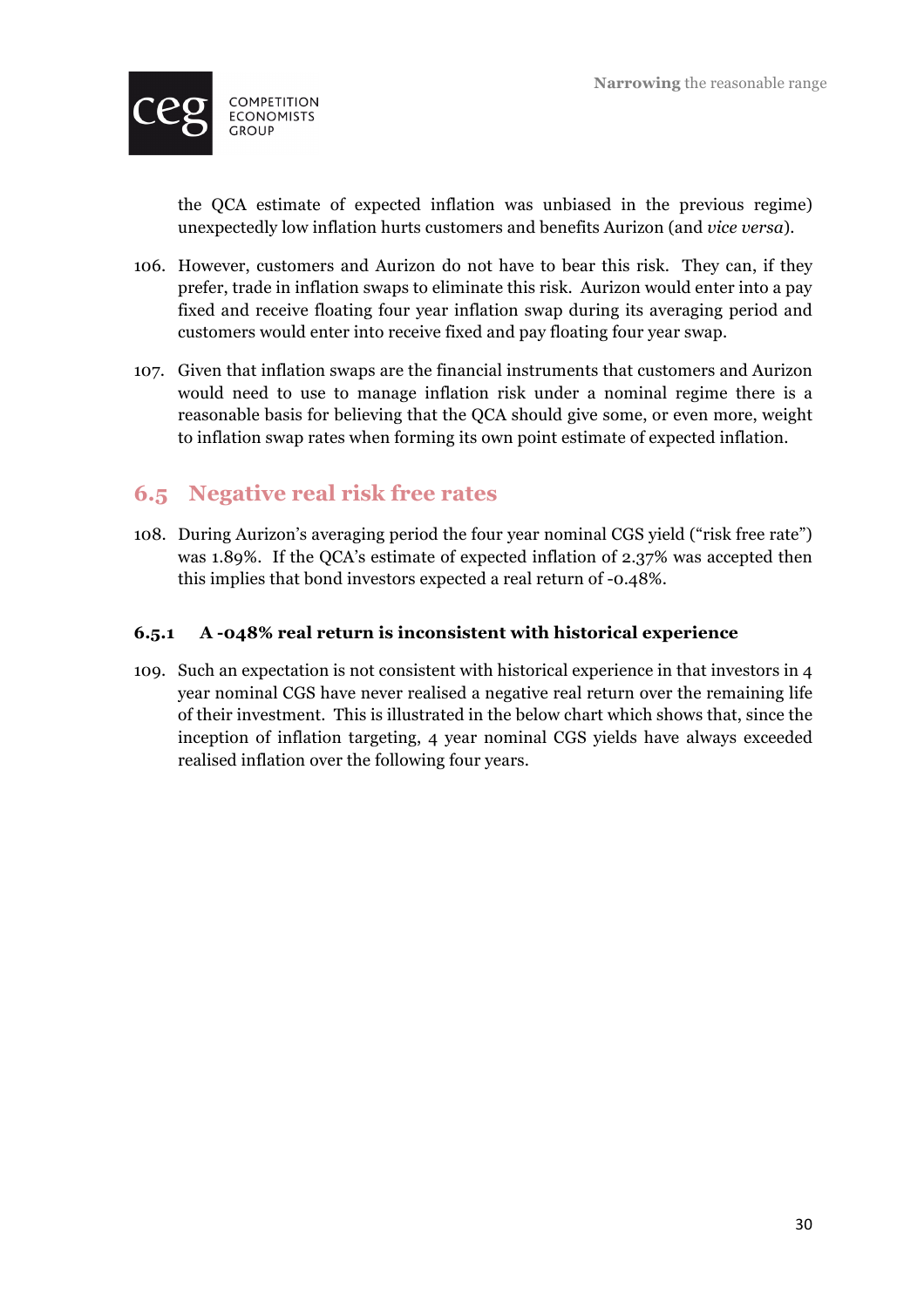



**Figure 6-3: Four year CGS yields versus subsequent four year inflation**

- 110. In early June 2012 there was a period in which nominal CGS yields were very close, but still above, subsequently realised inflation. However, there has never been a period in which nominal yields were anywhere near 0.48% below subsequently realised inflation.
- 111. Of course, this does not prove that investors were not expecting to earn -048% real return on their investment. It is possible that, despite this never occurring in the past, investors did expect it to occur in the future. However, the historical experience does suggest that this is unlikely.
- 112. Other factors also suggest that a -0.48% expected real return on nominal CGS is unlikely. In particular, the fact that the same investors could, instead of buying a nominal bond, have bought an inflation-protected government bond and earned a positive guaranteed 0.28% pa real return. That is, the investors could earn a guaranteed real return that is 0.76% pa higher than the expected return on nominal bonds (if they truly expected inflation to be 2.37%).16

<sup>&</sup>lt;u> 1989 - Johann Barn, mars ann an t-Amhain Aonaich ann an t-Aonaich ann an t-Aonaich ann an t-Aonaich ann an t-</u> <sup>16</sup> That is, bond investors must:

<sup>•</sup> be willing to lend to the Australian government in nominal terms in the expectation of losing 0.48%pa in real terms; even though

<sup>•</sup> they could, in the same time period and for the same 4 year term, have lent to the Australian government in inflation-guaranteed terms at a rate of +0.28%pa;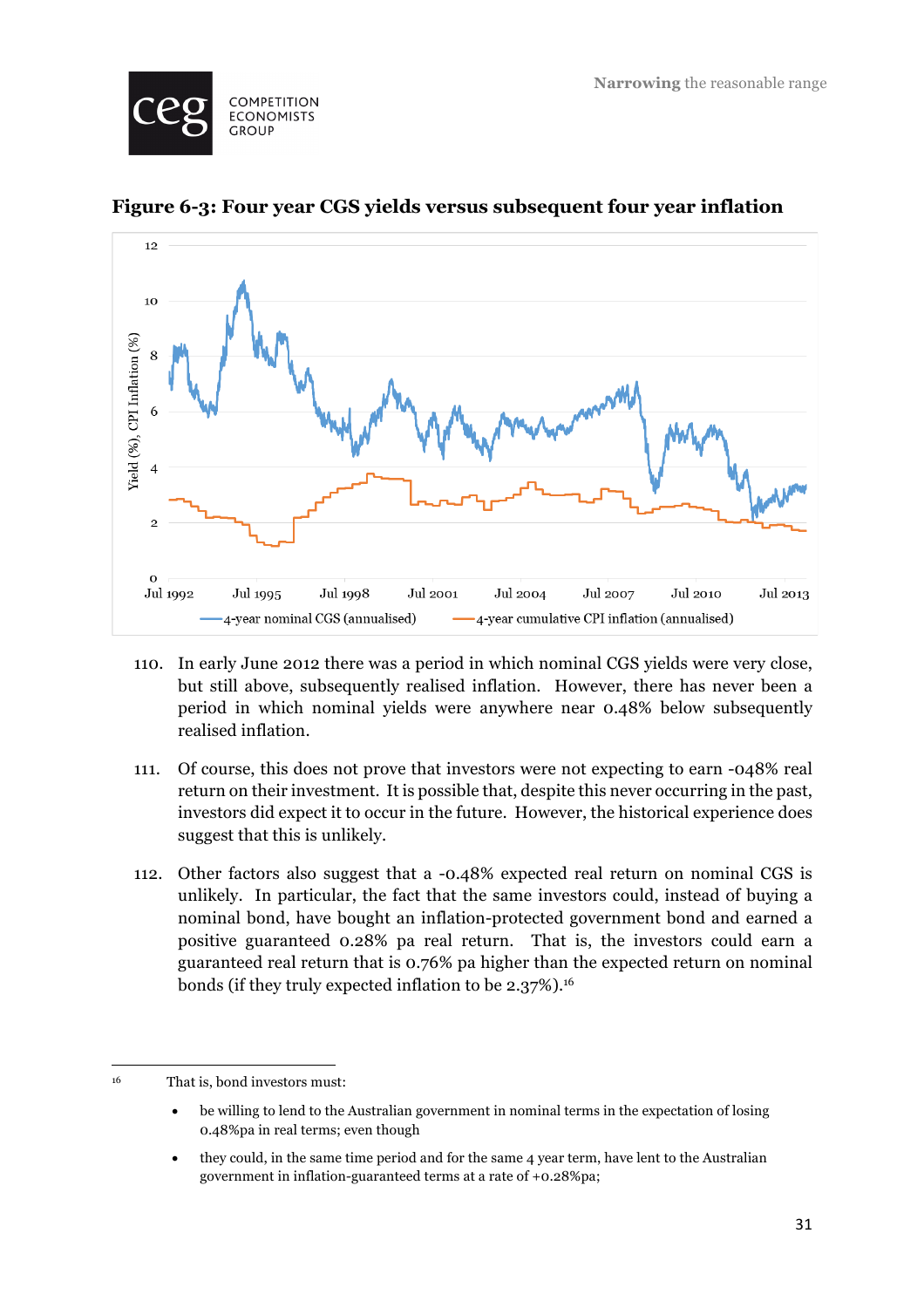

<u> 1989 - Johann Barn, mars ann an t-Amhain Aonaich ann an t-Aonaich ann an t-Aonaich ann an t-Aonaich ann an t-</u>

#### **6.5.2 A -0.48% real return would imply CGS have negative risk and the QCA is underestimating the risk free rate**

- 113. Lending to an arm's length third party on the expectation of receiving less back than you lend (in real purchasing power) is very unlikely. While it is not impossible, the circumstances where one could imagine this realistically occurring is where the loan has negative risk (i.e., a negative beta). One could use such an argument to explain very low nominal government bond yields since the GFC given that measured betas on CGS have indeed been below zero (see IMF and CEG analysis below).
- 114. However, this explanation is not open to the QCA unless the QCA also accepts that its risk free rate proxy is based downward. That is, the QCA's adoption of CGS as the CAPM risk free rate assumes that CGS are a **zero beta** asset. If nominal CGS have negative risk then the QCA's estimate of the CAPM cost of equity will be underestimated. That is, even if the QCA's inflation estimate were right, and investors really were expecting materially negative real returns on nominal CGS – this would mean that the QCA's estimate of the risk free return was wrong.
- 115. In this regard I note that the IMF considers that the reduction in the asset beta of nominal government bonds (to negative levels) has been an important contributor to the fall in nominal government bond yields. That is, government bonds now exhibit not just low or zero risk, but have become negative risk in the CAPM sense.

*"… a change in the relative riskiness of bonds and equities has made bonds relatively more attractive. In particular, the evidence summarized in Figure 3.13 (panel 1) shows that the correlation between bond and equity returns has steadily declined (similar results have been found in Campbell, Sunderam, and Viceira, 2013)…"17*

116. The evidence summarised in panel 1 of Figure 3.13 from the IMF (2014) report is reproduced below.

<sup>•</sup> implying that, bond investors lending in nominal terms were deliberately accepting a 0.76% p.a. lower return than the guaranteed (i.e., lower risk) return available when lending on inflationindexed bonds.

This is despite the fact that the loans being made are to the same entity (Australian Government) with the same default risk. Note that a 0.76% p.a. lower return is equivalent to a 3.04% lower return over 4 years.

<sup>17</sup> International Monetary Fund World Economic Outlook: April 2014, Chapter 3, Perspectives On Global Real Interest Rates p.13.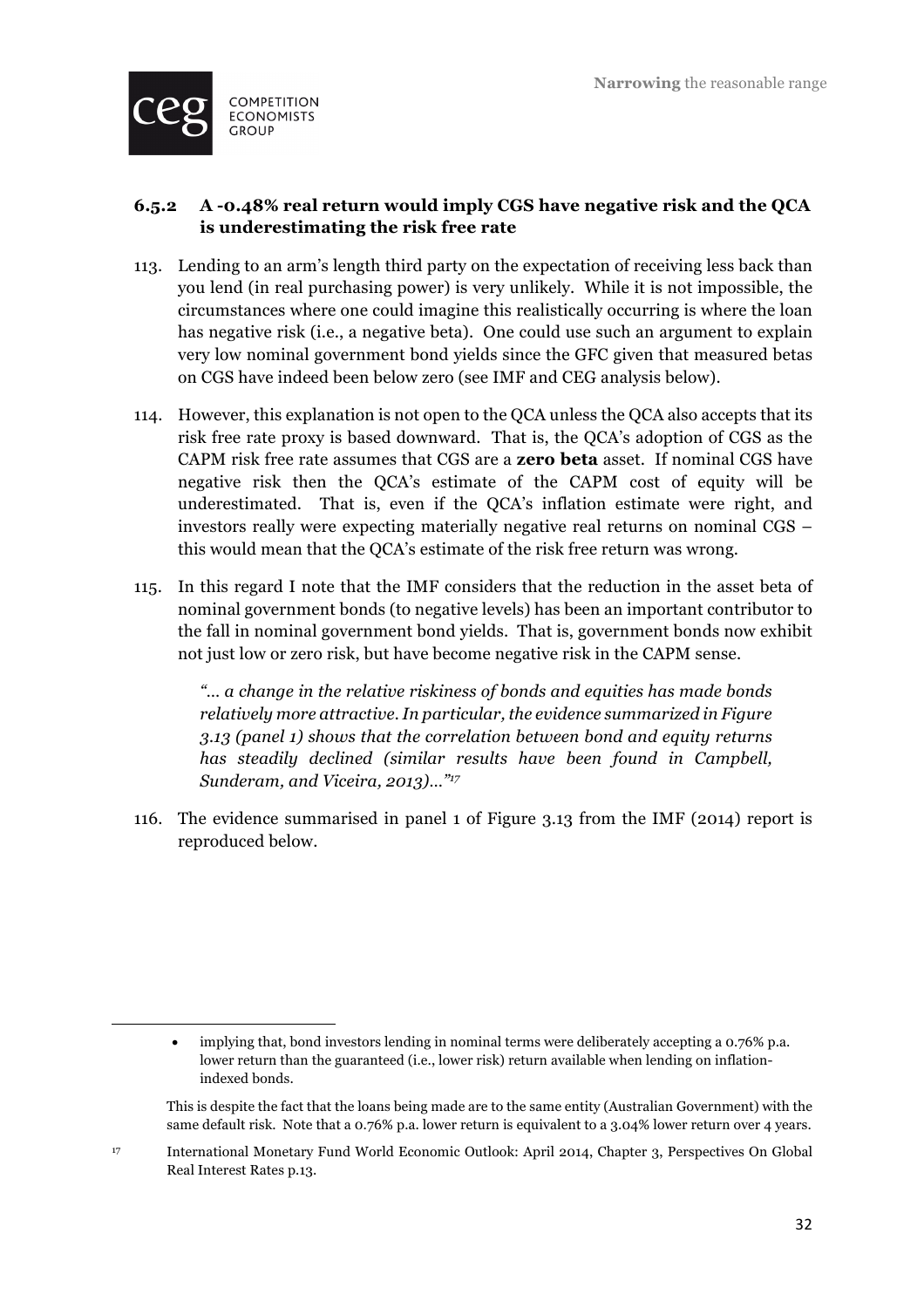

#### **Figure 6-4: IMF estimates of correlation between bond and stock returns**

# **Figure 3.13. Portfolio Shifts and Relative Riskiness of Bonds** versus Equity, 1980-2013

(Percent)



*Source: IMF*

117. The beta on nominal government bonds implied by the above analysis is around negative 0.25.18 If one believes that the MRP is 6.5% this would imply that whatever

<sup>&</sup>lt;u> 1989 - Johann Barn, mars ann an t-Amhain Aonaich ann an t-Aonaich ann an t-Aonaich ann an t-Aonaich ann an t-</u> <sup>18</sup> While the IMF does not specifically report the beta for government bonds, the data in the above two panels covers the constituent elements of beta. Specifically, the asset beta is equal to the correlation between stock and government bond returns (shown in the top panel) multiplied by the square root of the ratio of the variance of bond returns to the variance of stock returns (with the variances shown in the bottom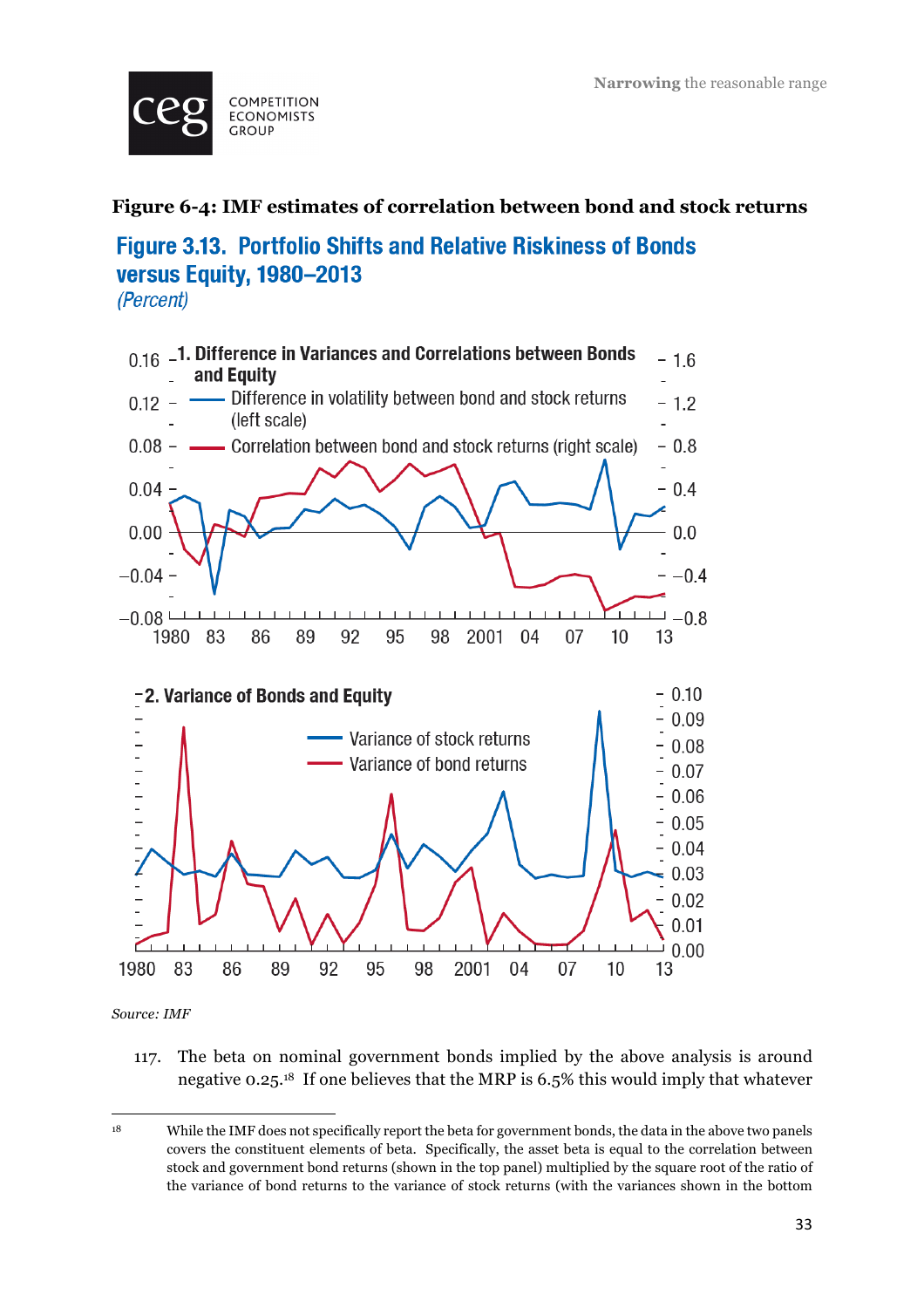

<u> 1989 - Johann Barn, mars ann an t-Amhain Aonaich ann an t-Aonaich ann an t-Aonaich ann an t-Aonaich ann an t-</u>

risk exposure is causing negative beta for nominal government bonds is around negative -1.25%.

118. The IMF's estimates are global but are similar to our own estimates for Australian CGS. An examination of the beta for Australian CGS clearly shows the same trend as reported by the IMF. Nominal and indexed CGS have had materially negative betas since around 2000. This is apparent in Figure 6-5 below, which shows weekly asset betas measured over 5 years to the date on the horizontal axis (such that the point at which the time series crosses zero in early 2003 is using data from early 1998 to early 2003). Similarly, the first observations in 1997 use data from 1992 to 1997.

panel). The ratio of variances will always be positive (as will its square root) and consequently the sign of the beta is determined by the sign of the correlation.

The IMF panel shows, based on a global analysis, that there existed positive betas for government bonds prior to 2000 and strongly negative betas for government bonds since then. Reading off the first panel of the IMF figure the correlation has been at, or below, -0.4 since around 2003. Let us conservatively say that this has been -0.5 on average. Reading off the second panel, the average variance for bonds/stocks appears to be around 0.01/0.04=0.25; such that the square root of this ratio is around 0.5 ( $\sqrt{0.25}=0.5$ ). This implies an asset beta of around  $-0.25$  (=correlation× $\sqrt{\text{ratio}}$  of variances=  $-0.5 \times 0.5 = -0.25$ ).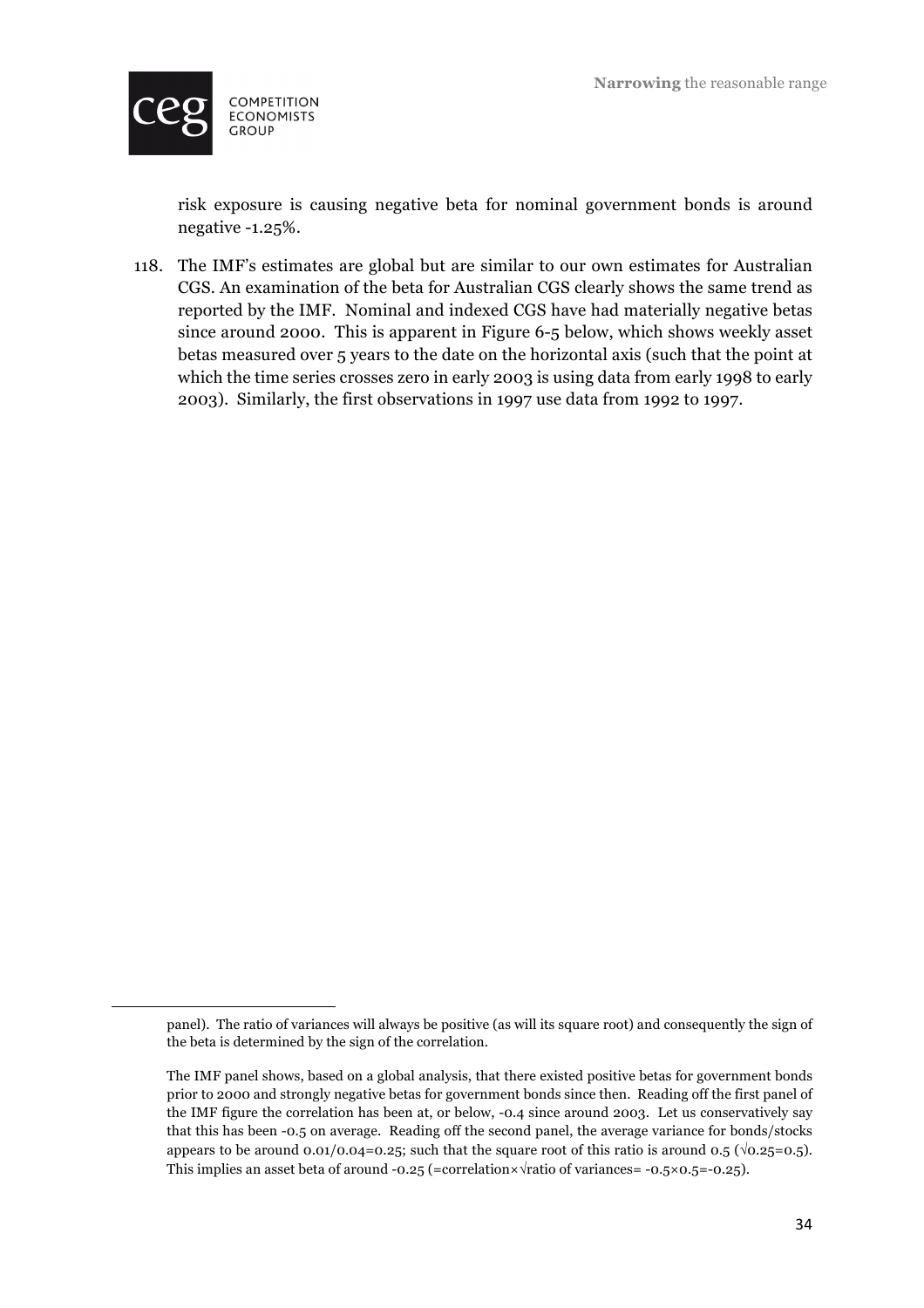



#### **Figure 6-5: Weekly rolling 5-year betas for 10-year maturity – nominal and indexed CGS**

*Source: RBA, Bloomberg, CEG analysis*

 $Jan 2000$ 

Jan 2002

 $Jan 2004$ 

Jan 2006

Nominal beta

 $Jan 1008$ 

 $-0.2$ Jan 1996

> 119. Notably, nominal CGS have, since the early 2000s had materially more negative (further from zero) betas than indexed CGS. This is consistent with nominal CGS being exposed to greater (negative beta) inflation risk than indexed CGS.19

 $Jan 2008$ 

-Indexed beta

 $Jan 2010$ 

Jan 2012

 $Jan 2014$ 

 $Jan 2016$ 

 $Jan.2018$ 

- 120. One could use the above, or similar analysis, to argue that government bonds have negative risk and, therefore, it is reasonable to estimate that they offer materially negative yields.
- 121. However, under this logic, the reason for this is that nominal CGS yields are depressed below true risk free (zero beta) levels (and are more depressed than indexed CGS). Consequently, the QCA cannot reasonably argue that this 'bias' in break-even inflation is material without simultaneously accepting that the risk free rate it is using in its CAPM estimate is also downward biased.

<u> 1989 - Johann Barn, mars ann an t-Amhain Aonaich ann an t-Aonaich ann an t-Aonaich ann an t-Aonaich ann an t-</u>

<sup>19</sup> However, the fact that both have negative betas suggests that there is some risk factor other than inflation risk affecting both forms of CGS (noting that inflation indexed CGS have no inflation risk). This may have a relationship with interest rate risk (valu with the 'liquidity premium' as discussed in section **Error! Reference source not found.**.

<sup>20</sup> QCA, Draft Decision, p. 52.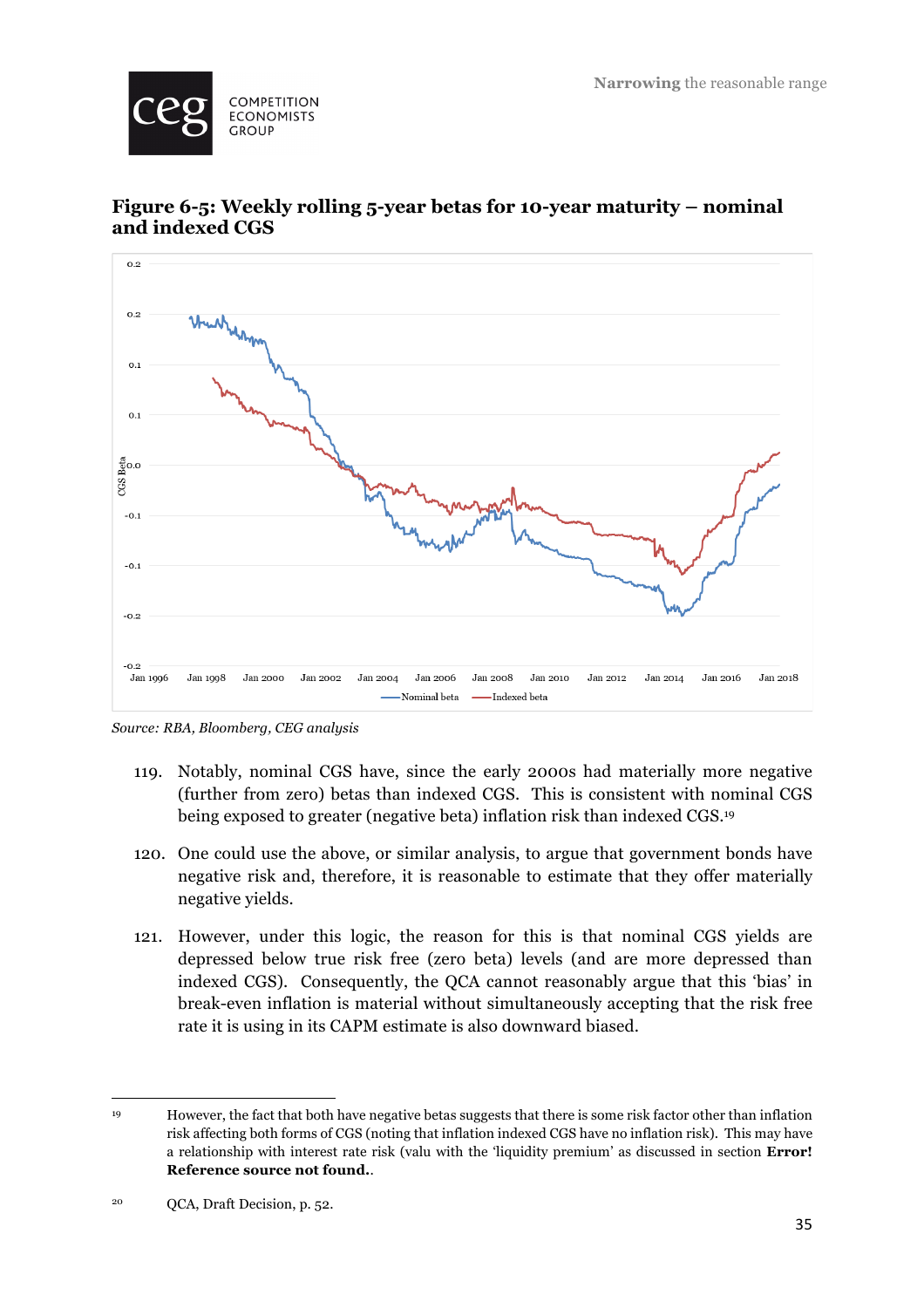

# 7 Conclusion

122. A number of different methods for estimating expected inflation are surveyed in the preceding sections. These are based on RBA forecasts, inflation swap and break-even inflation estimates. They suggest an all-encompassing range of estimates from 1.62% to 2.37%.

### **7.1 RBA estimates – best estimate 2.06% to 2.19%**

- 123. The top end of the all-encompassing range (2.37%) is based on RBA forecasts from May 2017. Under the QCA's new regime of targeting a nominal WACC the most recent RBA forecasts are the relevant forecasts. Using the RBA's from February 2018 SoMP the highest forecast based on the 'RBA method' is 2.25% if an assumption of 2.50% inflation for the year ended June 2021 (the single year not covered by those forecasts).
- 124. However, in my view, a preferable assumption would be that inflation is expected to be 2.25% for the year ended June 2021 (consistent with market estimates and RBA forecast for the year to June 2020). Adopting this assumption gives rise to a range of 2.06%/2.19% depending on whether underlying/headline CPI is being forecast.

#### **7.2 Inflation swaps– best estimate 1.91% to 2.10%**

125. Inflation swap estimates fall into a range of 1.91% to 2.10% depending on whether the 20 days of the Aurizon averaging period (1.91%) or a more recent estimate for the 20 days to 2 February 2018 (2.10%) is used.

### **7.3 Break-even inflation – best estimate 1.62% to 1.80%**

126. Break-even estimates fall into a range of 1.62% to 1.80% depending on whether the 20 days of the Aurizon averaging period (1.62%) or a more recent estimate for the 20 days to 2 February 2018 (1.80%) is used.

### **7.4 Overall best estimate**

127. An estimate based on break-even inflation in CGS markets was, in my view, the only credible estimate of expected inflation under a regime that targeted a real return based on CGS yields. This is because break-even inflation is the best estimate of expected inflation built into nominal CGS yields. However, the QCA's change in methodology to target a nominal return means that other considerations, namely, those outlined in section 5, become relevant.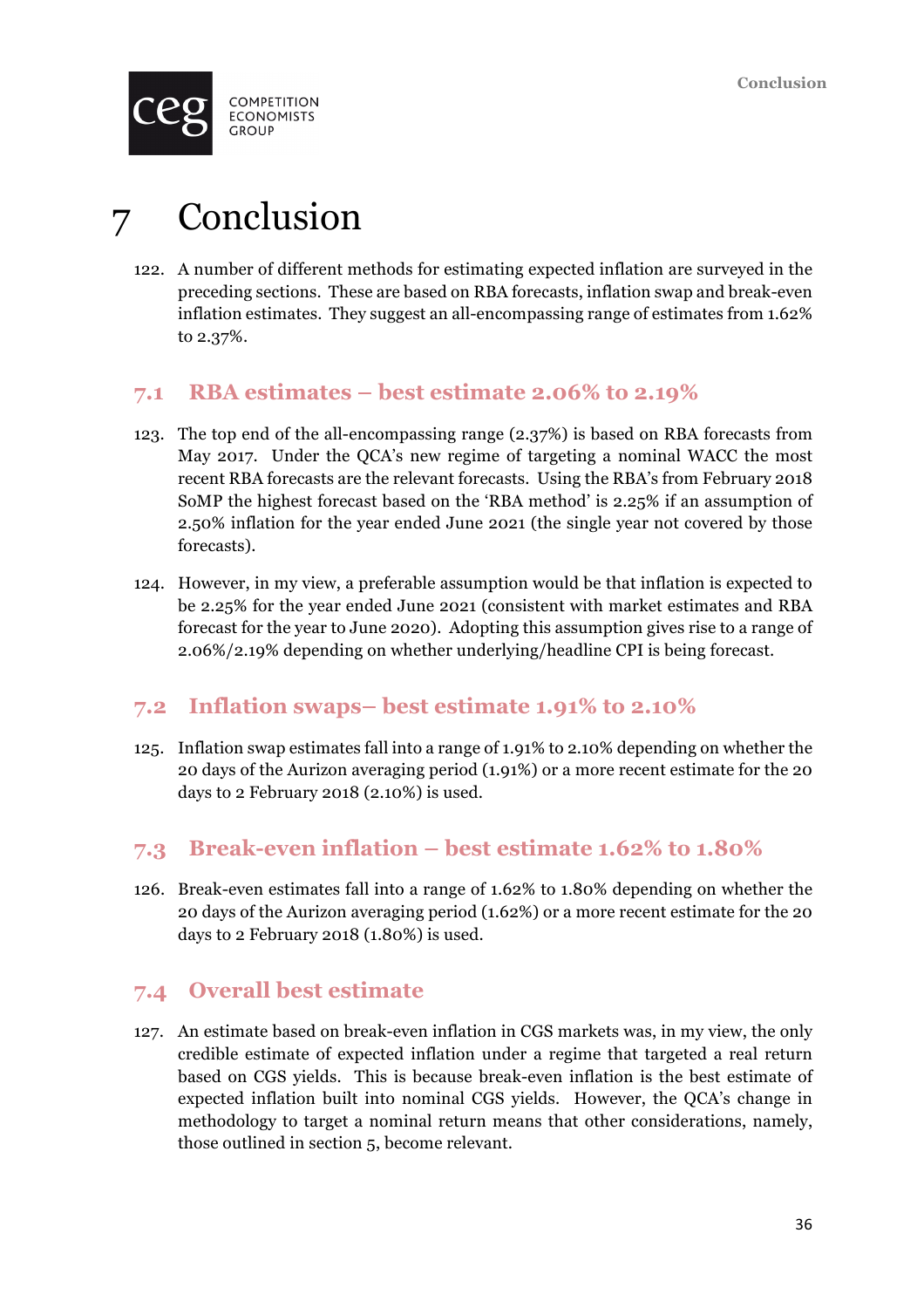

- 128. An estimate based on RBA forecasts is at the top end of a reasonable range. In my view, the use of RBA forecasts results is a biased estimate of actuarially expected inflation because RBA forecasts are 'median' forecasts not 'mean' forecasts. As the QCA itself has noted, deflationary risk has been pronounced in recent times<sup>20</sup> (including in June 2017). This gives rise to an asymmetry in the distribution of possible inflation outcomes and leads to the use of median/most likely forecast to be biased measures of mean expectations.
- 129. In this regard, I note that the February 2018 inflation swap (2.10%) and break-even (1.80%) estimates fall within 0.50% of the estimate based on the February 2018 RBA forecast method (maximum value 2.25%). That is, these estimates are not inconsistent with the RBA forecasts. Rather, the differences are consistent with the RBA forecasts being median inflation forecasts and the market based estimates being mean inflation forecasts. This is because, by their nature, market based forecasts reflect a probability weighted average of all possible risks that the market participants perceive that they are exposed to.
- 130. In my view market based estimates of inflation forecasts are superior to the estimates based on RBA forecasts. This is for the reasons set out in the previous paragraph and also because there is no need to 'insert' an arbitrary assumption about inflation expectations for the year(s) beyond the period where the RBA actually provides forecasts.
- 131. Of the two market based measures, inflation swap data has an increased salience under the new regime of targeting a nominal WACC. This is because inflation swaps are the financial instruments that Aurizon and customers can use to manage inflation risk under a nominal regime. That said, the considerations outlined in section 5 tend to support the selection of a value at the lower end of the range and, given that breakeven estimates are at the lower end of the range, these considerations support the use of break-even inflation.
- 132. In my view, an estimate of expected inflation within the range of 1.62% to 2.10% is most appropriate in the context of UT5 and the QCA's draft decision to target a nominal WACC. The top end of this range would result in a modestly negative real risk free rate.

<sup>&</sup>lt;u> 1989 - Johann Barn, mars ann an t-Amhain Aonaich ann an t-Aonaich ann an t-Aonaich ann an t-Aonaich ann an t-</u> <sup>20</sup> QCA, Draft Decision, p. 52.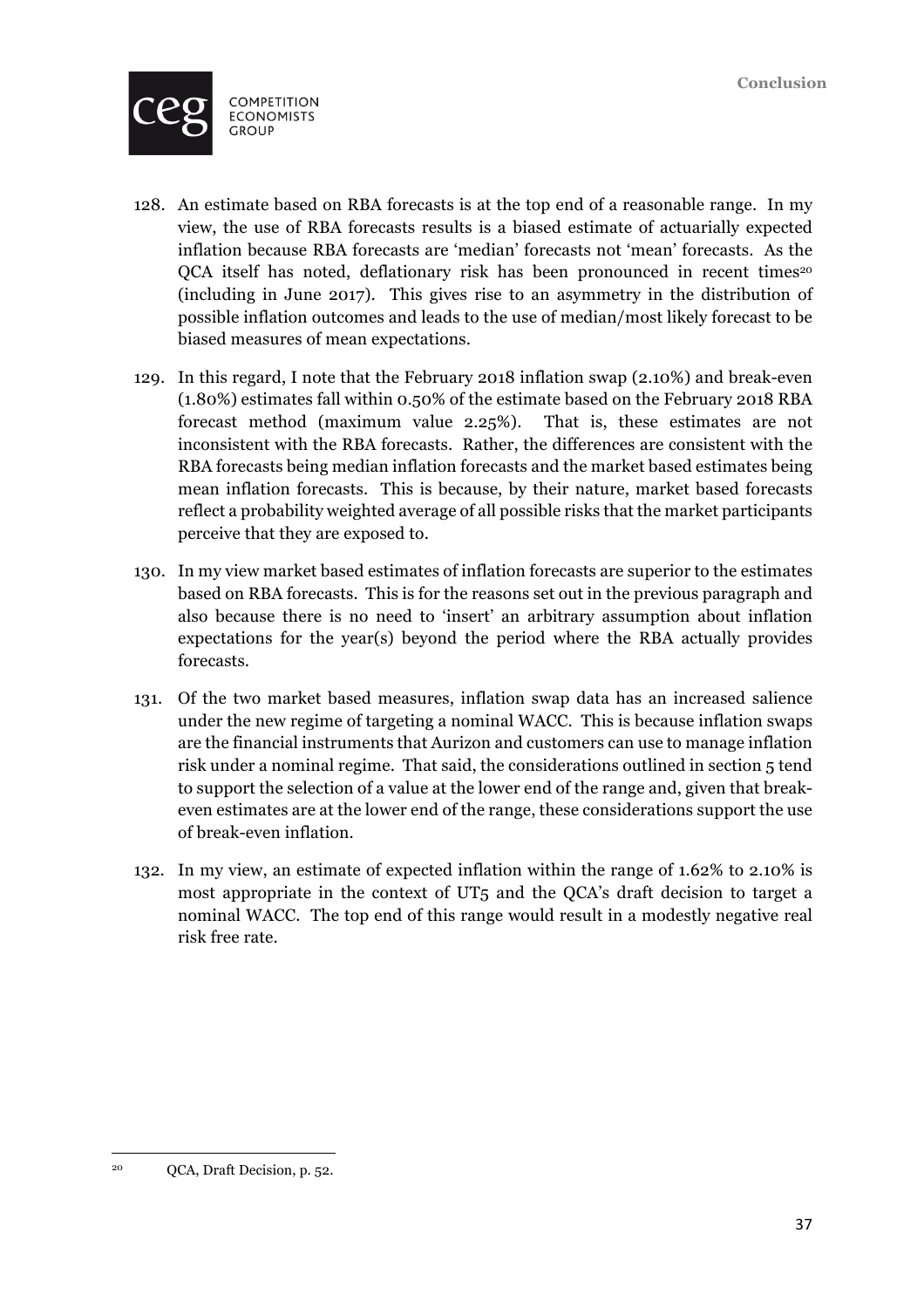

# Appendix A Defining liquidity

# **A.1 What is liquidity?**

- 133. The term 'liquidity' is often used in economic discussions without a very clear definition. In this report, we define liquidity as the degree to which an asset or security can be quickly bought or sold in the market without affecting the asset's price. The more liquid a market the easier it is to observe the 'fair' market price and the less likely it is that an individual trader will move the market price against themselves by the act of trading in the instrument.
- 134. This definition is consistent with that commonly used in financial markets. For example Governor Kevin Warsh of the US Federal Reserve System defines liquidity as follows:21

*The traditional concept of liquidity relates to trading: An asset's liquidity is defined by its ability to be transformed into another asset without loss of value. …* 

*As noted, 'liquidity' in the sense of "trading liquidity" reflects the ability to transact quickly without exerting a material effect on prices.*

135. Another simplistic definition of 'liquidity' is the volume of trading in an asset. This simplistic definition is typically strongly correlated with true liquidity (as defined above). This is because high levels of trading are typically correlated with high levels of (marginal) interest in trading. However, it is important to keep in mind that this correlation is not causation. Specifically, that lower levels of actual trading do not always imply lower responsiveness of demand and supply to changes in price. .

# **A.2 Liquidity in asset markets is achieved by traders altering their portfolio in response to price changes**

136. Liquidity in an asset market depends on the willingness of buyers and sellers to adjust their portfolio for small changes in price. That is, a change in the desired portfolio of one party must be matched by offsetting changes in the portfolio of other parties. This is how a market achieves equilibrium in response to a change in one party's desired portfolio. For example, if one party wants to hold more US Treasury bonds, it follows that other parties must, in aggregate, hold fewer (or the US Government must issue more (have a more negative portfolio)).

<u> 1989 - Johann Barn, mars ann an t-Amhain Aonaich ann an t-Aonaich ann an t-Aonaich ann an t-Aonaich ann an t-</u>

<sup>21</sup> Governor Warsh, Speech, Market Liquidity: Definitions and Implications, March 2007. Available at <https://www.federalreserve.gov/newsevents/speech/warsh20070305a.htm>.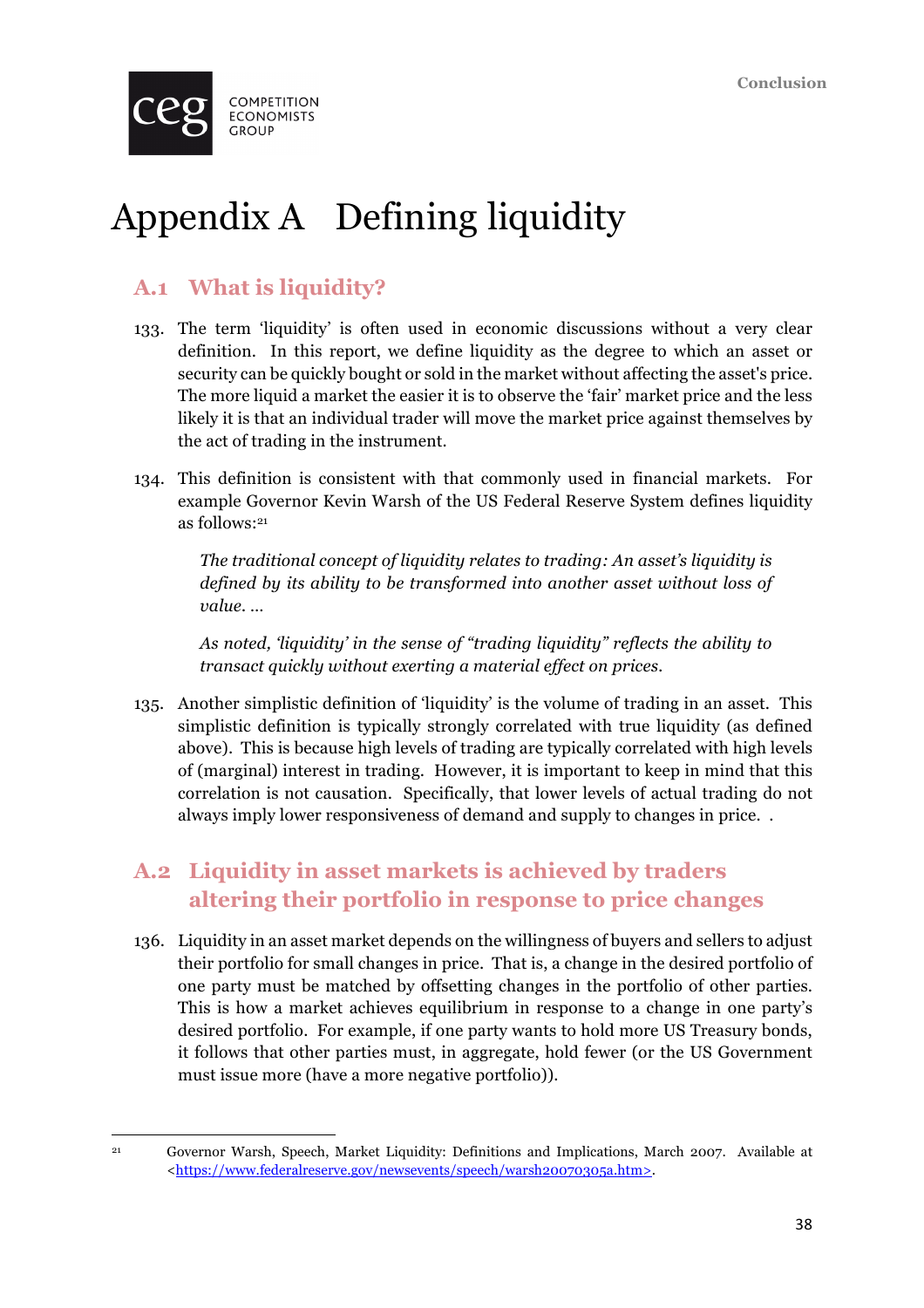

137. The question then becomes, how much do prices have to change in order to elicit the offsetting change in portfolios of other parties? In a liquid market, prices have to change only modestly. In an illiquid market, other parties require a large price change in order to elicit the offsetting change in their (aggregate) portfolios.

# **A.3 Do not confuse the correlation between infra-marginal trading and liquidity with causation**

- 138. True market liquidity and the level of aggregate trading are strongly correlated. That is, typically the more of one in any given market the more of the other. For example, the US Treasury bond market has daily turnover measured in the hundreds of billions of dollars. It is also a very liquid market in the true sense of the term. That is, only small changes in price are required to elicit large changes in aggregate supply and demand – such that even large individual trades do not need to materially raise/lower prices in order to elicit the desired supply/demand for the trade.
- 139. This correlation between trading activity and liquidity is not purely coincidental. High trading activity is a sign that there are many market participants, many of whom have very large balance sheets, who are constantly monitoring prices and responding with countervailing trades as prices change.
- 140. However, the amount of trading activity should not be taken as the cause of liquidity. The driver of liquidity is the aggregate willingness of traders to respond to higher/lower prices with more sales/purchasers. Other things equal, this will be correlated with the aggregate turnover of the asset. However, it is perfectly possible to imagine a reduction or rise in the aggregate turnover in a market that is not associated with any change in the aggregate willingness of traders to respond to higher/lower prices with more sales/purchasers.
- 141. For example, imagine that the interest rate environment changed from one with a large amount of uncertainty to one with only minimal levels of uncertainty. In this case, there would be less scope for differences in valuation of US Treasuries between market participants and, consequently, less reason to trade. Aggregate trading in US Treasuries would fall but this would not be associated with a reduction in true liquidity. Indeed, true liquidity would likely increase because, with the same number of traders backed by the same balance sheets, and more commonly shared valuations of the underlying asset, the aggregate response to a change in price (true liquidity) will be larger.
- 142. There is a clear parallel here with the comparison between nominal and inflation indexed bonds. Inflation indexed bond yields are protected from unexpected inflation and, therefore, do not respond to inflation news in the same way that nominal bonds do. Put simply, inflation indexed bonds do not need to trade as commonly as nominal bonds in order to achieve the same liquidity because they are simpler products. Their value is more easily assessed because it does not depend on